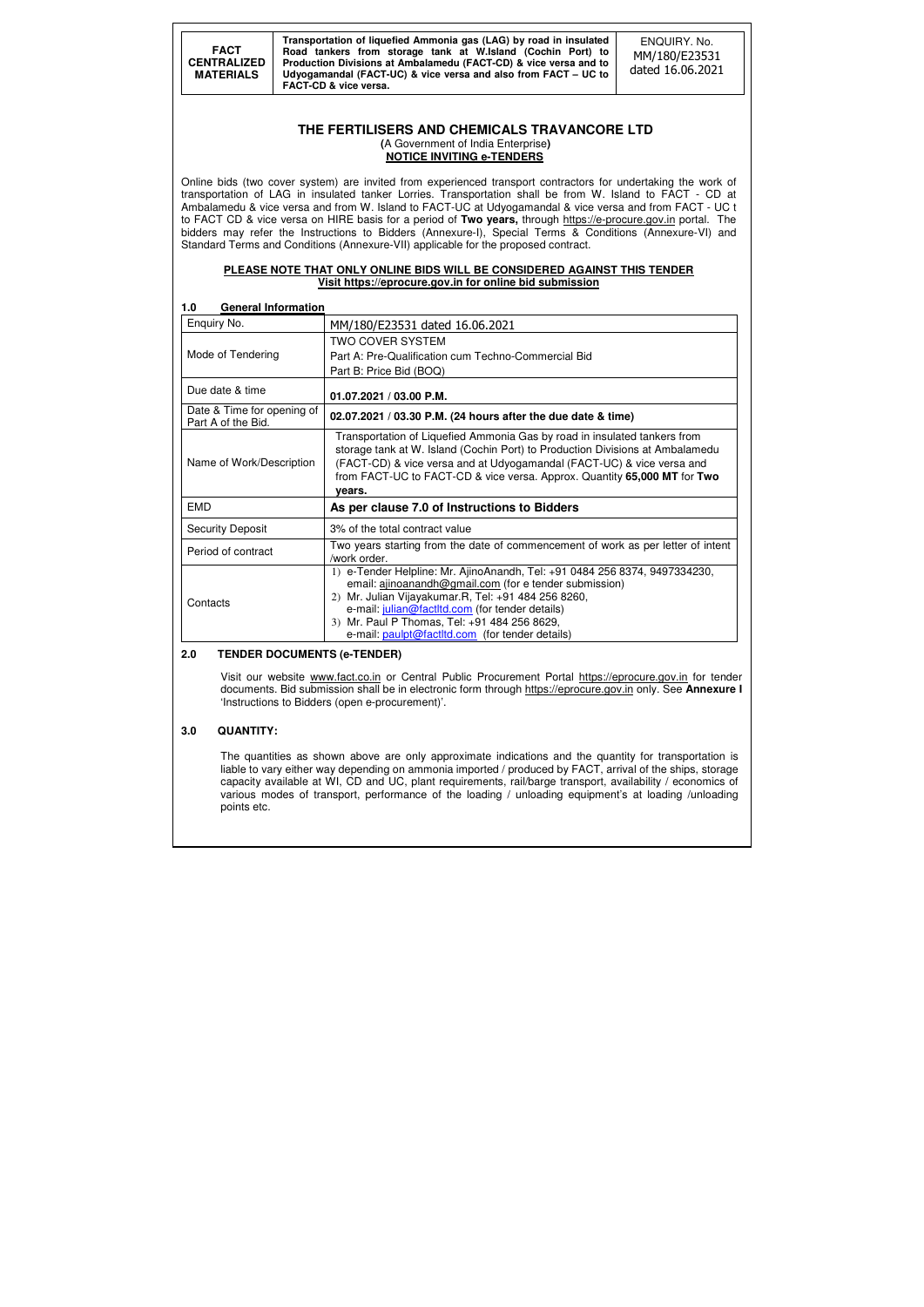| <b>FACT</b><br><b>CENTRALISED</b><br><b>MATERIALS</b> | Transportation of liquefied Ammonia gas (LAG) by road in insulated<br>Road tankers from storage tank at W.Island (Cochin Port) to<br>Production Divisions at Ambalamedu (FACT-CD) & vice versa and to<br>Udyogamandal (FACT-UC) & vice versa and also from FACT – UC to<br><b>FACT-CD &amp; vice versa.</b> | ENQUIRY, No.<br>MM/180/E23531<br>dated 16.06.2021 |
|-------------------------------------------------------|-------------------------------------------------------------------------------------------------------------------------------------------------------------------------------------------------------------------------------------------------------------------------------------------------------------|---------------------------------------------------|
|-------------------------------------------------------|-------------------------------------------------------------------------------------------------------------------------------------------------------------------------------------------------------------------------------------------------------------------------------------------------------------|---------------------------------------------------|

| PRPD. BY:                       | CHKD. BY:                                    | APPRD. BY: |  |
|---------------------------------|----------------------------------------------|------------|--|
| Transport <sup>ry</sup> ervices | FERTILISERS AND CHEMICALS TRAVANCORE LIMITED |            |  |
|                                 |                                              |            |  |

**4.0 Period of Contract**: The Period of Contract shall be **Two years** starting from the date of commencement of work as per letter of intent /work order.

### **5.0 Background**

At Udyogamandal, FACT has a Captive Ammonia Plant which manufactures 900 MT Ammonia per day. This ammonia is sufficient to meet its entire daily requirement at FACT - Udyogamandal Complex and at Ambalamedu (FACT Cochin Division i.e. CD). The requirement at CD is presently met by transportation through barge as well as road tankers. Depending upon the economic viability, availability etc., FACT may also import ammonia through Cochin Port for consumption in its divisions as above. The imported ammonia will be received in FACT's Ammonia Storage Tank of 10,000 MT Capacity at Ammonia Handling Berth at Cochin Port, W.Island. This is presently transported by barge as well as by road tankers to FACT-CD at Ambalamedu and FACT- UC at Udyogamandal. Considering the movement requirement to all the three destinations (from WI to CD, from WI to UC and from UC to CD), when Ammonia Plant in operation and when not in operation, the estimated total quantity of 65,000 MT to be transported during contract period may vary.There are four loading/unloading points in FACT-UC, four loading / unloading points at W.Island Ammonia Tank site and eight unloading points at FACT-CD. The number of Trucks to be deployed for this work is **Two.** 

The tanker lorries used for transporting ammonia as above shall be as per our specifications as per the tender and shall have all valid statutory approvals including valid license from the Chief Controller of Explosives(CCE), Nagpur, for transport of Ammonia. The INSULATED tankers shall have an insulation thickness of 100 mm polyurethane foam with aluminium cladding and shall conform to the requirements of SMPV(U) rules of 1981.

#### **6.0 OPENING AND EVALUATION OF PART B (BoQ) PRICE BID ;**

- 6.1 Part B Price bids of bidders whose Part-A bids are found acceptable based on pre-qualification and technocommercial evaluation only will be opened online on a subsequent date.
- 6.2 Evaluation of price bids (BoQ) bids and determination of the **lowest bidder** (L1) shall be worked out by computing the combined total value of all the items of work after (a) considering the rate per unit of Rental charges quoted & calculated for **Two years** for two tankers and (b) considering the rate per unit quoted by the bidder for the running kilometre for a quantity of **65,000 MT** (**for Two years**) for a distance of 56 KMs (to & fro distance from FACT UC to FACT CD movement – for evaluation purpose).

Example of Price Evaluation:-

a. Monthly Rent(Rs. / Month)

b. Rate per running KM per MT(Rs. / MT / KM)

Evaluated Price: a x24 months x 2 tankers  $+ b \times 65,000$  MT x 56 KMs.

Work shall be awarded to the bidder with the lowest total cost, worked out as above.

 6.3 In case more than one bidder become the L1 based on the evaluation as above, such **L1 bidders alone shall be given an opportunity** to submit **revised lower price bids,** if any, in sealed cover on or before the due date and time to be specified in the request. Instructions stipulated with regard to submission, opening and evaluation of price bids shall be applicable for such revised price bids. However, **while submitting the revised price bid, such bidders shall not increase any of the rates quoted by them in their original price bid**. In case more than one bidder continue to be L1 despite submitting the revised lower price bid as above, FACT reserves the right to accept the bid submitted by the bidder among those L1 bidders, having the highest capability in terms of volume of work during the period specified under PQ criteria.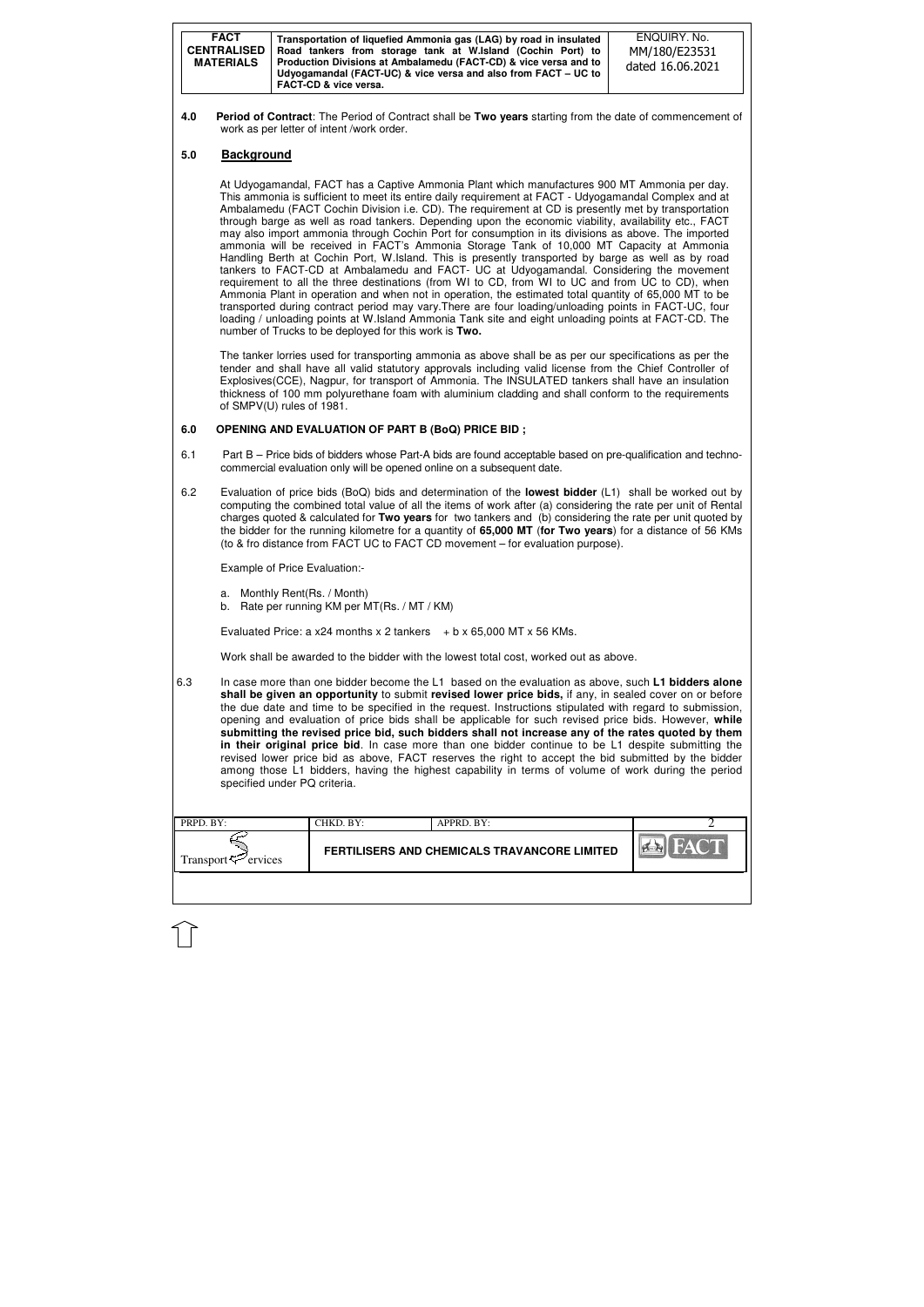| <b>FACT</b><br><b>CENTRALISED</b><br><b>MATERIALS</b> | Transportation of liquefied Ammonia gas (LAG) by road in insulated<br>Road tankers from storage tank at W.Island (Cochin Port) to<br>Production Divisions at Ambalamedu (FACT-CD) & vice versa and to<br>Udyogamandal (FACT-UC) & vice versa and also from FACT – UC to<br>FACT-CD & vice versa. | ENQUIRY, No.<br>MM/180/E23531<br>dated 16.06.2021 |
|-------------------------------------------------------|--------------------------------------------------------------------------------------------------------------------------------------------------------------------------------------------------------------------------------------------------------------------------------------------------|---------------------------------------------------|
|-------------------------------------------------------|--------------------------------------------------------------------------------------------------------------------------------------------------------------------------------------------------------------------------------------------------------------------------------------------------|---------------------------------------------------|

| $\blacksquare$ PRPD. BY:        | CHKD. BY:                                    | APPRD. BY: |             |
|---------------------------------|----------------------------------------------|------------|-------------|
| Transport $\mathcal{F}$ ervices | FERTILISERS AND CHEMICALS TRAVANCORE LIMITED |            | <b>PERT</b> |
|                                 |                                              |            |             |

#### **7.0 Rates:**

Bidders shall quote for (i) all inclusive monthly rental charges for single tanker and (ii) all inclusive rates **per MT per KM** as per the price bid format (Annexure-IX) but excluding GST. GST, if applicable, shall be paid extra by FACT as per statutory notification. The variable portion of the rates viz. Rate per trip shall be calculated based on rate per MT/KM applicable for total quantity received at unloading point per trip multiplied by two way distance (to and fro Kilometres applicable) for a particular trip. Distance (one way) indicated at cl.2.5 - Introduction of Contingency Plan shall be considered for calculation of two way distance pertaining to each route.

#### **Illustration**

| Rate quoted by the bidders for running KM                                                              | $=$ Rs.1.00 per MT/KM             |
|--------------------------------------------------------------------------------------------------------|-----------------------------------|
| Two way distance from FACT UC to CD (28 Kms. x 2)                                                      | $=$ 56 Kms.(to & fro)             |
| Quantity transported per trip                                                                          | $= 15$ MT (or 19MT as applicable) |
| Total rate per trip from UC to CD (Rs.1.00 per MT/KM x56 Kms.x15 MT (or 19MT as applicable) = Rs.840/- |                                   |
| per trip in case of 15 MT tanker or Rs.1064 per trip in case of 19 MT tanker.                          |                                   |

The rate quoted shall also be applicable for movement from vice versa loading / unloading points, if required by FACT.

Revision in rate shall not be allowed with regard to enhancement / reduction in quantities [i.e. variation in quantity due to reasons mentioned at clauses 2.4 and 2.5 of Special Terms and Conditions of Contract (Annexure  $-$  V)] during the Two years contract period except for diesel price revision, as provided for in clause 3 of Annexure-VI (Standard Terms & Conditions of Contract).The contractor shall not be eligible for any other charges on any account other than those specifically mentioned in the contract. For indicative one way distance refer clause 2.5 - Introduction of Contingency Plan. The revision formula shall be applied on the rates after calculating simple average of the variation in diesel prices during the billing cycle period.

- 8.0 The tankers (INSULATED) shall have an insulation thickness of 100 mm polyurethane foam with aluminium cladding and shall conform to the requirements of SMPV (U) rules of 1981, before commencement of the contract, if the tankers are not already insulated at the time of submission of bid. The tanker Lorries deployed for the work shall not be more than 15 years old at any point of time during the period of contract. The contractor shall substitute tankers, which become 15 years old within the contract period with alternate tankers less than 15 years old. Substitution of tankers shall be done only with prior approval from FACT and these tankers shall comply with all the requirements applicable for the tankers originally offered and accepted by FACT. Also, all the tankers offered and operated at any point of time during the period of contract shall have all valid statutory permits including approval from the Chief Controller of Explosives, Nagpur. Documentary evidence in support of the above shall be furnished by the bidder.
- 8.1 Specification of Tanker / Insulation of tankers / Special Safety Requirements for transport etc. shall be as per Annexure - IV, attached with the enquiry.

#### **9.0 Mobilisation Period:**

On award of work order, the contractor(s) shall ensure that specified numbers of trucks are placed on the date of commencement of work. The contract will be liable for cancellation, besides other penal actions as per terms and conditions of contract, in case of failure on the part of the contractor(s) to place the trucks.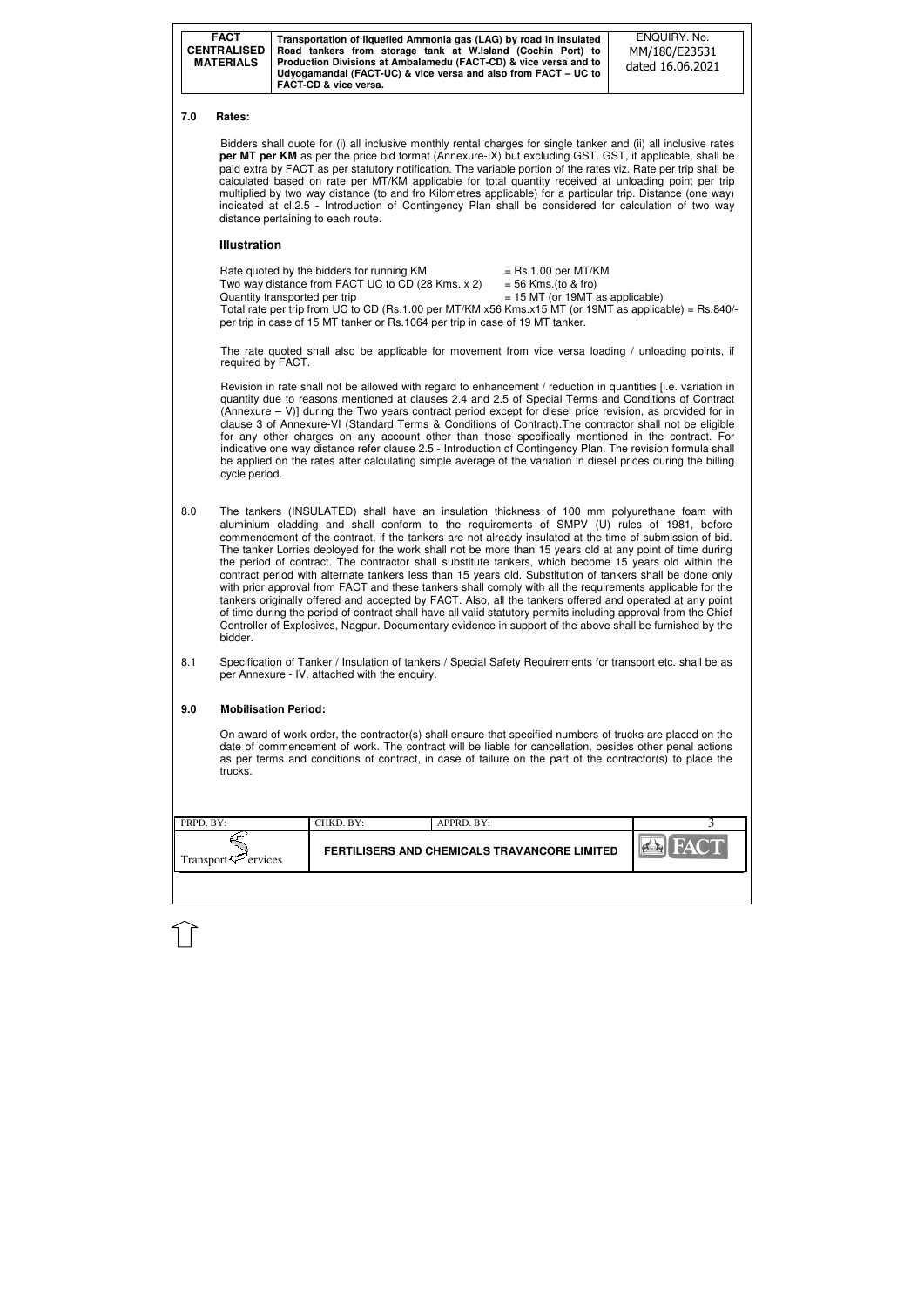| FERTILISERS AND CHEMICALS TRAVANCORE LIMITED<br>Transport <sup><math>\leq</math></sup> ervices |  |
|------------------------------------------------------------------------------------------------|--|

| <b>FACT</b><br>ENQUIRY. No.<br>Transportation of liquefied Ammonia gas (LAG) by road in insulated<br><b>CENTRALISED</b><br>Road tankers from storage tank at W.Island (Cochin Port) to<br>MM/180/E23531<br>Production Divisions at Ambalamedu (FACT-CD) & vice versa and to<br><b>MATERIALS</b><br>dated 16.06.2021<br>Udyogamandal (FACT-UC) & vice versa and also from FACT - UC to<br><b>FACT-CD &amp; vice versa.</b> |                                                                                                                                                                                                                                                                                              |  |                                                                                                                                                                                                                                                                                                                                                                                                                                         |   |  |  |  |
|---------------------------------------------------------------------------------------------------------------------------------------------------------------------------------------------------------------------------------------------------------------------------------------------------------------------------------------------------------------------------------------------------------------------------|----------------------------------------------------------------------------------------------------------------------------------------------------------------------------------------------------------------------------------------------------------------------------------------------|--|-----------------------------------------------------------------------------------------------------------------------------------------------------------------------------------------------------------------------------------------------------------------------------------------------------------------------------------------------------------------------------------------------------------------------------------------|---|--|--|--|
| 10.0                                                                                                                                                                                                                                                                                                                                                                                                                      | <b>GENERAL</b>                                                                                                                                                                                                                                                                               |  |                                                                                                                                                                                                                                                                                                                                                                                                                                         |   |  |  |  |
| 10.1                                                                                                                                                                                                                                                                                                                                                                                                                      | evaluation.                                                                                                                                                                                                                                                                                  |  | When bids are received from any proprietorship / firm / company having the same proprietor or one or more<br>partners/Directors in the business organization of any other party quoting against this tender (hereinafter<br>called Common Firms), such bids shall be considered having been received from only one applicant in<br>different names and the lowest acceptable quotation of such Common Firm shall only be considered for |   |  |  |  |
| 10.2                                                                                                                                                                                                                                                                                                                                                                                                                      | Bids from bidders against whom any criminal case, enquiry or investigation/report by authorities like<br>Vigilance, CBI etc., are pending in relation with FACT or bidders who are defaulting contractors of FACT<br>shall be disqualified and rejected.                                     |  |                                                                                                                                                                                                                                                                                                                                                                                                                                         |   |  |  |  |
| 10.3                                                                                                                                                                                                                                                                                                                                                                                                                      |                                                                                                                                                                                                                                                                                              |  | FACT reserves the right to reject any or all bids without assigning any reasons whatsoever, and / or based<br>on the past unsatisfactory performance by bidders at FACT / other PSEs / Govt. Departments. The opinion<br>of FACT regarding the same shall be final and conclusive.                                                                                                                                                      |   |  |  |  |
| 11.0                                                                                                                                                                                                                                                                                                                                                                                                                      | "Integrity Pact: The bidders shall sign and submit an "Integrity Pact (IP)" to be executed between the bidder<br>and Fertilisers and Travancore Ltd. alongwith the bid as per Annexure-XII. IP shall be implemented through<br>the following Independent External Monitor (IEM) for the bid. |  |                                                                                                                                                                                                                                                                                                                                                                                                                                         |   |  |  |  |
|                                                                                                                                                                                                                                                                                                                                                                                                                           | Mr. P.K. Vijayakumar, IRS (Retd),<br>Madhavam, Vaniyan Lane, Punkunnam P.O, Thrissur - 680002<br>Mobile: 8547381122, E-mail address: vkmenon78@gmail.com"                                                                                                                                    |  |                                                                                                                                                                                                                                                                                                                                                                                                                                         |   |  |  |  |
|                                                                                                                                                                                                                                                                                                                                                                                                                           | regarding the tenders."                                                                                                                                                                                                                                                                      |  | Note: In case bidders require any clarification pertaining to the tender please contact the officers at 11.1 &<br>11.2 below. "Kindly note that the Independent External Monitor should NOT be contacted for clarifications                                                                                                                                                                                                             |   |  |  |  |
| 11.1                                                                                                                                                                                                                                                                                                                                                                                                                      | Any information on site familiarization / nature of work, if required by the bidders, can be had from Dy.<br>General Manager Production (CD) (Phone- 0484 2720271 / 2723641/3642) or any officer authorised by<br>him.                                                                       |  |                                                                                                                                                                                                                                                                                                                                                                                                                                         |   |  |  |  |
| 11.2                                                                                                                                                                                                                                                                                                                                                                                                                      |                                                                                                                                                                                                                                                                                              |  | For any clarification on this enquiry please contact Asst.General Manager (Materials)-T&S, [Phone- 0484-<br>2545196, 2568260] or Officer (Materials)-T&S [Phone No.0484-256 8629], CENTRALISED MATERIALS,<br>FACT Ltd., FACT PD Administration Building, Udyogamandal PIN-683 501.                                                                                                                                                      |   |  |  |  |
|                                                                                                                                                                                                                                                                                                                                                                                                                           |                                                                                                                                                                                                                                                                                              |  | For The Fertilisers And Chemicals, Travancore Limited                                                                                                                                                                                                                                                                                                                                                                                   |   |  |  |  |
|                                                                                                                                                                                                                                                                                                                                                                                                                           |                                                                                                                                                                                                                                                                                              |  | <b>ASST. GENERAL MANAGER (MATERIALS)-T&amp;S</b>                                                                                                                                                                                                                                                                                                                                                                                        |   |  |  |  |
|                                                                                                                                                                                                                                                                                                                                                                                                                           |                                                                                                                                                                                                                                                                                              |  | List of Enclosures of this NIT is as follows:                                                                                                                                                                                                                                                                                                                                                                                           |   |  |  |  |
| 1                                                                                                                                                                                                                                                                                                                                                                                                                         | Annexure I                                                                                                                                                                                                                                                                                   |  | Instructions to Bidders (e-Tender)                                                                                                                                                                                                                                                                                                                                                                                                      | 7 |  |  |  |
| 2                                                                                                                                                                                                                                                                                                                                                                                                                         | Annexure II                                                                                                                                                                                                                                                                                  |  | Information about the bidder(Vendor data/updation form)                                                                                                                                                                                                                                                                                                                                                                                 | 6 |  |  |  |
| 3                                                                                                                                                                                                                                                                                                                                                                                                                         | Annexure III<br>Pre-Qualification Criteria for bidders<br>1                                                                                                                                                                                                                                  |  |                                                                                                                                                                                                                                                                                                                                                                                                                                         |   |  |  |  |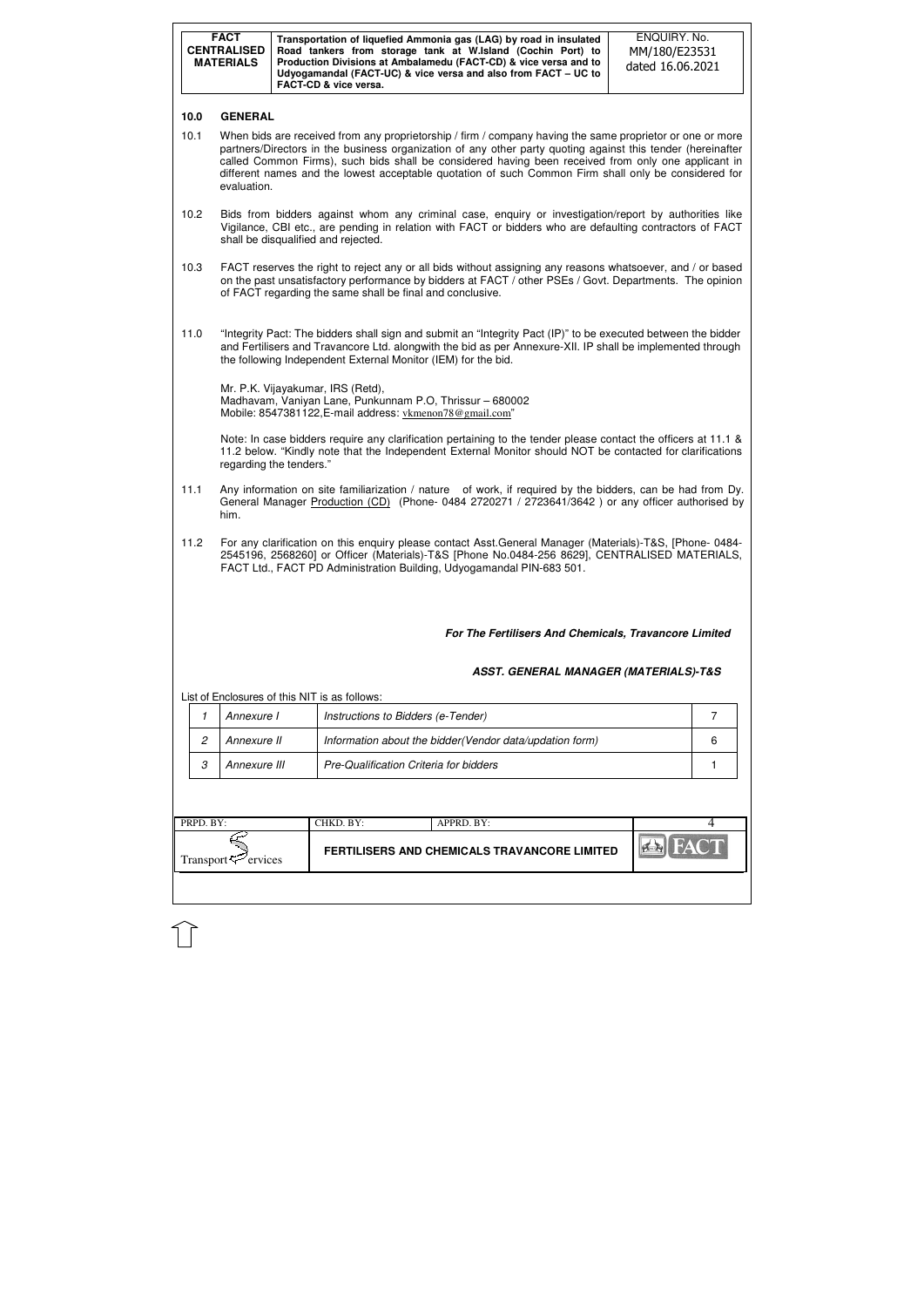| PRPD. BY:                       | CHKD. BY:                                    | APPRD. BY: |        |
|---------------------------------|----------------------------------------------|------------|--------|
| Transport <sup>52</sup> ervices | FERTILISERS AND CHEMICALS TRAVANCORE LIMITED |            | $\sim$ |
|                                 |                                              |            |        |

| <b>FACT</b><br><b>CENTRALISED</b><br><b>MATERIALS</b> |                                                                        |  | Transportation of liquefied Ammonia gas (LAG) by road in insulated<br>Road tankers from storage tank at W.Island (Cochin Port) to<br>Production Divisions at Ambalamedu (FACT-CD) & vice versa and to<br>Udyogamandal (FACT-UC) & vice versa and also from FACT - UC to<br>FACT-CD & vice versa. | ENQUIRY. No.<br>MM/180/E23531<br>dated 16.06.2021 |   |
|-------------------------------------------------------|------------------------------------------------------------------------|--|--------------------------------------------------------------------------------------------------------------------------------------------------------------------------------------------------------------------------------------------------------------------------------------------------|---------------------------------------------------|---|
|                                                       |                                                                        |  |                                                                                                                                                                                                                                                                                                  |                                                   |   |
| 4                                                     | Annexure IV                                                            |  | Specification of Tanker/Insulation of Tankers / Special safety requirements<br>for transport.                                                                                                                                                                                                    |                                                   |   |
| 5                                                     | Annexure V                                                             |  | Special Terms & Conditions of Contract                                                                                                                                                                                                                                                           |                                                   | 7 |
| 6                                                     | Annexure VI                                                            |  | <b>Standard Terms &amp; Conditions of Contract</b>                                                                                                                                                                                                                                               |                                                   | 5 |
| $\overline{z}$                                        | Annexure VII                                                           |  | <b>Compliance Statement</b>                                                                                                                                                                                                                                                                      |                                                   | 1 |
| 8<br>Annexure VIII                                    |                                                                        |  | Un-priced copy of Price bid format                                                                                                                                                                                                                                                               |                                                   | 1 |
| 9                                                     | Annexure IX<br>Price bid format (BoQ)                                  |  | 1                                                                                                                                                                                                                                                                                                |                                                   |   |
| 10                                                    | Annexure X<br>Proforma of Bank Guarantee for Security Deposit          |  |                                                                                                                                                                                                                                                                                                  | $\mathbf{2}$                                      |   |
| 11                                                    | Annexure XI<br>Proforma of Agreement                                   |  | 1                                                                                                                                                                                                                                                                                                |                                                   |   |
| 12                                                    | Annexure XII<br><b>Integrity Pact</b>                                  |  | 5                                                                                                                                                                                                                                                                                                |                                                   |   |
| 13                                                    | Annexure XIII<br><b>Bid Security Declaration</b>                       |  | 1                                                                                                                                                                                                                                                                                                |                                                   |   |
| 14                                                    | Annexure XIV<br>Contingency plan for transportation of Ammonia by road |  | 53                                                                                                                                                                                                                                                                                               |                                                   |   |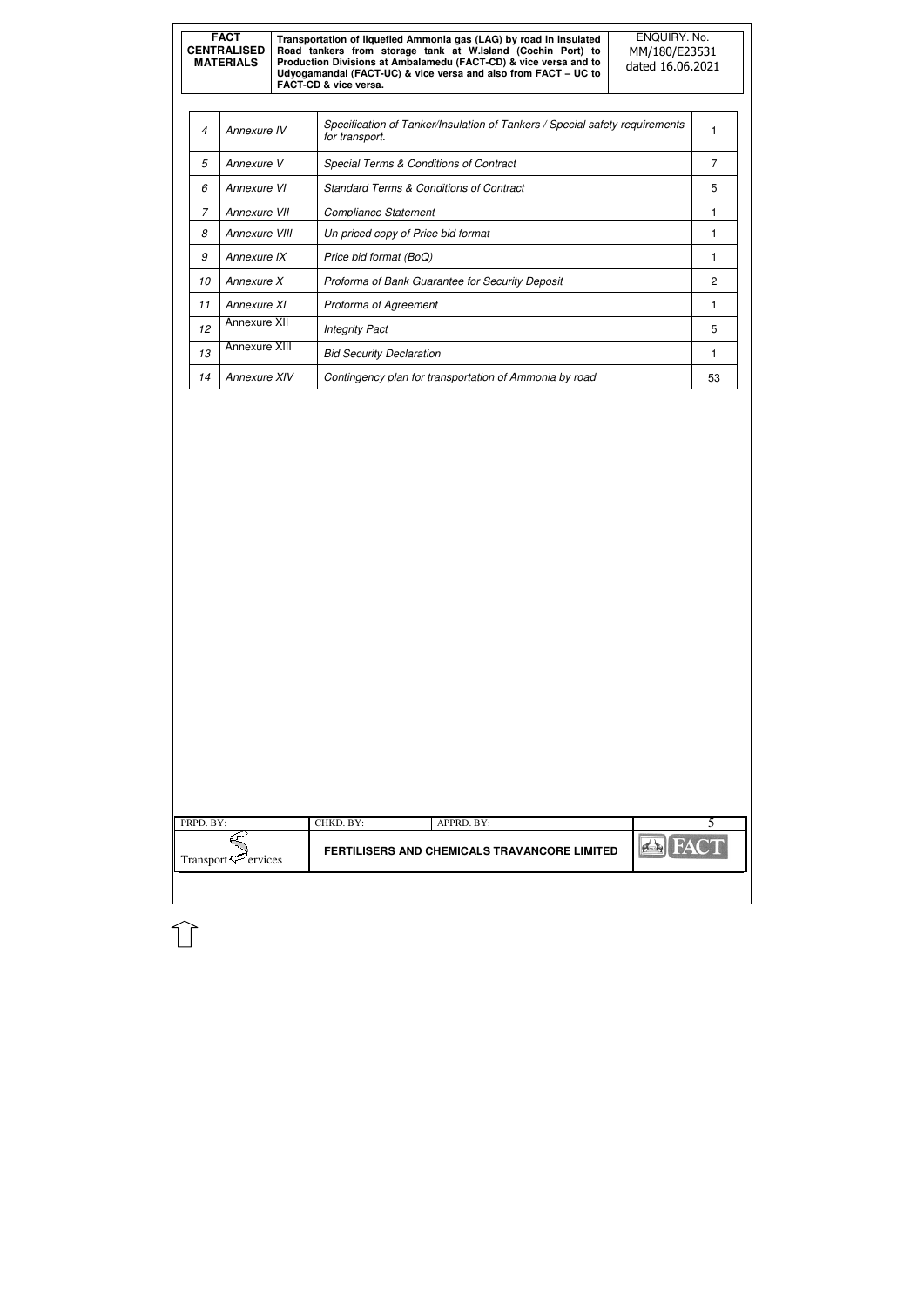| PRPD. BY:                       | CHKD. BY:                                    | APPRD. BY: |  |
|---------------------------------|----------------------------------------------|------------|--|
| Transport <sup>57</sup> ervices | FERTILISERS AND CHEMICALS TRAVANCORE LIMITED |            |  |
|                                 |                                              |            |  |

#### **Annexure-I Instructions to Bidders (OPEN e-Procurement)**

- 1.0 Bidders shall study carefully the complete tender documents viz. NIT with Prequalification criteria, Instructions to Bidders (ANNEXURE-I), Technical Procurement Specifications if any, Terms & Conditions and any other documents forming part of this tender attached herewith. All conditions set out there in shall be binding on the bidders unless conflicting with any conditions expressly stated by FACT while accepting any bid in the event of such acceptance. One signed and scanned copy of the above documents shall accompany their online bids signifying their acceptance of the same. Bidder shall also submit along with his bid Vendor data updation (Declaration) Form, Check list (If applicable) and Compliance Statement duly filled with all details required therein and also attach supporting documents as required.
- 2.0 Before submitting the bid, the bidder shall familiarise himself about the details of the work, operating conditions during different seasons of year, etc., collect all necessary data regarding the facilities available at various points indicated in Special Terms and Conditions, applicable timings, routes etc., and satisfy himself on all aspects relating to this work which he has to handle and execute for the full contract period and shall make due provisions in his rates for any contingency or difficulty involved in the work covered by this enquiry. Claiming lack of knowledge shall not be a reason for exoneration of the bidder of his contractual obligations, if the contract is awarded to him or for demand for increase in rate.
- 3.0 Offers against this NIT shall be submitted online on e-Tendering portal https://eprocure.gov.in, with valid digital signature certificate. Offers submitted on any other platform or in any other mode or including e-mails, physical submission of offers etc. SHALL NOT be accepted.
- 3.1 The bidders are requested to register themselves on the above website with their valid digital signature certificate, if not done already. It is mandatory for bidder to have valid digital signature certificate (Class II or Class III) issued by any of the Certifying Authority approved by Govt. of India for participating in the tender. The digital signature certificate shall be arranged by the bidder at his cost. Bidders may refer **Bidders Manual Kit**  available on the above website for detailed information and instructions for registration, bid submission etc.
- 3.2 The documents, if any, which necessarily have to be submitted in originals if specified specifically in the enquiry documents, shall be submitted offline. However scanned copies of such documents shall be uploaded along with the offer submitted online.
- 3.3 The cover (s) containing the documents in original etc. to be submitted offline as required in the enquiry documents shall be duly superscribed with enquiry No., due date of enquiry, bidder's name & address and contact details. The documents shall be submitted to the following on or before the due date :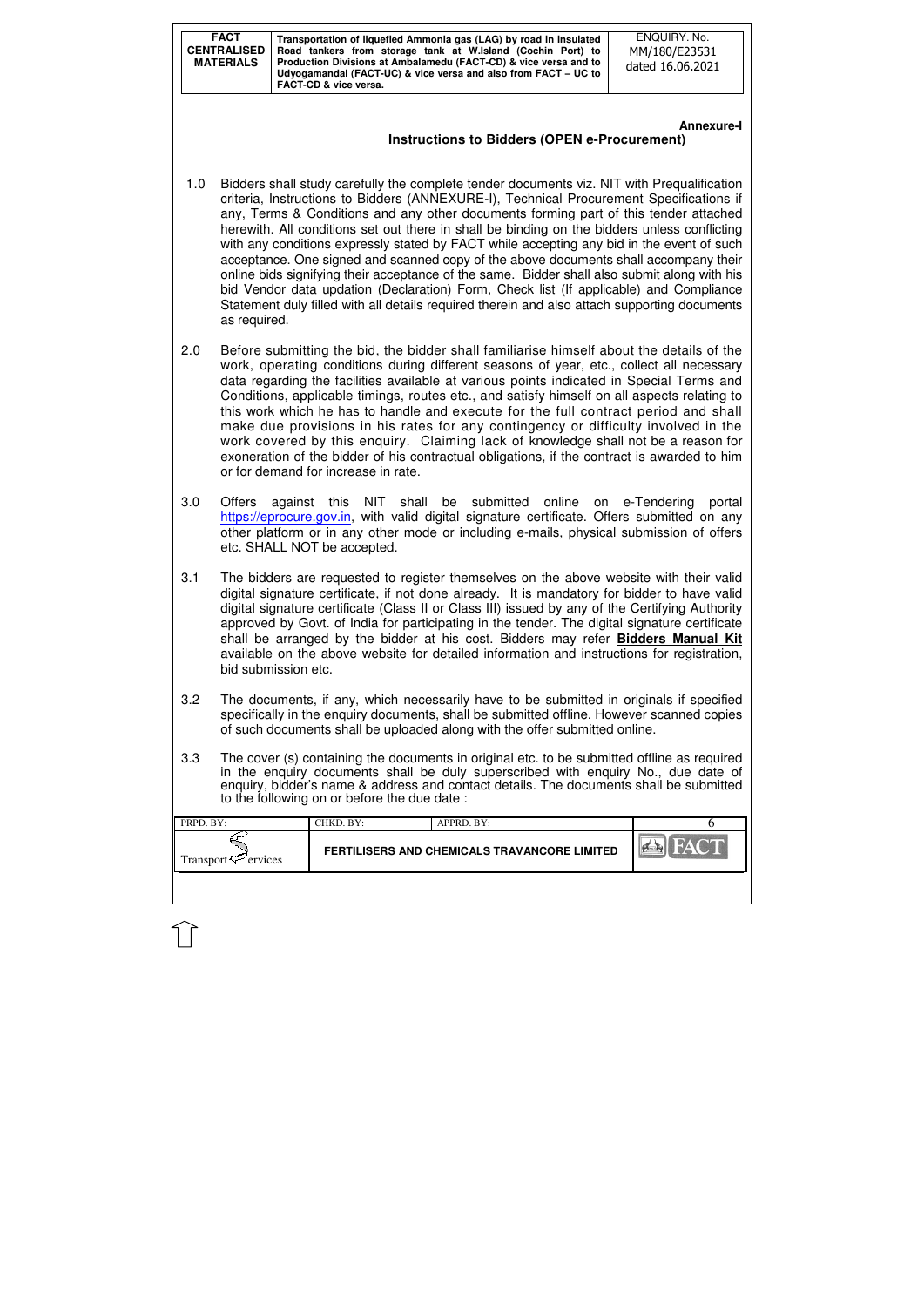|           | <b>FACT</b><br><b>CENTRALISED</b><br><b>MATERIALS</b>                                                                                                                                                                                                     | Transportation of liquefied Ammonia gas (LAG) by road in insulated<br>Road tankers from storage tank at W.Island (Cochin Port) to<br>Production Divisions at Ambalamedu (FACT-CD) & vice versa and to<br>Udyogamandal (FACT-UC) & vice versa and also from FACT - UC to<br><b>FACT-CD &amp; vice versa.</b>                                                                                                                                                                                                                       | ENQUIRY. No.<br>MM/180/E23531<br>dated 16.06.2021 |
|-----------|-----------------------------------------------------------------------------------------------------------------------------------------------------------------------------------------------------------------------------------------------------------|-----------------------------------------------------------------------------------------------------------------------------------------------------------------------------------------------------------------------------------------------------------------------------------------------------------------------------------------------------------------------------------------------------------------------------------------------------------------------------------------------------------------------------------|---------------------------------------------------|
|           |                                                                                                                                                                                                                                                           | The Asst. General Manager (T&S), Centralized Materials,<br>PD Administrative Building, FACT Ltd., Udyogamandal PO,<br>Kochi - 683 501, Kerala                                                                                                                                                                                                                                                                                                                                                                                     |                                                   |
| 4.0       |                                                                                                                                                                                                                                                           | SUBMISSION OF BIDS: The bid shall be uploaded with all relevant documents<br>before due date and time in the above portal as given above.                                                                                                                                                                                                                                                                                                                                                                                         |                                                   |
| 5.0       |                                                                                                                                                                                                                                                           | Bid documents shall consist of Part-A and Part B as detailed below:                                                                                                                                                                                                                                                                                                                                                                                                                                                               |                                                   |
|           | 1.                                                                                                                                                                                                                                                        | 5.1 Part A (Pre-qualification-cum-Techno Commercial Bid) shall contain:<br>Bid Security Declaration as per our Format or Claim for EMD exemption with<br>documentary proof.                                                                                                                                                                                                                                                                                                                                                       |                                                   |
|           | 2.<br>3.                                                                                                                                                                                                                                                  | Scanned copies of supporting documents for satisfying Pre-Qualification criteria.<br>Digitally Signed copies of NIT, Instructions to Bidders (Annexure I) and terms<br>conditions.                                                                                                                                                                                                                                                                                                                                                |                                                   |
|           | 4.<br>5.                                                                                                                                                                                                                                                  | Scanned copy of Signed & duly filled Vendor Data Updation Declaration Form'<br>Signed and duly filled up Check List for Commercial Terms' (if applicable) and<br>scanned copies of attached documents as detailed in Check list.                                                                                                                                                                                                                                                                                                  |                                                   |
|           | 6.<br>7.                                                                                                                                                                                                                                                  | Scanned copy of Signed & duly filled 'Compliance Statement'<br>Scanned copy of Signed "Un-priced bid indicating "QUOTED" in the applicable<br>columns. Rates shall not be indicated in Un-priced Bid.                                                                                                                                                                                                                                                                                                                             |                                                   |
| 5.2       |                                                                                                                                                                                                                                                           | Part-B: shall comprise of the filled Price bid. The filled price bid ie. BoQ attached to<br>the tender shall be uploaded after filling all relevant details such as name and<br>address of the bidder, rates etc. as applicable.                                                                                                                                                                                                                                                                                                  |                                                   |
| 5.3       |                                                                                                                                                                                                                                                           | The priced BOQ shall be uploaded strictly in the format attached, failing which the offer<br>is liable to be rejected. Renaming or changing the format of the BoQ is not permitted and<br>the System will not accept any such changed document.                                                                                                                                                                                                                                                                                   |                                                   |
| 5.4       | Fill-in all the relevant fields of the BoQ either in value or as a percentage as specified in<br>the BoQ. Blank field, if any, in the uploaded BoQ shall be considered as Nil (not Quoted).<br>No claim or revisions shall be entertained in this regard. |                                                                                                                                                                                                                                                                                                                                                                                                                                                                                                                                   |                                                   |
| 5.5       |                                                                                                                                                                                                                                                           | Bidders shall quote prices in the BOQ only and nowhere else. No other documents shall<br>be enclosed with Price Bid (BOQ).                                                                                                                                                                                                                                                                                                                                                                                                        |                                                   |
| 5.6       |                                                                                                                                                                                                                                                           | Rates shall be quoted in the same unit of measure given in the BOQ and shall be<br>considered accordingly.                                                                                                                                                                                                                                                                                                                                                                                                                        |                                                   |
| 5.7       |                                                                                                                                                                                                                                                           | Bidders shall ensure that all the required documents as per enquiry are uploaded in the<br>System before due date and time. The System does not allow submission of bids or any<br>other document forming part of the bid after due date & time of bid submission. Non-<br>submission of documents or incomplete documents may result in rejection of offers and<br>no communication in this regard will be entertained. FACT reserves the right to reject any                                                                    |                                                   |
| 5.8       | offers etc.                                                                                                                                                                                                                                               | bid not submitted as per instructions at their discretion.<br>Timely submission of offers along with all the relevant documents online is the<br>responsibility of the bidder concerned. The bids may be submitted well in advance to<br>avoid last minute issues like non availability of internet, server not available, power failure<br>etc. FACT shall not be held responsible for bidder's inability to submit documents in time,<br>incomplete submission of offers or non submission of any documents forming part of the |                                                   |
| PRPD. BY: |                                                                                                                                                                                                                                                           | CHKD. BY:<br>APPRD. BY:                                                                                                                                                                                                                                                                                                                                                                                                                                                                                                           |                                                   |
|           | Transport <sup>5</sup> ervices                                                                                                                                                                                                                            | FERTILISERS AND CHEMICALS TRAVANCORE LIMITED                                                                                                                                                                                                                                                                                                                                                                                                                                                                                      |                                                   |
|           |                                                                                                                                                                                                                                                           |                                                                                                                                                                                                                                                                                                                                                                                                                                                                                                                                   |                                                   |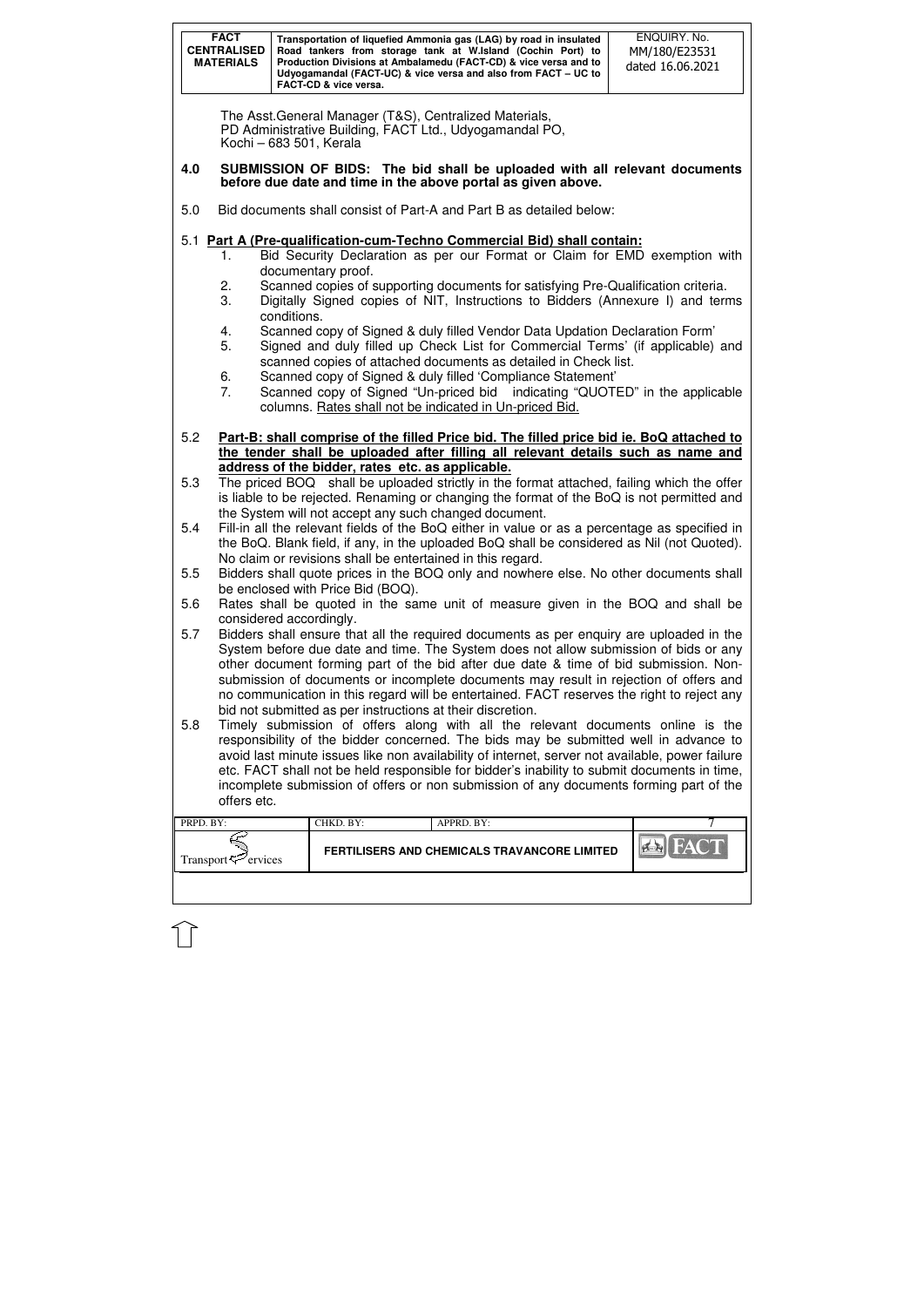| PRPD. BY:                       | CHKD. BY:                                           | APPRD. BY: |  |
|---------------------------------|-----------------------------------------------------|------------|--|
| Transport $\mathcal{L}$ ervices | <b>FERTILISERS AND CHEMICALS TRAVANCORE LIMITED</b> |            |  |
|                                 |                                                     |            |  |

5.9 Bidders shall meet all expenses in connection with submission of his bid, attending the bid opening, meetings etc.

# **6.0 BID OPENING:**

- 6.1 **Part-A** of the bids of all bidders who submit their Bids as per the instructions on or before the due date and time shall be opened online, on the specified bid opening date and time. Bids submitted not in conformity with the Enquiry instructions are liable to be rejected without further processing.
- 6.2 **Part-B** Price bids of those bidders whose Part-A bid is acceptable, based on prequalification and techno-commercial evaluation, only shall be opened online on a subsequent date, on completion of evaluation.

# **7.0 BID SECURITY DECLARATION IN LIEU OF EARNEST MONEY DEPOSIT:**

This tender shall be based on MSME order dt. 23<sup>rd</sup> March 2012, and as amended from time to time, pertaining to Public Procurement Policy in respect of procurement of goods and services, produced and provided by micro and small enterprises, including special benefits to MSE firms owned by SC/ST and women entrepreneurs, on furnishing relevant documents as proof. Declaration of UAM numbers on CPPP is mandatory, failing which bidders will not be able to enjoy the benefits as per PP policy. Bidders will get the benefit of PP policy only if they are MSE bidders at the time of submission of their offers.

- 7.1 All bidders except those specifically exempted shall furnish Bid Security Declaration as per our format in lieu of Earnest Money Deposit, failing which such offers will be rejected. Submission of Bid Security Declaration will be exempted for Govt. Depts and firms/public sector units/ MSE units registered under MSMED Act (subject to Declaration of Udyog Aadhar Memorandum number by the vendors on CPP Portal) / firms registered under NSIC and Khadi Board as per applicable govt. directions, and on submission of valid documents/certificates in proof of the same.
- 7.2 If any bidder retracts from or without request of FACT revises or amends his bid during its validity period or fails to submit Security Deposit within the stipulated time or fails to execute the required agreement when the contract is awarded or fails to commence the execution of the work on the stipulated date, they will be disqualified from bidding for any contract with FACT for a period of **Three years** from the date of notification, without prejudice to FACT's right to claim damages and/or other legal recourse.

# **8.0 PURCHASE PREFERENCE:**

In divisible tenders, participating MSEs quoting price within price band of L1+15% shall also be allowed to supply a portion of requirement by bringing down their price to L1 price in a situation where L1 price is from someone other than an MSE. Such MSEs shall be allowed to supply atleast 25% (or as applicable) of the total tendered value. In case of more than one such MSE, the supply will be shared proportionately (to tendered quantity). Special provisions extended to certain categories of MSEs as per the order shall also be applicable.

In case of non divisible tenders, an MSE quoting in the price band of L1+15% may be awarded for full/compete work of tendered value, considering the spirit of policy for enhancing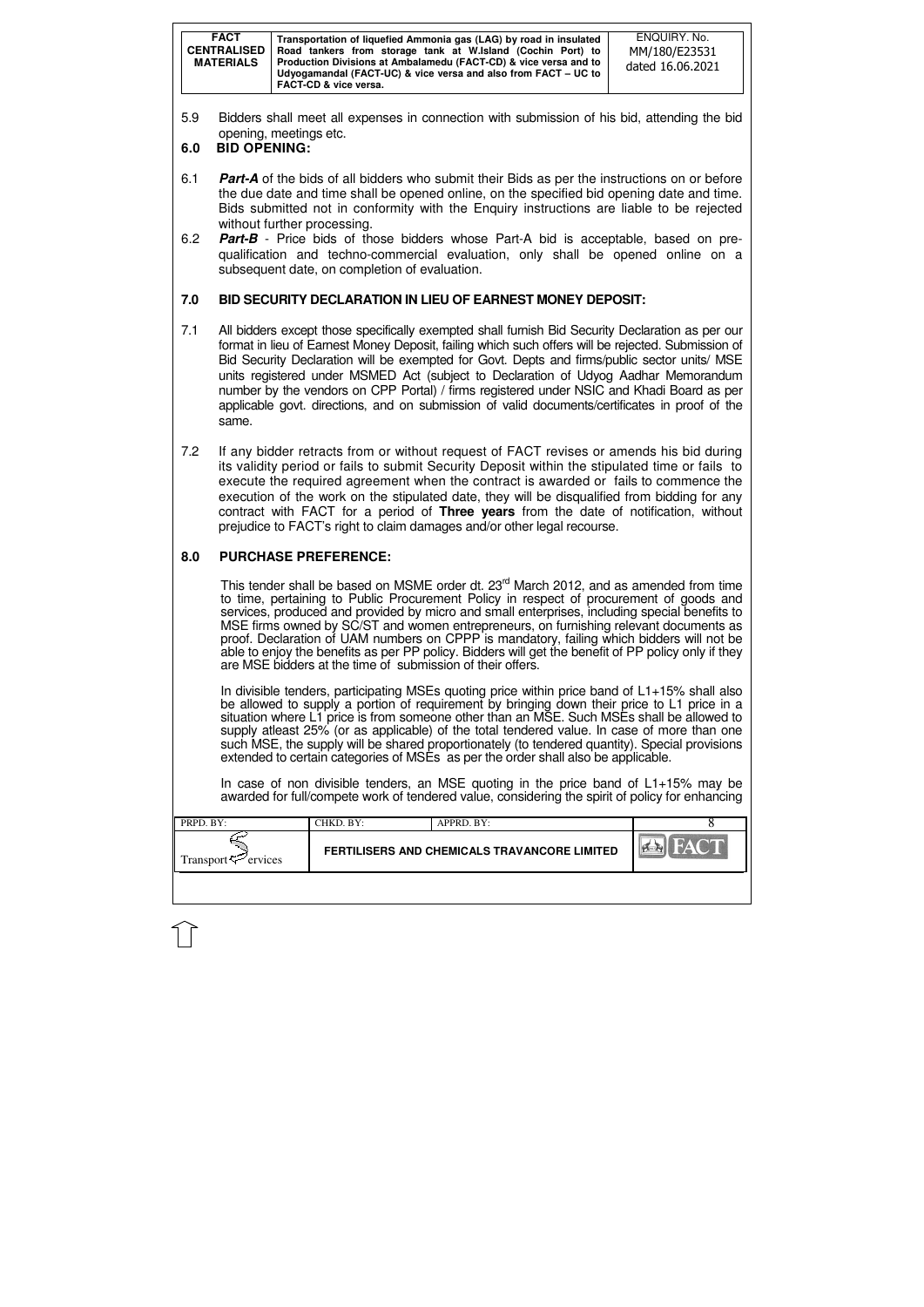| <b>FACT</b><br><b>CENTRALISED</b><br><b>MATERIALS</b> | Transportation of liquefied Ammonia gas (LAG) by road in insulated<br>Road tankers from storage tank at W.Island (Cochin Port) to<br>Production Divisions at Ambalamedu (FACT-CD) & vice versa and to<br>Udyogamandal (FACT-UC) & vice versa and also from FACT - UC to<br><b>FACT-CD &amp; vice versa.</b> | ENQUIRY. No.<br>MM/180/E23531<br>dated 16.06.2021 |
|-------------------------------------------------------|-------------------------------------------------------------------------------------------------------------------------------------------------------------------------------------------------------------------------------------------------------------------------------------------------------------|---------------------------------------------------|
|-------------------------------------------------------|-------------------------------------------------------------------------------------------------------------------------------------------------------------------------------------------------------------------------------------------------------------------------------------------------------------|---------------------------------------------------|

| PRPD. BY:                       | CHKD. BY:                                    | $APPRD$ . BY: |  |
|---------------------------------|----------------------------------------------|---------------|--|
| Transport <sup>-C</sup> ervices | FERTILISERS AND CHEMICALS TRAVANCORE LIMITED |               |  |
|                                 |                                              |               |  |

the Government procurement from MSEs subject to bringing down of price to L1 by the MSE concerned.

This tender is non divisible.

# **9.0 DEVIATIONS:**

- 9.1 Deviations in the tender clauses shall not be accepted.
- 9.2 FACT reserves the right to reject the offers with deviations without further correspondence.
- 9.3 Bidder shall clearly indicate the time required for mobilisation /commencement of work from the date of receipt of Letter of Intent (LOI) / Work Order.

# **10.0 CONFORMITY:**

Bids must conform in all respects with the applicable terms and conditions of this enquiry. Bidder must certify in the compliance Statement that his bid complies with all Enquiry documents and technical specifications.

## **11.0 Rates:**

11.1 Bidder shall quote his lowest rate for the work strictly as per the BoQ (Price Bid format) . Bids not complying with the above are liable to be rejected.

The Un-priced bid shall be submitted along with Part-A bid duly signed by the Bidder, indicating "QUOTED" in the columns. Rates shall not be indicated in Un-priced Bid.

- 11.2 Bidder shall quote all-inclusive rate for the work, but **exclusive of GST.** GST if applicable, will be payable extra by FACT as per statutory notification.
- 11.3 The rates quoted in the tender are to hold good for a period of four months from the date of opening of the Pre-Qualification-cum-Techno-Commercial bid (Part-A). If contract is awarded, the work order rates shall be valid for the entire period of contract inclusive of extension / extensions. **No bidder can withdraw his tender or revoke or revise the rates within the aforesaid period of 120 days.** If the bidder withdraws/revises/revokes OR shows unwillingness to confirm with his offer, they will be disqualified from bidding for any contract with FACT for a period of **Three years** from the date of notification, without prejudice to FACT's other right to claim damages.

# 12.0 **SECURITY DEPOSIT**:

12.1 The successful bidder (Contractor) shall be required to furnish an interest free Security Deposit (SD) equivalent to **three percent (3%) of the total contract value** by DD/NEFT/RTGS or by Bank Guarantee issued by a Nationalised / Scheduled Bank as per the Proforma prescribed within 15 days of issue of the work order. The Bank Guarantee shall be valid till the expiry of the contract with a claim period of six months thereafter. FACT a/c No. 57017844467 with the State Bank of India, Udyogamandal Branch,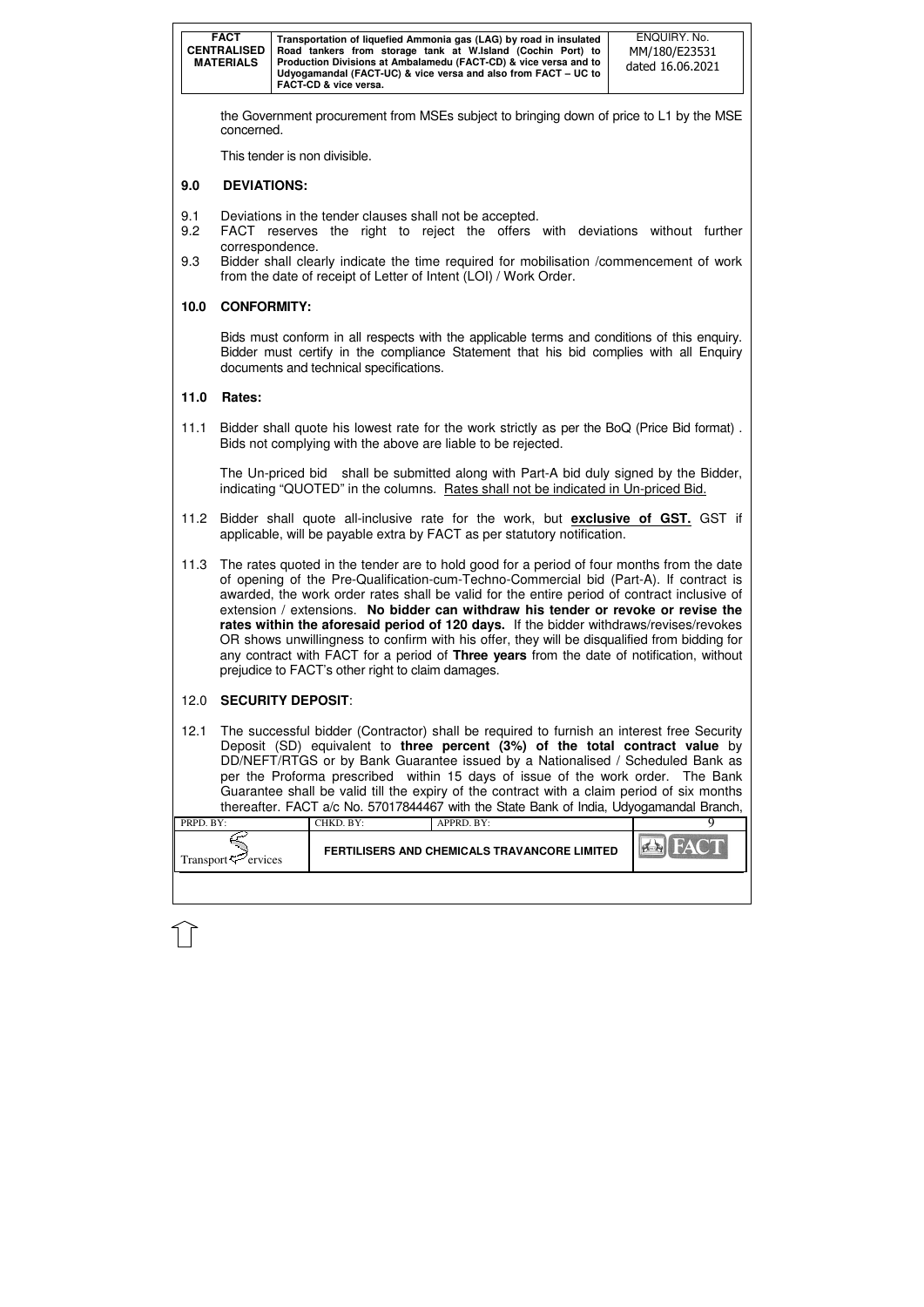| <b>FACT</b><br><b>CENTRALISED</b><br><b>MATERIALS</b> | Transportation of liquefied Ammonia gas (LAG) by road in insulated<br>Road tankers from storage tank at W.Island (Cochin Port) to<br>Production Divisions at Ambalamedu (FACT-CD) & vice versa and to<br>Udyogamandal (FACT-UC) & vice versa and also from FACT – UC to<br>FACT-CD & vice versa. | ENQUIRY. No.<br>MM/180/E23531<br>dated 16.06.2021 |
|-------------------------------------------------------|--------------------------------------------------------------------------------------------------------------------------------------------------------------------------------------------------------------------------------------------------------------------------------------------------|---------------------------------------------------|
|-------------------------------------------------------|--------------------------------------------------------------------------------------------------------------------------------------------------------------------------------------------------------------------------------------------------------------------------------------------------|---------------------------------------------------|

| PRPD. BY:                | CHKD. BY:                                    | APPRD. BY: |     |
|--------------------------|----------------------------------------------|------------|-----|
| Transport $\leq$ ervices | FERTILISERS AND CHEMICALS TRAVANCORE LIMITED |            | PER |

IFSC Code SBIN0070158 shall be used in case of remittance of Security deposit by NEFT/RTGS and proof of remittance shall be submitted to FACT.

12.2 In case the bidder whose bid is accepted, fails to deposit the prescribed Security Deposit or fails to execute the agreement or fails to commence the execution of the work within the specified time, the contract issued to him is liable to be terminated and alternative arrangements made at the risk and cost of the Contractor.

# **13.0 PURCHASER'S RIGHT:**

 FACT reserves the right to reject any or all bids without assigning any reason whatsoever. No claims shall lie against FACT on this account and FACT's decision in this regard shall be final and binding on the bidders. FACT reserves the right to negotiate with the lowest bidder.

# 14.0 **CONTRACTOR TO EXECUTE AGREEMENT**:

 The contractor's responsibility under this contract will commence on the date specified in the Letter of Intent/Work Order. The successful Bidder shall be required to execute an Agreement with FACT, within 15 days of the receipt by him of the Work order issued by FACT for carrying out the work according to the terms and conditions of the contract given along with the Work Order. The Agreement shall be executed on Rs.200/- Stamp paper and shall be in the pro forma as specified by FACT. The provisions contained in tender papers and other documents exchanged between the Bidder and FACT shall form part of the contract.

# **15.0 The bidder shall furnish the following along with the offers.**

- 1. The GST registration Number and details. In the case of Provisional ID, GST Registration Number shall be provided on receipt of the same.
- 2. Place of supply/Service
- 3. Address of the supplier/service provider's billing the item if it is different from 2 above
- 4. GST rates applicable for each item
- 5. HSN / SAC codes of each of the goods / services quoted

In case of unregistered contractor, a declaration to that effect with reason should be furnished.

FACT's GST No. in the state of Kerala is **32AAACT6204C1Z2**. FACT's GST numbers in other southern states is as follows:

| Tamilnadu:      | 33AAACT6204C1Z0 |
|-----------------|-----------------|
| Karnataka:      | 29AAACT6204C1ZP |
| Andhra Pradesh: | 37AAACT6204C1ZS |
| Telangana:      | 36AAACT6204C1ZU |
| Puducherry:     | 34AAACT6204C1ZY |

The supplier/contractor shall do the following: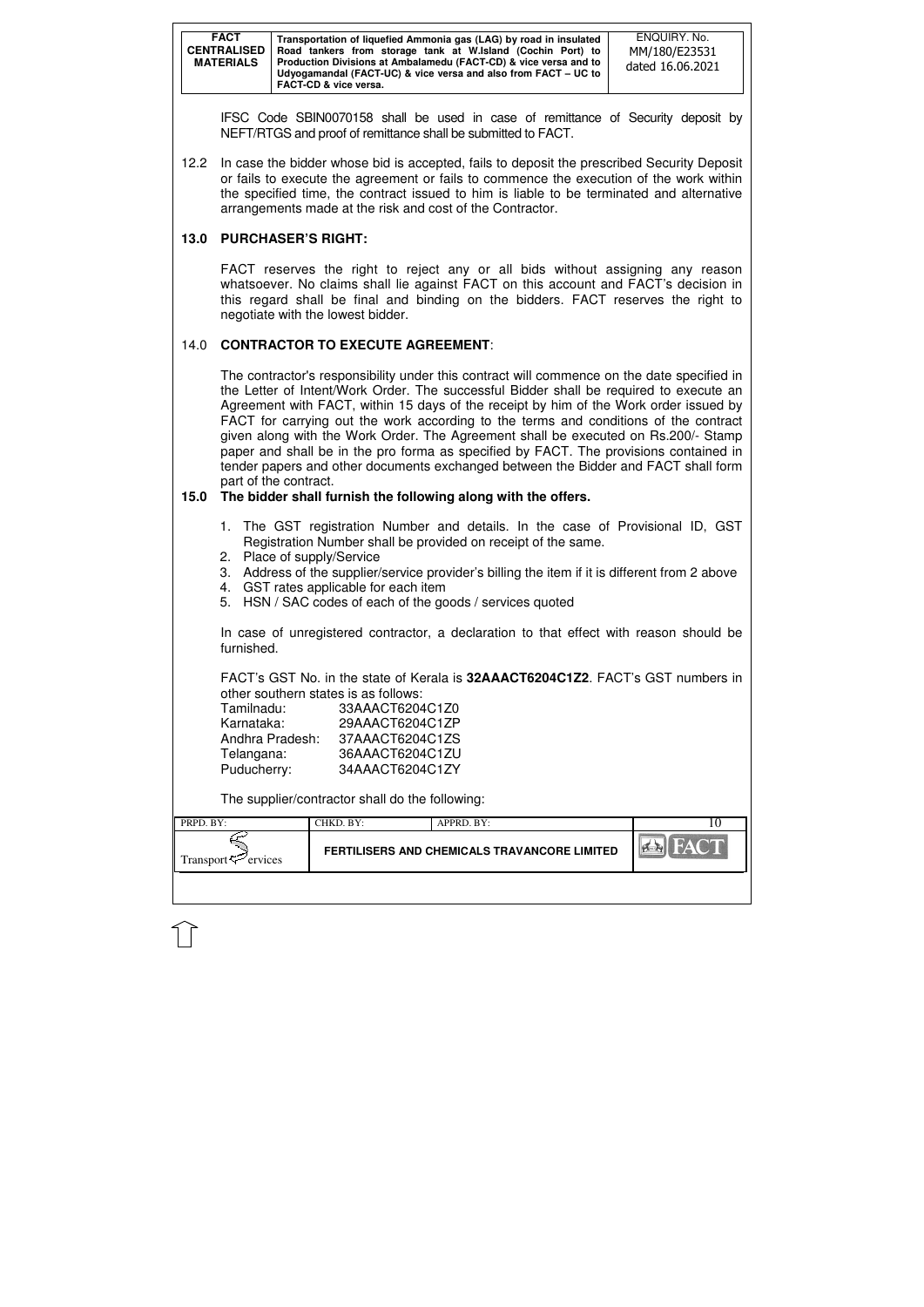| <b>FACT</b><br><b>CENTRALISED</b><br><b>MATERIALS</b> | Transportation of liquefied Ammonia gas (LAG) by road in insulated<br>Road tankers from storage tank at W.Island (Cochin Port) to<br>Production Divisions at Ambalamedu (FACT-CD) & vice versa and to<br>Udyogamandal (FACT-UC) & vice versa and also from FACT – UC to<br><b>FACT-CD &amp; vice versa.</b> | ENQUIRY, No.<br>MM/180/E23531<br>dated 16.06.2021 |
|-------------------------------------------------------|-------------------------------------------------------------------------------------------------------------------------------------------------------------------------------------------------------------------------------------------------------------------------------------------------------------|---------------------------------------------------|
|-------------------------------------------------------|-------------------------------------------------------------------------------------------------------------------------------------------------------------------------------------------------------------------------------------------------------------------------------------------------------------|---------------------------------------------------|

| PRPD. BY:                       | CHKD. BY:                                    | APPRD. BY: |  |
|---------------------------------|----------------------------------------------|------------|--|
| Transport $\mathcal{F}$ ervices | FERTILISERS AND CHEMICALS TRAVANCORE LIMITED |            |  |
|                                 |                                              |            |  |

- a) Submit GST compliant tax invoice to FACT along with supply.
- b) Shall ensure uploading the above invoice as per statute &
- c) File monthly returns in time enabling FACT to claim the input tax credit.

GST charged by the supplier/contractor shall be released separately to the supplier/contractor only after filing of (i) the outward supply details & the monthly return on GSTN portal by the supplier/contractor and (ii) on matching the input tax credit to such invoice with the corresponding details of outward supply of the supplier/contractor.

In case FACT incurs any liability (like interest, penalty etc.,) due to denial/reversal of such input tax credit in respect of the invoice submitted by the supplier/contractor, for the reasons attributable to the supplier/contractor, the same shall be recovered from the supplier/contractor

Further in case FACT is deprived of the input tax credit due to any reason attributable to the supplier/contractor, the same shall not be paid or recovered if already paid to the supplier/contractor.

# 16.0 **GENERAL:**

- 16.1 FACT reserves the right to extend without giving any reason, the last date for submission and opening of bid, but such extension will be duly intimated to those who have submitted online. In case the date of bid opening happens to be a day of strike/hartal etc. due to any reasons or happens to be a holiday for FACT, declared due to unforeseen and emergency reasons or due to any tech problems, the bids will be opened at the same time on the next full working day.
- 16.2 FACT reserves the right to make changes in the tender documents, but such changes will be published in our portal as a corrigendum. Bidders are requested to counter check with portal before submitting their bids.
- 16.3 Mere submission of all the documents will not necessarily mean that the Bidder is suitable. Worthiness assessed by FACT will be final and binding on the Bidder.
- 16.4 FACT may relax condition of prior turnover and prior experience (if specified in the Pre Qualification criteria) with respect to Micro & Small Enterprises (MSEs) subject to meeting of quality and technical specifications.
- 16.5 Except in the cases of items/services related to public safety, health, critical security operations and equipment etc., FACT at its discretion may relax the conditions of prior turnover and prior experience (if specified in the Pre Qualification criteria) for Startups recognised by Dept. of Industrial policy and promotion (DIPP) subject to meeting quality and technical specifications, on furnishing copies of relevant certificates / documents in proof of such recognition by DIPP.
- 16.6 All clarification and correspondence related to this enquiry shall be made only in English to the Asst.General Manager(Materials)T&S, Centralised Materials, PD Administrative Building, FACT Ltd., Udyogamandal – 683 501, Tel : 0484-2568260/2568629/2545196; Email:julian@factltd.com
- 16.7 All disputes and questions, claims, rights, matters or things, whatsoever, in any way, arising out of or relating to the calling of bids, evaluation of offers, award of contract, change in structure of bids or any other matter relating to finalization of contract are to be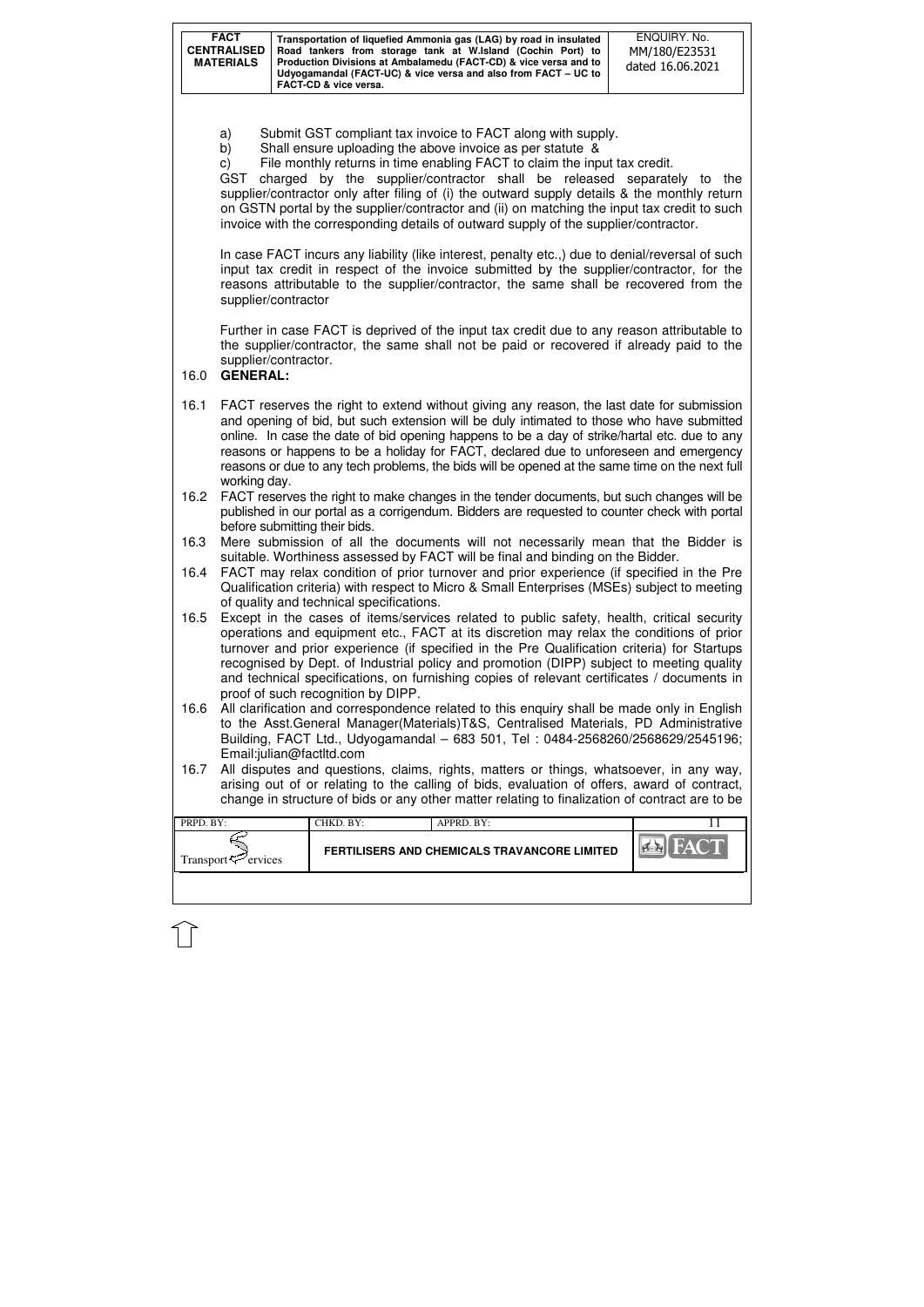| <b>FACT</b><br><b>CENTRALISED</b><br><b>MATERIALS</b> | Transportation of liquefied Ammonia gas (LAG) by road in insulated<br>Road tankers from storage tank at W.Island (Cochin Port) to<br>Production Divisions at Ambalamedu (FACT-CD) & vice versa and to<br>Udyogamandal (FACT-UC) & vice versa and also from FACT – UC to<br><b>FACT-CD &amp; vice versa.</b> | ENQUIRY, No.<br>MM/180/E23531<br>dated 16.06.2021 |
|-------------------------------------------------------|-------------------------------------------------------------------------------------------------------------------------------------------------------------------------------------------------------------------------------------------------------------------------------------------------------------|---------------------------------------------------|
|-------------------------------------------------------|-------------------------------------------------------------------------------------------------------------------------------------------------------------------------------------------------------------------------------------------------------------------------------------------------------------|---------------------------------------------------|

| PRPD. BY:                      | CHKD. BY:                                    | APPRD. BY: |              |
|--------------------------------|----------------------------------------------|------------|--------------|
| Transport <sup>7</sup> ervices | FERTILISERS AND CHEMICALS TRAVANCORE LIMITED |            | $\mathbb{Q}$ |
|                                |                                              |            |              |

referred to the sole Arbitrator who shall be the General Manager [Materials] of FACT. The award shall be binding on both the parties. The bidders are advised to get informed award shall be binding on both the parties. of all details they require regarding the work before submitting their bids.

Bidders are requested to visit Central Public Procurement Portal (https://eprocure.gov.in) regularly for any updates/corrigendum on the tender, including extension of due date, if any. No other mode of communication shall be made in this regard.

Bidders shall comply with Fraud Prevention Policy of FACT 2012 (FPPF 2012). The said Policy is available in FACT's Website www.fact.co.in.

16.8 Work order shall be issued by Asst. General Manager [Materials]-T&S.

# **17.0 TENDER UPDATES:**

# **18.0 FRAUD PREVENSION POLICY:**

# **ASST. GENERAL MANAGER (MATERIALS)-TS**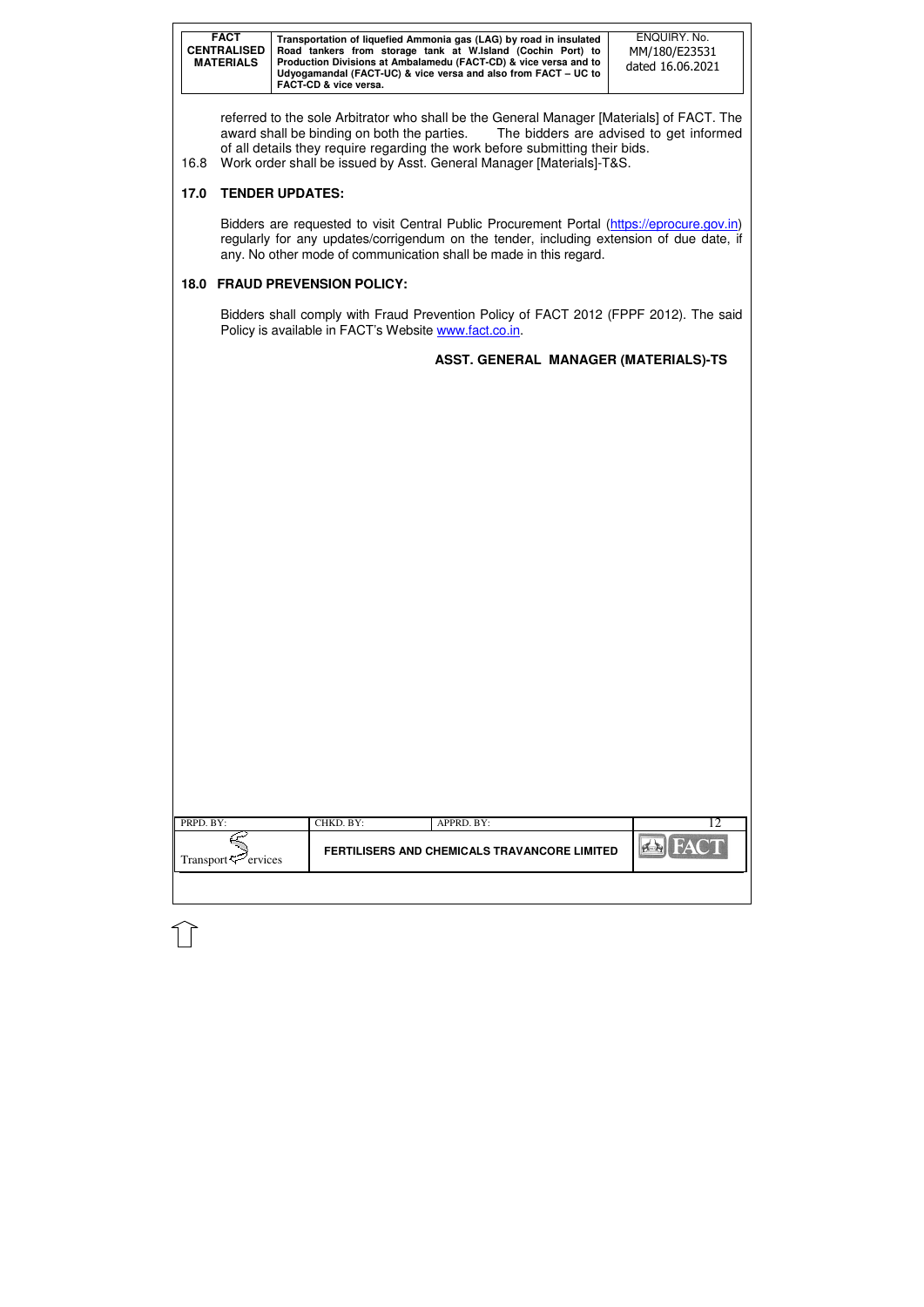| <b>FACT</b><br><b>CENTRALISED</b><br><b>MATERIALS</b> |                  | FACT-CD & vice versa.                                  | Transportation of liquefied Ammonia gas (LAG) by road in insulated<br>Road tankers from storage tank at W.Island (Cochin Port) to<br>Production Divisions at Ambalamedu (FACT-CD) & vice versa and to<br>Udyogamandal (FACT-UC) & vice versa and also from FACT - UC to                                                                                                                                                                                                        | ENQUIRY. No.<br>MM/180/E23531<br>dated 16.06.2021 |
|-------------------------------------------------------|------------------|--------------------------------------------------------|--------------------------------------------------------------------------------------------------------------------------------------------------------------------------------------------------------------------------------------------------------------------------------------------------------------------------------------------------------------------------------------------------------------------------------------------------------------------------------|---------------------------------------------------|
|                                                       |                  |                                                        |                                                                                                                                                                                                                                                                                                                                                                                                                                                                                | <b>ANNEXURE-II</b>                                |
|                                                       |                  |                                                        | <b>INFORMATION ABOUT THE BIDDER</b><br>(VENDOR DATA /UPDATION FORM)<br>(PLEASE USE ADDITIONAL SHEETS, IF SPACE IS INSUFFICIENT)                                                                                                                                                                                                                                                                                                                                                |                                                   |
| as per this Annexure.                                 |                  |                                                        | FACT reserves the right to verify the information given as per the format and enclosures. It is the responsibility<br>of the bidder to give the full details asked for as per this format for evaluating his bid as per this Enquiry. Any<br>misrepresentation of facts and withholding of information may result in disqualification. The Bidder shall also<br>furnish any information / documents as required by FACT in addition to the details / documents being furnished |                                                   |
| Name of the Bidder:<br>1.                             |                  |                                                        |                                                                                                                                                                                                                                                                                                                                                                                                                                                                                |                                                   |
| 2.                                                    |                  | Address of Registered Office with Tel. No.:            |                                                                                                                                                                                                                                                                                                                                                                                                                                                                                |                                                   |
| З.                                                    |                  | Address of Cochin Office with tel. No.                 |                                                                                                                                                                                                                                                                                                                                                                                                                                                                                |                                                   |
| Branches:<br>4.<br>(specify each)                     |                  |                                                        |                                                                                                                                                                                                                                                                                                                                                                                                                                                                                |                                                   |
| 5.                                                    |                  |                                                        | Name / Designation of the person authorised to sign the Bid and related documents:                                                                                                                                                                                                                                                                                                                                                                                             |                                                   |
| 1.                                                    |                  | Details of the person/s with whom FACT may correspond: |                                                                                                                                                                                                                                                                                                                                                                                                                                                                                |                                                   |
| a) Name                                               |                  | b) Designation                                         | c) Address:                                                                                                                                                                                                                                                                                                                                                                                                                                                                    |                                                   |
|                                                       |                  | d) Telephone No / Mobile phone nos                     | e) Fax No.                                                                                                                                                                                                                                                                                                                                                                                                                                                                     |                                                   |
| $f) E - Mail ID$ :                                    |                  |                                                        |                                                                                                                                                                                                                                                                                                                                                                                                                                                                                |                                                   |
| 2.                                                    |                  | Constitution of Firm (Please tick applicable one):     | Proprietorship / Partnership / Hindu Undivided Family / Private Limited / Public Limited / Public Sector.                                                                                                                                                                                                                                                                                                                                                                      |                                                   |
|                                                       |                  |                                                        | Date of Registration of Firm (Attach copy of Registration Certificate):                                                                                                                                                                                                                                                                                                                                                                                                        |                                                   |
| 3.<br>Category:                                       |                  |                                                        |                                                                                                                                                                                                                                                                                                                                                                                                                                                                                |                                                   |
| a.                                                    | / Small / medium |                                                        | Whether the entrepreneur comes under the following status (please tick) Micro                                                                                                                                                                                                                                                                                                                                                                                                  |                                                   |
| 2012.                                                 |                  |                                                        | In case of Micro/Small pl. enclose UAM certificate. All MSE bidders shall register / declare their<br>UAM Number on CPP Portal and copy of this registration / declaration shall be attached with the<br>offer; failing which such bidders will not be able to enjoy benefits as per PP Policy for MSME order,                                                                                                                                                                 |                                                   |
| PRPD. BY:                                             |                  | CHKD. BY:                                              | APPRD. BY:                                                                                                                                                                                                                                                                                                                                                                                                                                                                     | 13                                                |
| Transport <sup>er</sup> ervices                       |                  |                                                        | FERTILISERS AND CHEMICALS TRAVANCORE LIMITED                                                                                                                                                                                                                                                                                                                                                                                                                                   | <b>FAC</b>                                        |

 $\leftarrow$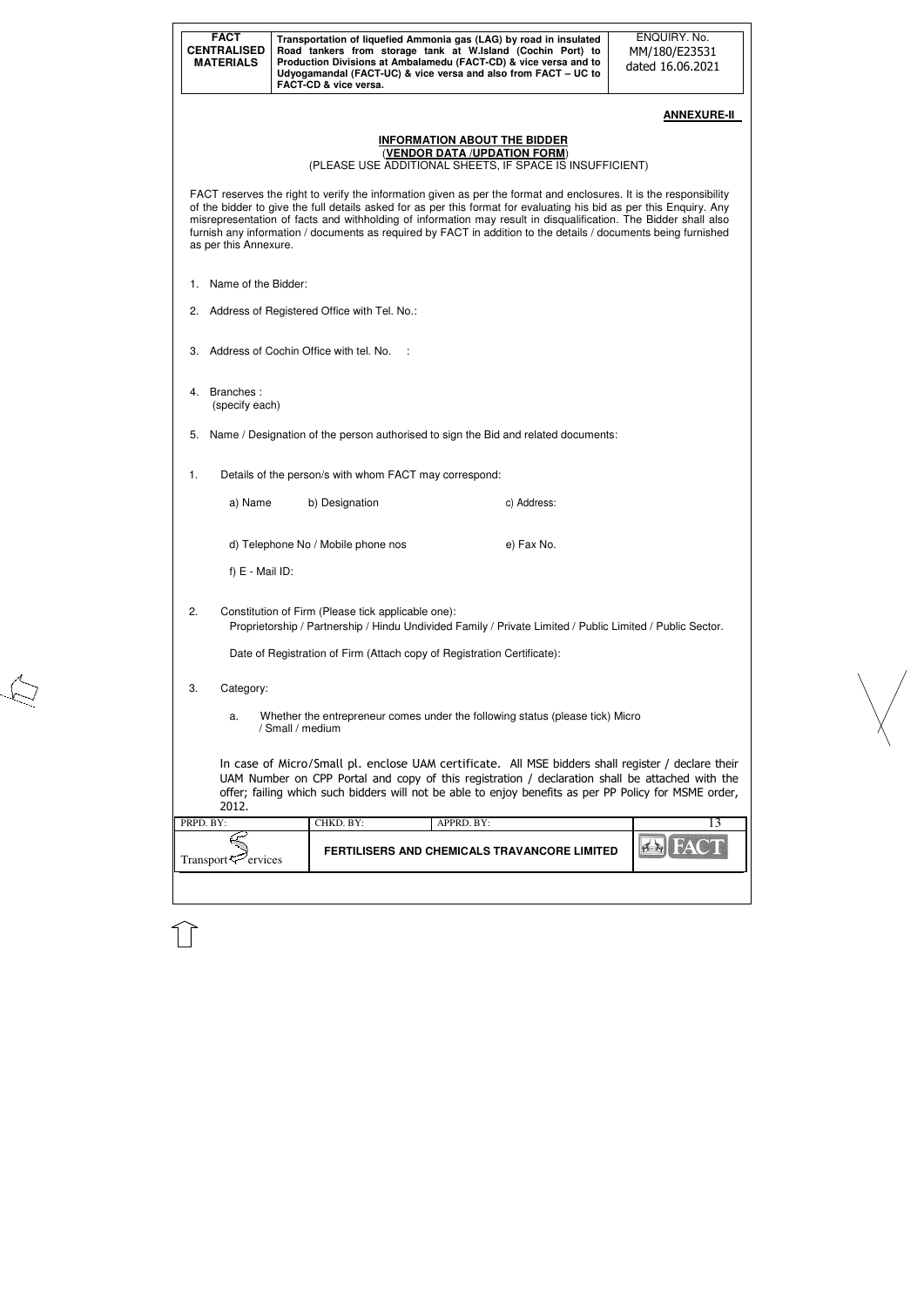| <b>FACT</b><br><b>CENTRALISED</b><br><b>MATERIALS</b> |                                | FACT-CD & vice versa.              |                                            |            | Transportation of liquefied Ammonia gas (LAG) by road in insulated<br>Road tankers from storage tank at W.Island (Cochin Port) to<br>Production Divisions at Ambalamedu (FACT-CD) & vice versa and to<br>Udyogamandal (FACT-UC) & vice versa and also from FACT - UC to |             | ENQUIRY. No.<br>MM/180/E23531<br>dated 16.06.2021 |
|-------------------------------------------------------|--------------------------------|------------------------------------|--------------------------------------------|------------|-------------------------------------------------------------------------------------------------------------------------------------------------------------------------------------------------------------------------------------------------------------------------|-------------|---------------------------------------------------|
|                                                       |                                |                                    |                                            |            |                                                                                                                                                                                                                                                                         |             |                                                   |
|                                                       |                                |                                    |                                            |            | b. In case bidder is an Entrepreneur whether he/she belongs to SC / ST category. SC / ST                                                                                                                                                                                |             |                                                   |
|                                                       |                                |                                    |                                            |            | (Enclose copy of the MSME/NSIC certificate duly attested by a Gazetted Officer).                                                                                                                                                                                        |             |                                                   |
| 9                                                     | <b>Details of EMD:</b>         |                                    |                                            |            |                                                                                                                                                                                                                                                                         |             |                                                   |
|                                                       |                                | Name of Bank / Issuing Branch:     |                                            |            |                                                                                                                                                                                                                                                                         |             |                                                   |
|                                                       |                                | UTR No./Challan/Receipt No.        | - 1                                        |            |                                                                                                                                                                                                                                                                         |             |                                                   |
| Date                                                  |                                |                                    |                                            |            |                                                                                                                                                                                                                                                                         |             |                                                   |
|                                                       | Amount                         |                                    |                                            |            |                                                                                                                                                                                                                                                                         |             |                                                   |
|                                                       |                                |                                    |                                            |            |                                                                                                                                                                                                                                                                         |             |                                                   |
| 9.0                                                   | <b>Financial Data</b>          | (based on latest Audited Accounts) |                                            |            | Name of the Bank(s) and the Branch (es) with which bidder has financial dealings:                                                                                                                                                                                       |             |                                                   |
| 10.1                                                  | Paid up Capital                |                                    |                                            |            |                                                                                                                                                                                                                                                                         |             |                                                   |
| 10.2                                                  |                                | Free Reserves & Surplus            |                                            |            |                                                                                                                                                                                                                                                                         |             |                                                   |
| 10.3                                                  |                                | <b>Accumulated loss</b>            |                                            |            |                                                                                                                                                                                                                                                                         |             |                                                   |
| 10.4                                                  |                                | Long Term Debts                    |                                            |            |                                                                                                                                                                                                                                                                         |             |                                                   |
| 10.5                                                  |                                | <b>Total Current Assets</b>        |                                            | ÷          |                                                                                                                                                                                                                                                                         |             |                                                   |
| 10.6                                                  |                                |                                    | Current Liabilities (including provisions) |            |                                                                                                                                                                                                                                                                         |             |                                                   |
| 10.7                                                  |                                | Fixed Asset (Gross)                |                                            | t          |                                                                                                                                                                                                                                                                         |             |                                                   |
| 10.8                                                  | Depreciation                   |                                    |                                            |            |                                                                                                                                                                                                                                                                         |             |                                                   |
| 10.9                                                  | (Rs.lakhs)                     | Turnover for last 3 years          |                                            |            | $2017 - 18$                                                                                                                                                                                                                                                             | $2018 - 19$ | $2019 - 20$                                       |
|                                                       |                                | for operation of the contract.     | Working Capital that can be mobilized :    |            | Rs lakhs.                                                                                                                                                                                                                                                               |             |                                                   |
| PRPD. BY:                                             |                                | CHKD. BY:                          |                                            | APPRD. BY: |                                                                                                                                                                                                                                                                         |             | $\overline{14}$                                   |
|                                                       | Transport <sup>7</sup> ervices |                                    |                                            |            | FERTILISERS AND CHEMICALS TRAVANCORE LIMITED                                                                                                                                                                                                                            |             |                                                   |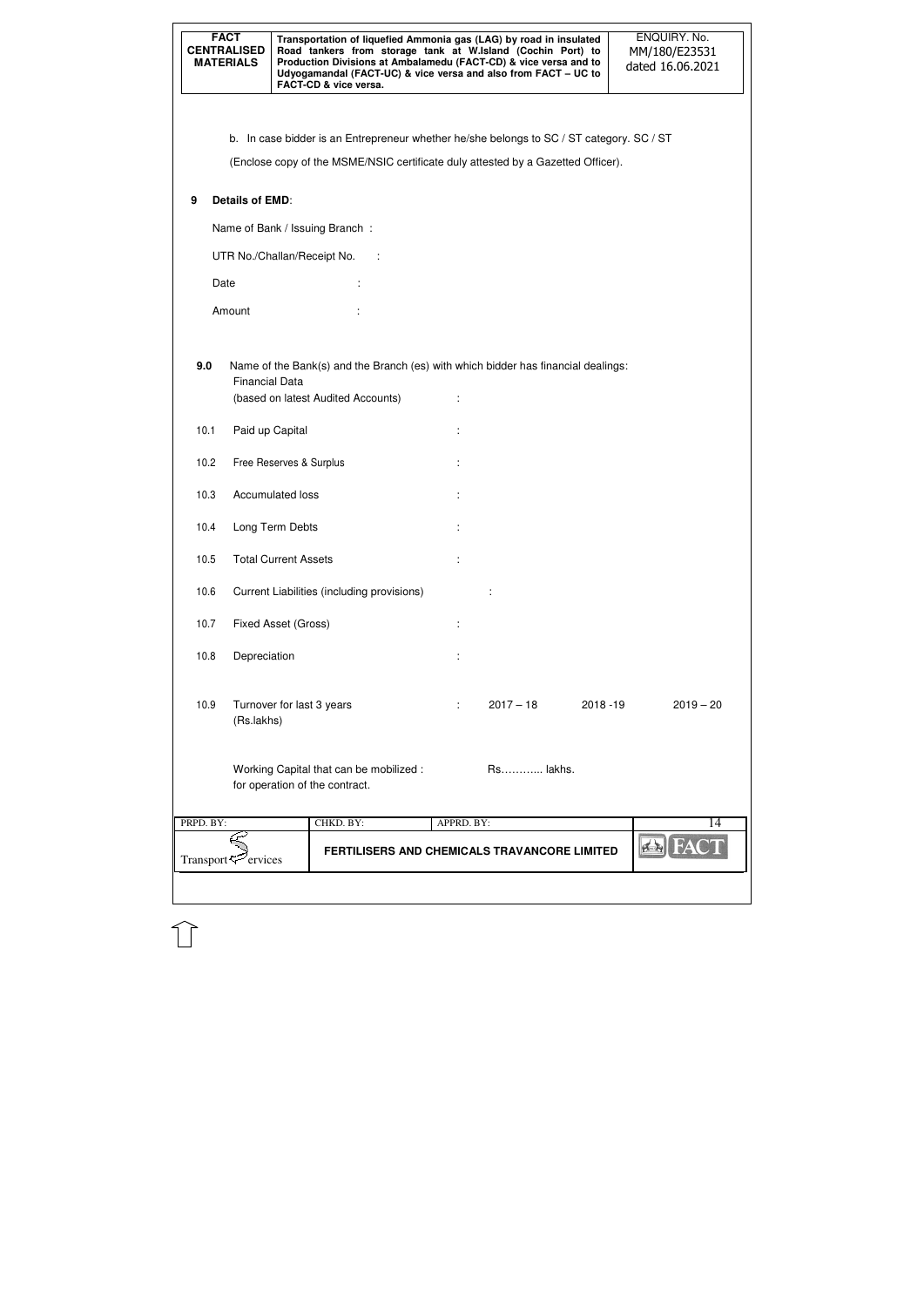| <b>FACT</b><br><b>CENTRALISED</b><br><b>MATERIALS</b> | Transportation of liquefied Ammonia gas (LAG) by road in insulated<br>Road tankers from storage tank at W.Island (Cochin Port) to<br>Production Divisions at Ambalamedu (FACT-CD) & vice versa and to<br>Udyogamandal (FACT-UC) & vice versa and also from FACT - UC to<br><b>FACT-CD &amp; vice versa.</b> | ENQUIRY. No.<br>MM/180/E23531<br>dated 16.06.2021 |
|-------------------------------------------------------|-------------------------------------------------------------------------------------------------------------------------------------------------------------------------------------------------------------------------------------------------------------------------------------------------------------|---------------------------------------------------|
|-------------------------------------------------------|-------------------------------------------------------------------------------------------------------------------------------------------------------------------------------------------------------------------------------------------------------------------------------------------------------------|---------------------------------------------------|

(Supporting Certificate from Bank issued not earlier than 01.04.2020 to be enclosed).

11.0 Details of tankers owned / under control (taken on lease) with Reg. Nos, Model, capacity etc.

| <b>Tanker Lorries</b>                     |        | Reg. No.<br>Model |            | Material<br><b>Construction Tank</b> | Approved carry<br>capacity of tank |
|-------------------------------------------|--------|-------------------|------------|--------------------------------------|------------------------------------|
|                                           | SI.No. |                   |            |                                      | (MT)                               |
|                                           |        |                   |            |                                      |                                    |
|                                           |        |                   |            |                                      |                                    |
| Insulated                                 |        |                   |            |                                      |                                    |
|                                           |        |                   |            |                                      |                                    |
|                                           |        |                   |            |                                      |                                    |
|                                           |        |                   |            |                                      |                                    |
|                                           |        |                   |            |                                      |                                    |
|                                           |        |                   |            |                                      |                                    |
|                                           |        |                   |            |                                      |                                    |
| Uninsulated (to<br>be insulated<br>before |        |                   |            |                                      |                                    |
| commencement<br>of work)                  |        |                   |            |                                      |                                    |
|                                           |        |                   |            |                                      |                                    |
|                                           |        |                   |            |                                      |                                    |
|                                           |        |                   |            |                                      |                                    |
|                                           |        |                   |            |                                      |                                    |
| PRPD. BY:                                 |        | CHKD. BY:         | APPRD. BY: |                                      |                                    |

A. Owned in the name of Proprietors / Partners / Company and offered for this work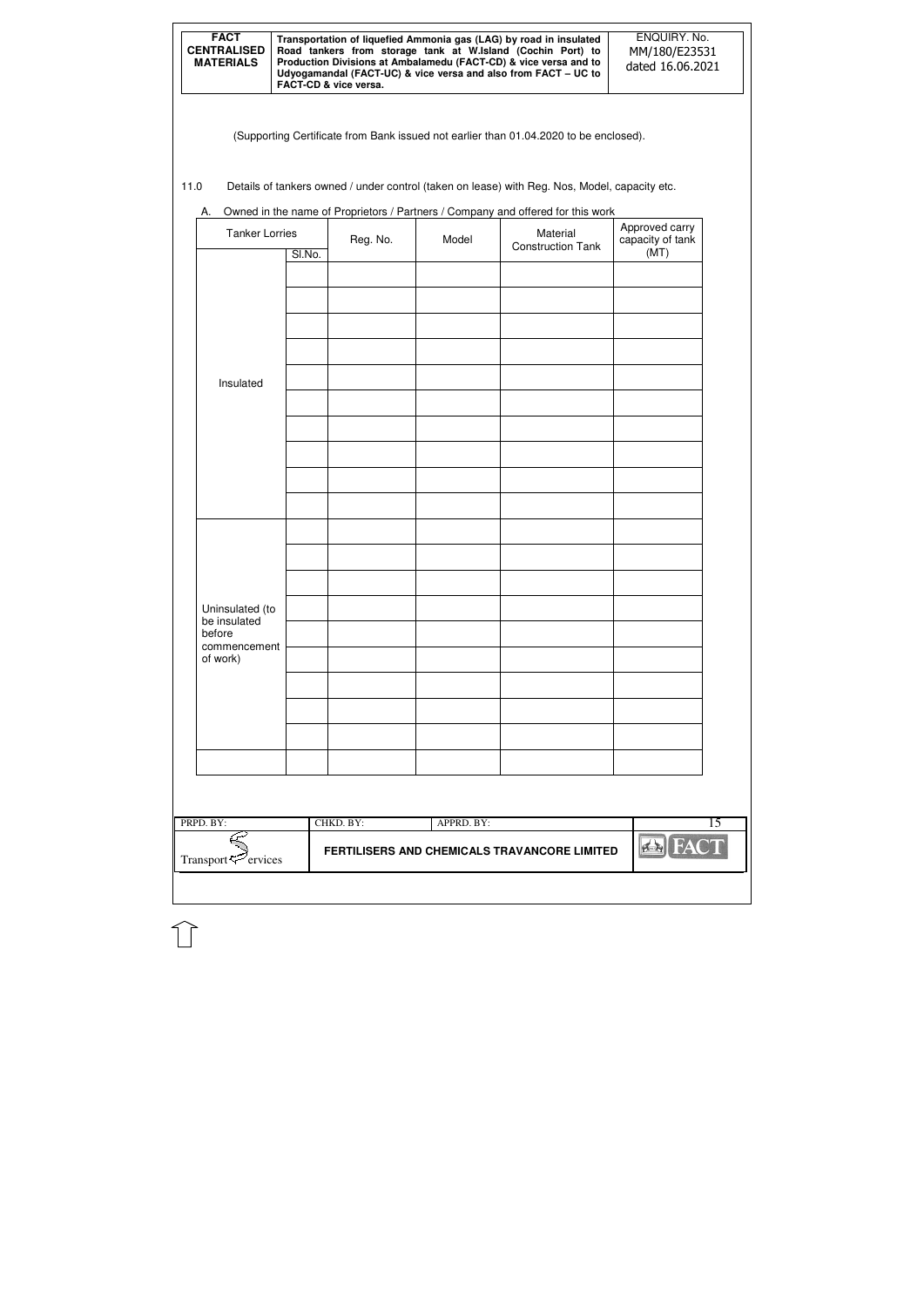| PRPD BY:                       | CHKD. BY: | $APPRD$ $BY:$                                       |         |
|--------------------------------|-----------|-----------------------------------------------------|---------|
| Transport <sup>7</sup> ervices |           | <b>FERTILISERS AND CHEMICALS TRAVANCORE LIMITED</b> | $E = 1$ |
|                                |           |                                                     |         |

| <b>FACT</b><br><b>CENTRALISED</b><br><b>MATERIALS</b> | Transportation of liquefied Ammonia gas (LAG) by road in insulated<br>Road tankers from storage tank at W.Island (Cochin Port) to<br>Production Divisions at Ambalamedu (FACT-CD) & vice versa and to<br>Udyogamandal (FACT-UC) & vice versa and also from FACT - UC to<br>FACT-CD & vice versa. |        | ENQUIRY. No.<br>MM/180/E23531<br>dated 16.06.2021                                                                                                                                                                     |  |                                        |                                                      |
|-------------------------------------------------------|--------------------------------------------------------------------------------------------------------------------------------------------------------------------------------------------------------------------------------------------------------------------------------------------------|--------|-----------------------------------------------------------------------------------------------------------------------------------------------------------------------------------------------------------------------|--|----------------------------------------|------------------------------------------------------|
|                                                       | B. Taken on Lease and offered for this work.                                                                                                                                                                                                                                                     |        |                                                                                                                                                                                                                       |  |                                        |                                                      |
| <b>Tanker Lorries</b>                                 | SI.No.                                                                                                                                                                                                                                                                                           | RegNo. | Model                                                                                                                                                                                                                 |  | Material of<br>Construction of<br>tank | Approved<br>carrying<br>capacity of the<br>tank (MT) |
| Insulated                                             |                                                                                                                                                                                                                                                                                                  |        |                                                                                                                                                                                                                       |  |                                        |                                                      |
|                                                       |                                                                                                                                                                                                                                                                                                  |        |                                                                                                                                                                                                                       |  |                                        |                                                      |
|                                                       |                                                                                                                                                                                                                                                                                                  |        |                                                                                                                                                                                                                       |  |                                        |                                                      |
|                                                       |                                                                                                                                                                                                                                                                                                  |        |                                                                                                                                                                                                                       |  |                                        |                                                      |
|                                                       |                                                                                                                                                                                                                                                                                                  |        |                                                                                                                                                                                                                       |  |                                        |                                                      |
|                                                       |                                                                                                                                                                                                                                                                                                  |        |                                                                                                                                                                                                                       |  |                                        |                                                      |
|                                                       |                                                                                                                                                                                                                                                                                                  |        |                                                                                                                                                                                                                       |  |                                        |                                                      |
| Un insulated (to<br>be insulated                      |                                                                                                                                                                                                                                                                                                  |        |                                                                                                                                                                                                                       |  |                                        |                                                      |
| before<br>commencement<br>of work)                    |                                                                                                                                                                                                                                                                                                  |        |                                                                                                                                                                                                                       |  |                                        |                                                      |
|                                                       |                                                                                                                                                                                                                                                                                                  |        |                                                                                                                                                                                                                       |  |                                        |                                                      |
|                                                       |                                                                                                                                                                                                                                                                                                  |        |                                                                                                                                                                                                                       |  |                                        |                                                      |
|                                                       |                                                                                                                                                                                                                                                                                                  |        | Note: Copies of the CCE License, RC Book, Insurance, Calibration Certificate, Permit, Fitness Certificate-etc, for<br>each tanker lorry to be enclosed. Originals shall be submitted for verification when asked for. |  |                                        |                                                      |
|                                                       |                                                                                                                                                                                                                                                                                                  |        |                                                                                                                                                                                                                       |  |                                        |                                                      |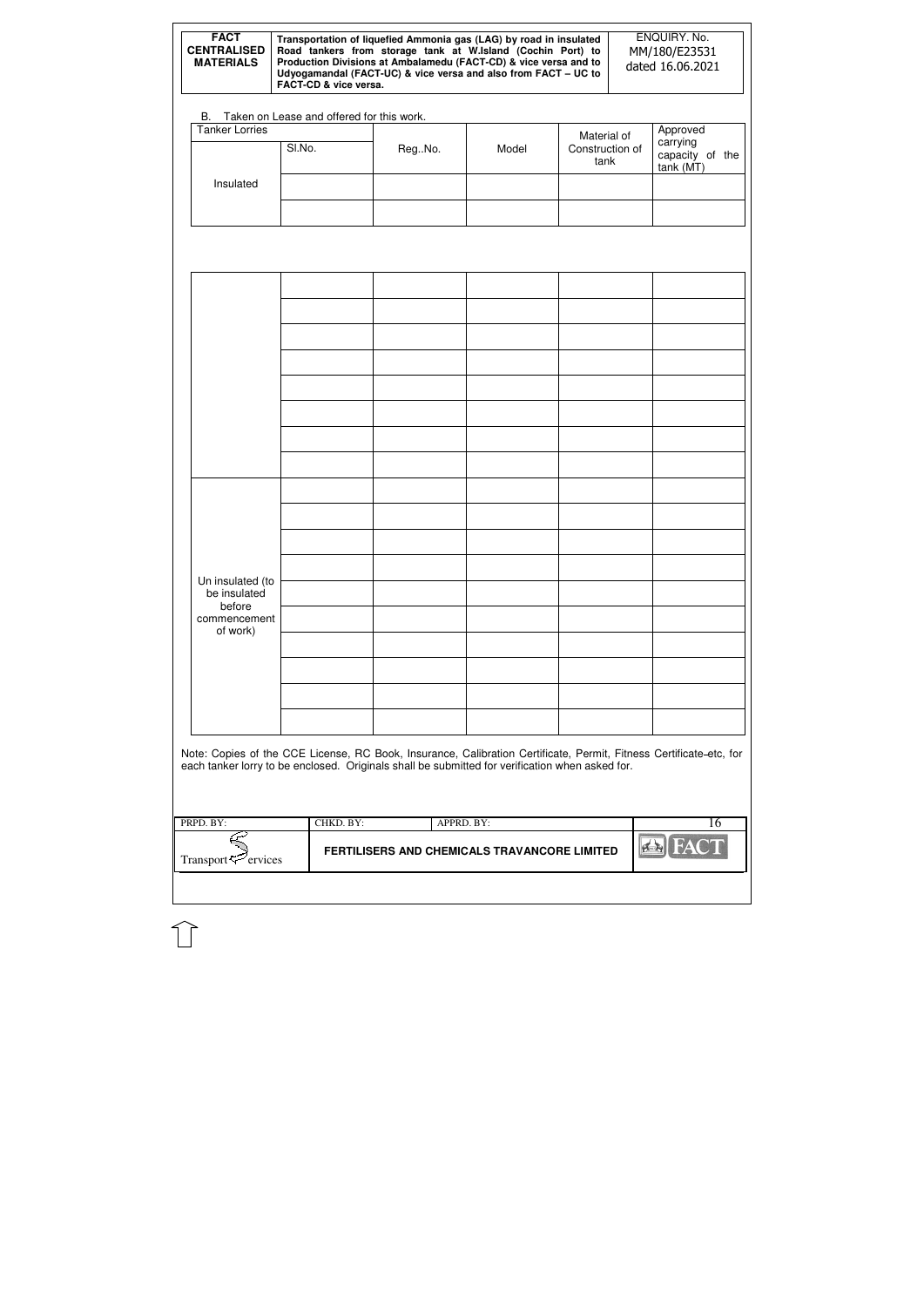| <b>FACT</b><br>Transportation of liquefied Ammonia gas (LAG) by road in insulated<br><b>CENTRALISED</b><br>Road tankers from storage tank at W.Island (Cochin Port) to<br>Production Divisions at Ambalamedu (FACT-CD) & vice versa and to<br><b>MATERIALS</b><br>Udyogamandal (FACT-UC) & vice versa and also from FACT - UC to<br>FACT-CD & vice versa. | ENQUIRY, No.<br>MM/180/E23531<br>dated 16.06.2021 |
|-----------------------------------------------------------------------------------------------------------------------------------------------------------------------------------------------------------------------------------------------------------------------------------------------------------------------------------------------------------|---------------------------------------------------|
|-----------------------------------------------------------------------------------------------------------------------------------------------------------------------------------------------------------------------------------------------------------------------------------------------------------------------------------------------------------|---------------------------------------------------|

| PRPD. BY:                      | CHKD. BY: | APPRD. BY:                                   |                    |
|--------------------------------|-----------|----------------------------------------------|--------------------|
| Transport <sup>7</sup> ervices |           | FERTILISERS AND CHEMICALS TRAVANCORE LIMITED | <b>FACT</b><br> AB |
|                                |           |                                              |                    |

- 12.0 Details of experience of the bidder for transporting Liquefied Ammonia Gas / Hazardous Liquids for other customers:
- 12.1 In Insulated Tankers:

13.0 Quantity for transport committed at present to other customers (specify name, product and quantity separately).

|                |                   | Quantity transported in MT (Specify the year of Transport) |        |        |        |        |  |  |
|----------------|-------------------|------------------------------------------------------------|--------|--------|--------|--------|--|--|
|                | <b>Work Order</b> | Year 1                                                     | Year 2 | Year 3 | Year 4 | Year 5 |  |  |
| Name of Client | No. & Date        |                                                            |        |        |        |        |  |  |
|                |                   |                                                            |        |        |        |        |  |  |
|                |                   |                                                            |        |        |        |        |  |  |
|                |                   |                                                            |        |        |        |        |  |  |
|                |                   |                                                            |        |        |        |        |  |  |

12.2 In Un-insulated Tankers:

| Name of Client     | Work Order<br>No. & |        |        |                   | Quantity transported in MT (Specify the year of Transport) |        |
|--------------------|---------------------|--------|--------|-------------------|------------------------------------------------------------|--------|
| Place of operation | Date                | Year 1 | Year 2 | Year <sub>3</sub> | Year 4                                                     | Year 5 |
|                    |                     |        |        |                   |                                                            |        |
|                    |                     |        |        |                   |                                                            |        |
|                    |                     |        |        |                   |                                                            |        |
|                    |                     |        |        |                   |                                                            |        |

Note: Copies of (i) Work order (ii) Experience Certificate and (iii) Performance Certificate (enclose all three for each work) from the Clients as above for 12.1 and 12.2 shall be furnished.

| Name of<br>SI.No. |          | Product |      | Period | Total No. of | Total                    | Total order |
|-------------------|----------|---------|------|--------|--------------|--------------------------|-------------|
|                   | Customer |         | From | To     | Tankers      | carrying<br>capacity(MT) | Qty (MT)    |
|                   |          |         |      |        |              |                          |             |
|                   |          |         |      |        |              |                          |             |
|                   |          |         |      |        |              |                          |             |
|                   |          |         |      |        |              |                          |             |

14.0. Time required for commencement of work in insulated tankers from the date of issue of Letter of Intent (LOI) / Work Order from FACT:……………………………………….... days.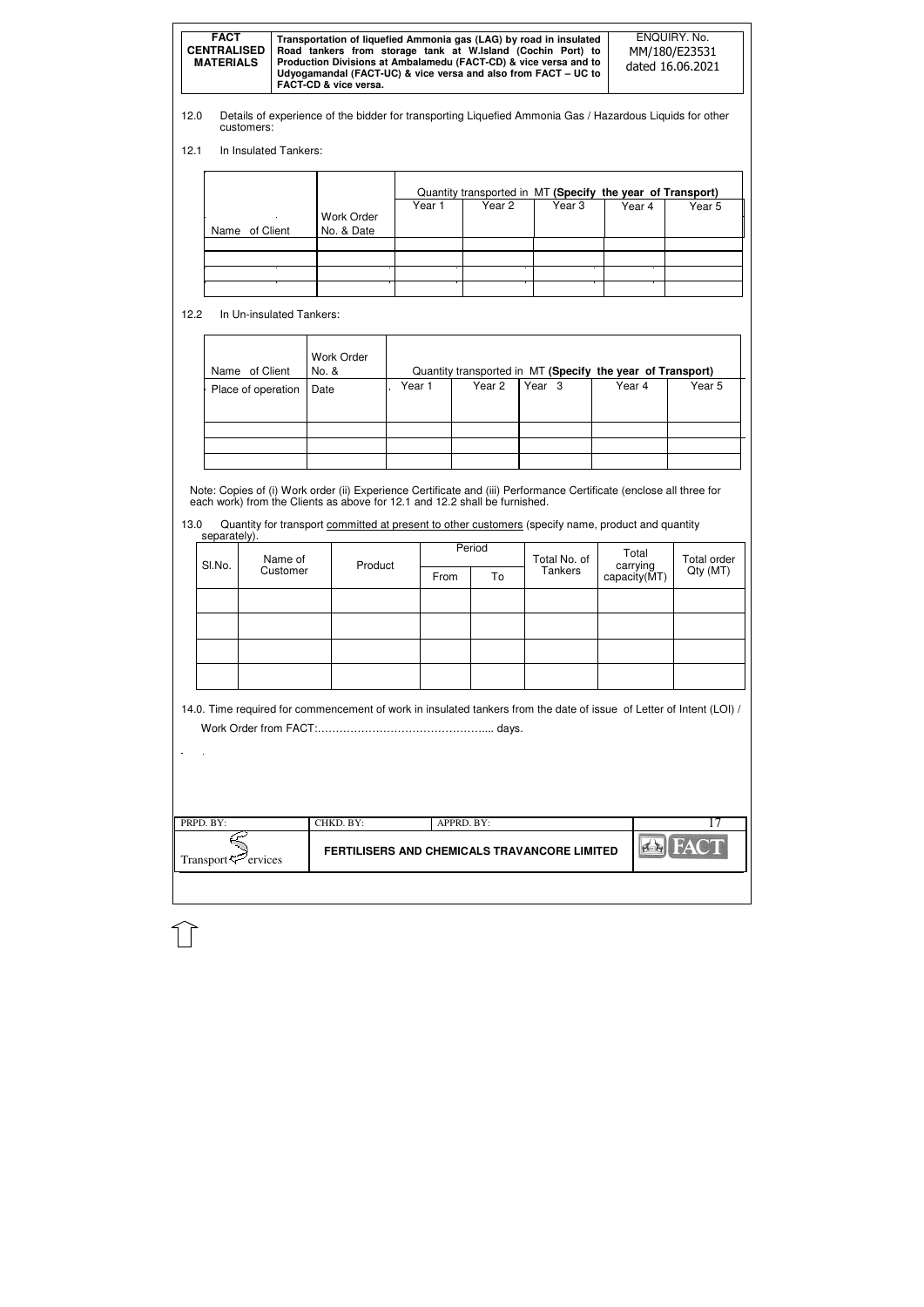| <b>FACT</b><br><b>CENTRALISED</b><br><b>MATERIALS</b><br><b>COLUM</b> | Transportation of liquefied Ammonia gas (LAG) by road in insulated<br>Road tankers from storage tank at W.Island (Cochin Port) to<br>Production Divisions at Ambalamedu (FACT-CD) & vice versa and to<br>Udyogamandal (FACT-UC) & vice versa and also from FACT - UC to<br><b>FACT-CD &amp; vice versa.</b> | ENQUIRY, No.<br>MM/180/E23531<br>dated 16.06.2021 |
|-----------------------------------------------------------------------|-------------------------------------------------------------------------------------------------------------------------------------------------------------------------------------------------------------------------------------------------------------------------------------------------------------|---------------------------------------------------|
|-----------------------------------------------------------------------|-------------------------------------------------------------------------------------------------------------------------------------------------------------------------------------------------------------------------------------------------------------------------------------------------------------|---------------------------------------------------|

| $\blacksquare$ PRPD. BY:    | CHKD. BY: | APPRD. BY:                                   |                               |
|-----------------------------|-----------|----------------------------------------------|-------------------------------|
| Transport $\approx$ ervices |           | FERTILISERS AND CHEMICALS TRAVANCORE LIMITED | $\mathbb{R}$ and $\mathbb{R}$ |
|                             |           |                                              |                               |

15. In case the bidder becomes a successful contractor, payment as per terms and conditions of Work Order will be credited to your bank through National Electronic Fund Transfer(NEFT) or RTGS. Please furnish a cancelled cheque leaf of the account and the following details along with your Banker's authorisation letter:

|    | Income Tax PAN No.              |
|----|---------------------------------|
| 2  | GST Regn. No.                   |
| 3  | Name of the Bank with address   |
|    | Name of the Branch with address |
| 5  | <b>MICR Cod</b>                 |
| 6  | <b>IFSC Code</b>                |
|    | <b>Account Type</b>             |
| 8  | Bank Account No.                |
| 9  | Account holder's Name           |
| 10 | Vendor email address            |

16. Documents to be enclosed:

1) Xerox copy of "Permanent Account Number" (PAN) Card.

- 2) Copies of Explosives License issued by CCE, Nagpur, R.C Book, Insurance, Permit, Fitness Certificates, Calibration Certificate etc., for each tanker lorry.
- 3) Copies of Certificate of drivers to have successfully passed course for carrying dangerous and hazardous cargo, as per the Motor vehicle Act from any of the Government recognised institutions.
- 4) Copies of (i) Work Orders (ii) Experience certificates and (iii) Performance Certificates (enclose all three against each work) from clients as indicated in 12.1 and 12.2 above.
- 5) Consent letter in Rs.200/- Non judicial Stamp paper from the owner's of the tanker lorries to utilise their tanker lorries for the subject work of FACT, if tanker lorries are not owned by the bidder.

### **DECLARATION**

I/We hereby declare that the particulars furnished as per Annexure II above are true to the best of my/our knowledge and belief. I/we hereby agree that FACT shall have the right to visit my/our office/works to satisfy themselves that the particulars furnished above are correct and I/we shall furnish any additional information/documents that may be required by FACT. I/we understand that suppression of any facts/furnishing false information shall render us liable for disqualification.

We hereby undertake to insulate at our cost, all the un-insulated tankers offered by us for the work of FACT as per the specifications of the enquiry, and commence the work within the mobilisation period offered by me, as at 14.0 above (or) from the date mentioned in the Work Order issued by FACT, whichever is earlier.

| ۰,<br>×<br>×<br>v<br>۹ |  |
|------------------------|--|

Name of Bidder / Authorized Signatory:

(Seal) Signature: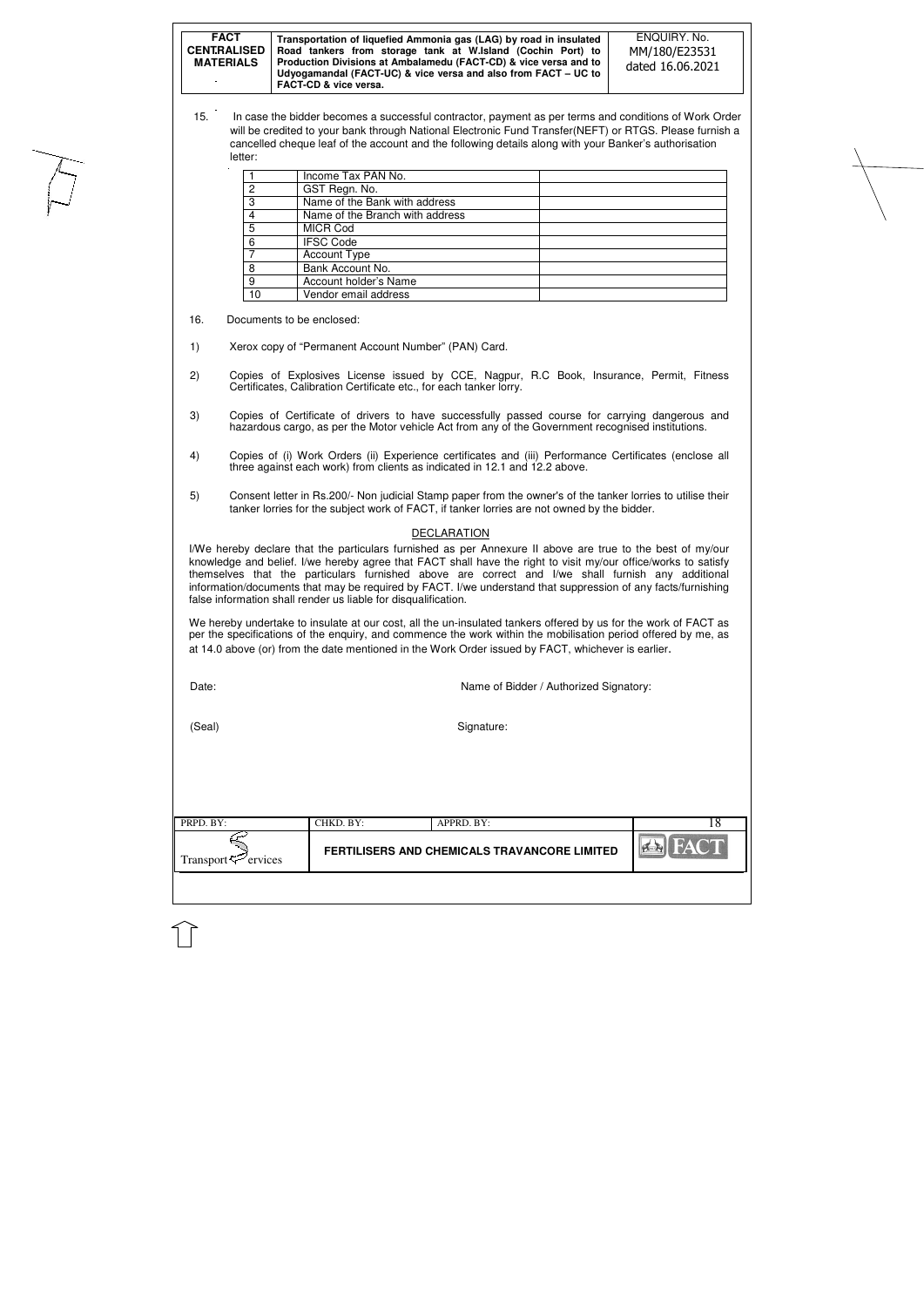| <b>FACT</b><br><b>CENTRALISED</b><br><b>MATERIALS</b> | Transportation of liquefied Ammonia gas (LAG) by road in insulated<br>Road tankers from storage tank at W.Island (Cochin Port) to<br>Production Divisions at Ambalamedu (FACT-CD) & vice versa and to<br>Udyogamandal (FACT-UC) & vice versa and also from FACT – UC to<br><b>FACT-CD &amp; vice versa.</b> |
|-------------------------------------------------------|-------------------------------------------------------------------------------------------------------------------------------------------------------------------------------------------------------------------------------------------------------------------------------------------------------------|
|-------------------------------------------------------|-------------------------------------------------------------------------------------------------------------------------------------------------------------------------------------------------------------------------------------------------------------------------------------------------------------|

| PRPD. BY:                      | CHKD. BY: | APPRD. BY:                                   |  |
|--------------------------------|-----------|----------------------------------------------|--|
| Transport <sup>5</sup> ervices |           | FERTILISERS AND CHEMICALS TRAVANCORE LIMITED |  |
|                                |           |                                              |  |

ENQUIRY. No. MM/180/E23531 dated 16.06.2021

## **ANNEXURE-III**

## PRE QUALIFICATION CRITERIA Transportation of Liquefied Ammonia Gas by ROAD

Pre-qualification Criteria to be met by the Bidders:

- 1.0 Bidder must have experience in transporting not less than 5,000 MT (five thousand MT) per annum of hazardous liquefied gases like Liquefied Ammonia, Liquefied Petroleum Gas, Liquefied Natural Gas, Liquefied Carbon Di Oxide etc. in tanker lorries for one or more organizations during any one of the last five years, as on date of opening of Part A bid. Bidder shall enclose copies of (i) Work order supported by (ii) Performance certificate (showing quantity transported, period of contract, Work Order number and Performance), issued by the contractee with Part A bid as documentary evidence. In case of running contracts, performance certificate (suitable to meet PQ criteria, as on date of tender) should have been issued after the date of enquiry. For this purpose the documents from organisations of similar standing as FACT, or organisations of sound financial capability and having status of principal employer; or Govt./Quasi Govt. Depts./ Pvt. Ltd. companies, who do their work mainly through tendering system shall be considered for acceptance.
- 2.0 Bidder shall have control (either own or by way of lease) as on the date of opening of pre-qualification cum techno-commercial bids, at least TWO tanker Lorries fitted with insulated/uninsulated tanks having capacity of around 15 MT OR 19 MT, fabricated with low temperature carbon steel BS 1501 224 460B or equivalent. The tankers shall have a valid license from Chief Controller of Explosives, Nagpur, for transport of Ammonia. The tankers shall have an insulation thickness of 100 mm polyurethane foam with aluminium cladding and shall conform to the requirements of SMPV (U) rules of 1981. In case the tankers are not insulated at the time of submission of bid, bidder shall undertake in his bid to carry out insulation of the tankers at his cost for use by FACT before commencement of the work. The tanker lorries shall be not more than 15 years old as on the date of opening of Prequalification cum techno-commercial bid and shall have all valid statutory licenses/permits for transporting ammonia including approval from the Chief Controller of Explosives, Nagpur. Documentary evidence in support of the above shall be furnished along with the bid.
- 3.0 Bidder shall be able to mobilize a minimum working capital of Rs.10.00 lakhs and shall furnish solvency certificate to that effect from their Bank. Solvency certificate (original or copy duly attested by a Notary) shall be furnished for a minimum of Rs.10,00,000/- from a Nationalized/Scheduled Bank along with Part-A (Techno commercial) Bid. The Solvency Certificate issued shall be dated after three months prior to the date of enquiry.
- 4.0 Bidder must have an office in Kochi/Revenue district of Ernakulam or be willing to open one immediately on awarding the contract. The office must have a responsible person with sufficient authority and communication facilities such as phone, fax e-mail etc., to coordinate the day-to-day activities with FACT.

Bidders not meeting criteria under 1.0 to 4.0 above will not be considered.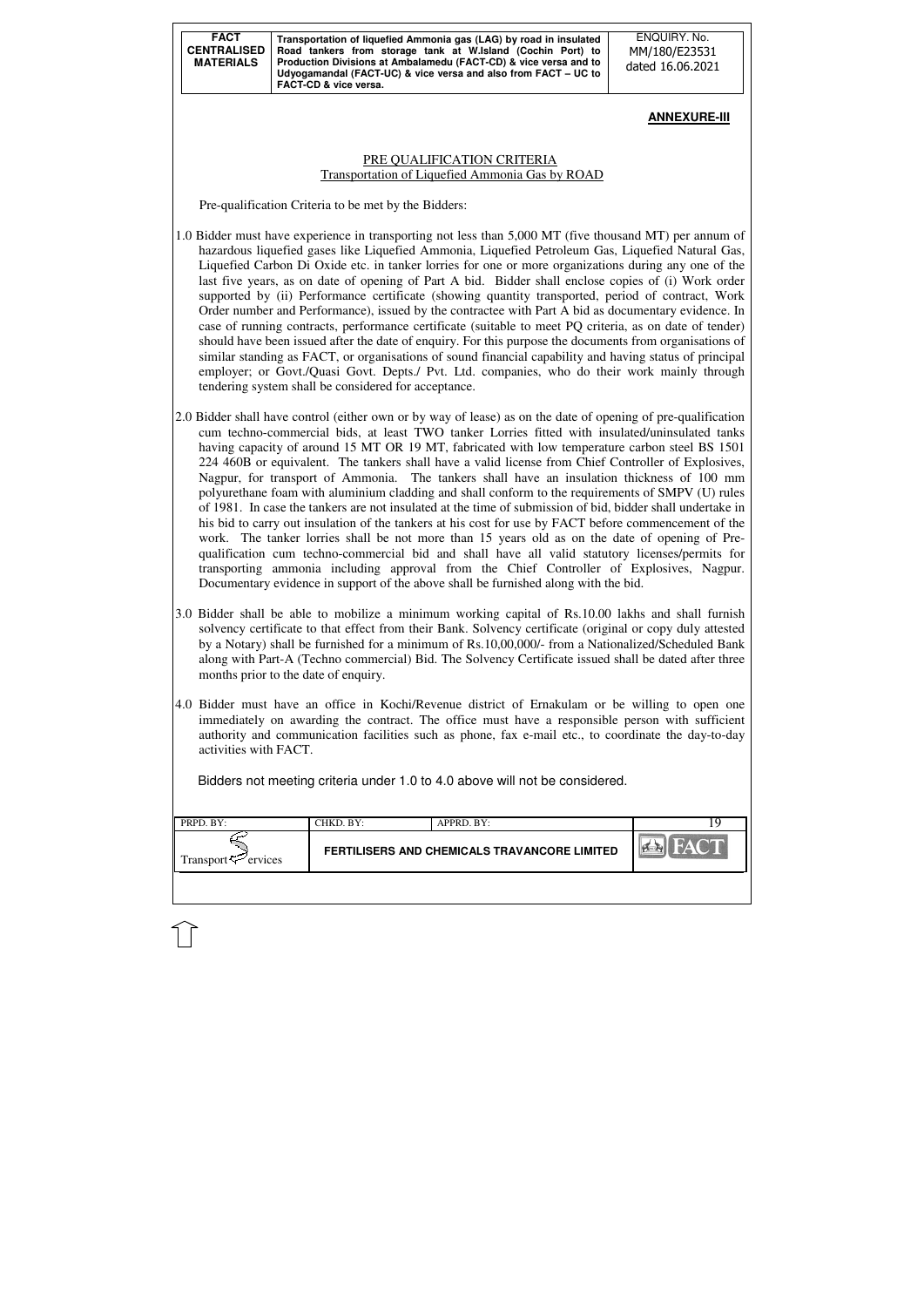| <b>FACT</b><br><b>CENTRALISED</b><br><b>MATERIALS</b> |                                | Transportation of liquefied Ammonia gas (LAG) by road in insulated<br>Road tankers from storage tank at W.Island (Cochin Port) to<br>Production Divisions at Ambalamedu (FACT-CD) & vice versa and to<br>Udyogamandal (FACT-UC) & vice versa and also from FACT - UC to<br>FACT-CD & vice versa.                                                                                             | ENQUIRY. No.<br>MM/180/E23531<br>dated 16.06.2021 |
|-------------------------------------------------------|--------------------------------|----------------------------------------------------------------------------------------------------------------------------------------------------------------------------------------------------------------------------------------------------------------------------------------------------------------------------------------------------------------------------------------------|---------------------------------------------------|
|                                                       |                                |                                                                                                                                                                                                                                                                                                                                                                                              | <b>Annexure-IV</b>                                |
|                                                       |                                | Specification of Tanker / Insulation of Tankers / Special Safety Requirements for Transport                                                                                                                                                                                                                                                                                                  |                                                   |
| i.                                                    |                                | The ammonia road tankers shall be equipped with the following safety appliances for emergency and<br>rescue purpose as stipulated in Motor Vehicles Act 1988: Full face gas masks with anhydrous<br>ammonia canister and spare anhydrous ammonia canisters, (ii) Protective gloves, (iii) PVC Suits,<br>Goggles, Gumboots, Water container, etc.                                             |                                                   |
| ii.                                                   |                                | All necessary statutory clearances required directly or indirectly for the execution of the work are included<br>in the scope of the contractor and shall be arranged by the contractor.                                                                                                                                                                                                     |                                                   |
| iii.                                                  |                                | Guidelines given in chapter IV "Gas Cylinders Rules 1981 & Static and Mobile Pressure Vessels (Unfired)<br>Rules 1981" regarding transport of compressed gas by vehicles is to be strictly followed.                                                                                                                                                                                         |                                                   |
| iv.                                                   |                                | Necessary information as required in Form IV with regard to License to Transport Compressed gas in a<br>vehicle, certificate of yearly test of safety valves and excess flow valves rates as per Rule 18 of the SMPV<br>(U), Rules 1981, and certificate of half yearly examination of Road Tanker for compressed gases under<br>Rule No 44(2) of the SMPV (U) Rule 1984 should be produced. |                                                   |
| V.                                                    |                                | Instructions issued by FACT regarding actions required in case of emergency are to be strictly followed.                                                                                                                                                                                                                                                                                     |                                                   |
| vi.                                                   |                                | The tankers shall have a valid license from the Chief Controller of Explosives (CCE), Nagpur, for transport<br>of ammonia. A copy of the same shall be furnished for our records. The Ammonia tanks of the tankers                                                                                                                                                                           |                                                   |
|                                                       | points.                        | shall be designed for temperature ranging from (-) 34 $^{0}$ C to 55 $^{0}$ C and pressure of 22.15 Kg/cm <sup>2</sup> and<br>tested for a pressure of 33.225Kg/cm <sup>2</sup> . The tanks shall be fabricated using low temperature Carbon steel<br>BS 1501 224 460 B or equivalent. Proper hood shall be provided over the vapour / liquid hose connection                                |                                                   |
| vii.                                                  |                                | The tankers shall have an insulation thickness of 100 mm polyurethane foam with aluminium cladding and<br>shall conform to the requirements of SMPV (U) rules of 1981.                                                                                                                                                                                                                       |                                                   |
| viii.                                                 |                                | The contractor shall strictly comply with all conditions laid down in the Motor Vehicles Act 1988 and the<br>Central Motor Vehicles Rules, 1989. Section 336A of the Kerala Motor Vehicles Rules 1989 shall be<br>applicable for the transportation of Ammonia by Road.                                                                                                                      |                                                   |
| ix.                                                   | tanker.                        | The material test certificates for the tank and fittings shall be submitted for verification. Also the General<br>arrangement drawing of the tankers approved by the CCE shall be furnished for our records. Contact<br>persons / telephone nos. in case of any emergency is to be prominently displayed on the outside of the                                                               |                                                   |
| X.                                                    |                                | There is a contingency plan for transportation of Ammonia by road. On award of the contract, the<br>Contractor shall familiarise himself with the contingency plan and adequate steps shall be taken to follow<br>the contingency plan in the event of an accident involving the tanker.                                                                                                     |                                                   |
| xi.                                                   |                                | The contractor shall ensure that the vehicles engaged by him for transportation of Ammonia shall carry<br>appropriate fire extinguishers and flame arrestors on exhaust pipes.                                                                                                                                                                                                               |                                                   |
| xii.                                                  |                                | The contractor shall ensure that the drivers of the tankers possess certificate of having successfully<br>passed a three day course for carrying dangerous and hazardous cargo, as per the Motor Vehicle Act from<br>any of the Government recognized institutions. Copies of the certificate to be handed over to safety<br>departments of FACT-UC and CD.                                  |                                                   |
| xiii.                                                 |                                | Each tanker deployed for the work shall have dedicated driver and cleaner. Tankers without cleaners will<br>not be allowed for transportation of ammonia.                                                                                                                                                                                                                                    |                                                   |
| xiv.                                                  |                                | Additional safety requirements stipulated in future by transport / statutory authorities like provision of GPS<br>etc. may have to be complied by the transporters at their cost.<br>Liquid and vapour Ammonia valves shall be well protected with proper metallic covers.                                                                                                                   |                                                   |
| XV.<br>xvi.                                           |                                | Extra fittings to bullet like Pressure Gauges, Temperature Gauges, shall be protected (from any impact)                                                                                                                                                                                                                                                                                      |                                                   |
| xvii.                                                 |                                | with extra cover with proper visibility.<br>TREM cards shall be provided in safety box.                                                                                                                                                                                                                                                                                                      |                                                   |
| xviii.                                                |                                | Well maintained first aid box shall be provided in the cabin.                                                                                                                                                                                                                                                                                                                                |                                                   |
| xix.                                                  |                                | Non-compliance of safety/statutory aspects will lead to stoppage of transportation or alternate<br>arrangements at the risk and cost of the contractor.                                                                                                                                                                                                                                      |                                                   |
| PRPD. BY:                                             |                                | CHKD. BY:<br>APPRD. BY:                                                                                                                                                                                                                                                                                                                                                                      | 20                                                |
|                                                       | Transport <sup>5</sup> ervices | <b>FERTILISERS AND CHEMICALS TRAVANCORE LIMITED</b>                                                                                                                                                                                                                                                                                                                                          |                                                   |

 $\mathbb{\hat{}}$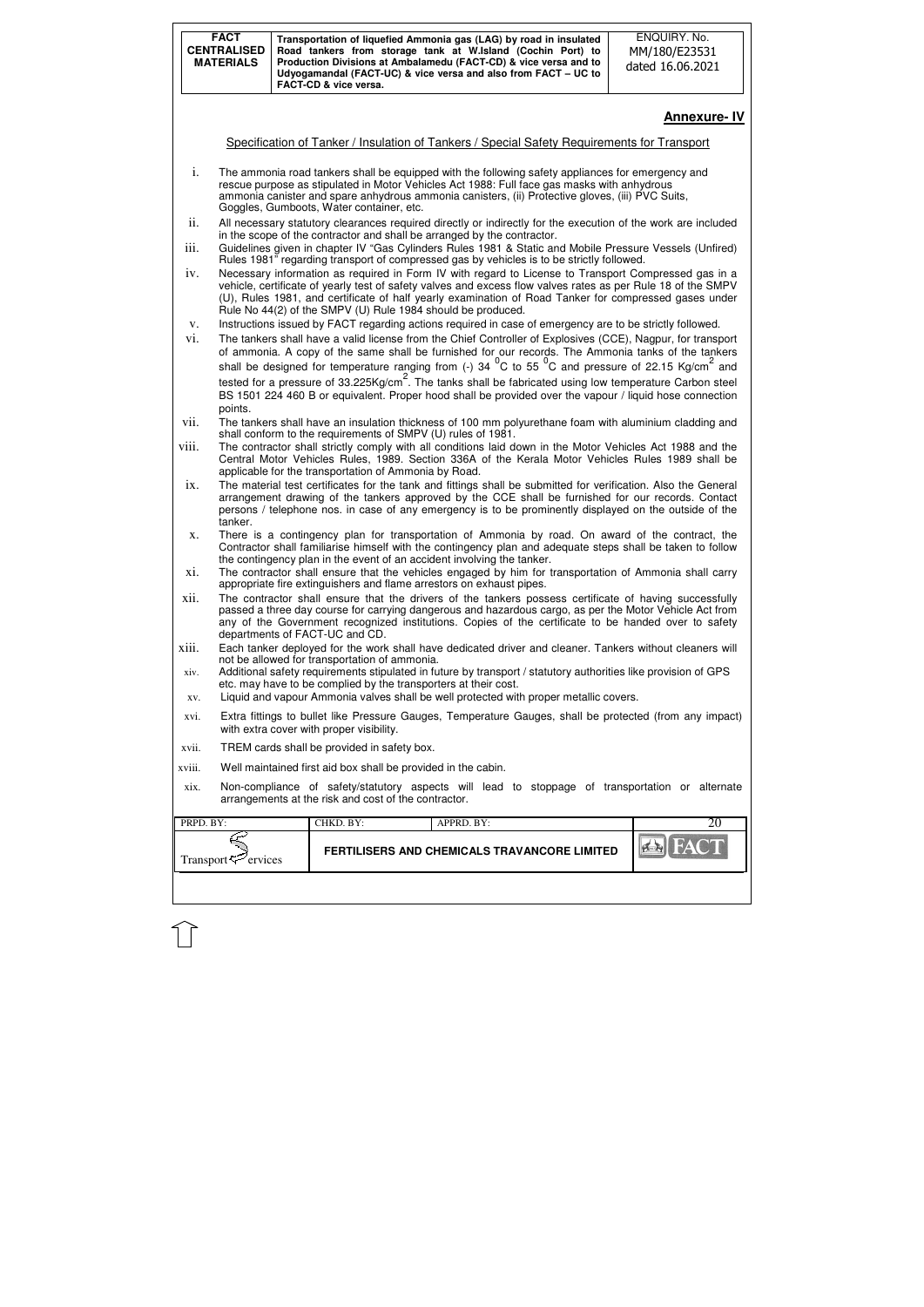| <b>FACT</b><br><b>CENTRALISED</b><br><b>MATERIALS</b> |              |                | FACT-CD & vice versa.                             | Transportation of liquefied Ammonia gas (LAG) by road in insulated<br>Road tankers from storage tank at W.Island (Cochin Port) to<br>Production Divisions at Ambalamedu (FACT-CD) & vice versa and to<br>Udyogamandal (FACT-UC) & vice versa and also from FACT - UC to | ENQUIRY. No.<br>MM/180/E23531<br>dated 16.06.2021                                                                                                                                                                                                                                                                                                                                                                                                                                                                                                                                                                                                                                                                                                                                                                                                                                                                                                                                                                                                                           |
|-------------------------------------------------------|--------------|----------------|---------------------------------------------------|-------------------------------------------------------------------------------------------------------------------------------------------------------------------------------------------------------------------------------------------------------------------------|-----------------------------------------------------------------------------------------------------------------------------------------------------------------------------------------------------------------------------------------------------------------------------------------------------------------------------------------------------------------------------------------------------------------------------------------------------------------------------------------------------------------------------------------------------------------------------------------------------------------------------------------------------------------------------------------------------------------------------------------------------------------------------------------------------------------------------------------------------------------------------------------------------------------------------------------------------------------------------------------------------------------------------------------------------------------------------|
|                                                       |              |                |                                                   | <b>Special Terms and Conditions of Contract</b>                                                                                                                                                                                                                         | <b>ANNEXURE - V</b>                                                                                                                                                                                                                                                                                                                                                                                                                                                                                                                                                                                                                                                                                                                                                                                                                                                                                                                                                                                                                                                         |
| 1.0                                                   |              | Scope of Work: |                                                   |                                                                                                                                                                                                                                                                         |                                                                                                                                                                                                                                                                                                                                                                                                                                                                                                                                                                                                                                                                                                                                                                                                                                                                                                                                                                                                                                                                             |
| 1.1                                                   |              |                | as per terms and conditions detailed hereunder.   |                                                                                                                                                                                                                                                                         | Transportation of liquefied Ammonia, in insulated tanker Lorries from FACT's storage tank at W. Island,<br>Cochin Port to FACT-Cochin Division (FACT-CD) at Ambalamedu and FACT Udyogamandal Complex<br>(FACT-UC) at Udyogamandal and from FACT- UC to FACT-CD and vice versa in all the three routes,                                                                                                                                                                                                                                                                                                                                                                                                                                                                                                                                                                                                                                                                                                                                                                      |
| 1.2                                                   | furnished.   |                |                                                   |                                                                                                                                                                                                                                                                         | The INSULATED tankers shall have an insulation thickness of 100 mm polyurethane foam with<br>aluminium cladding and shall conform to the requirements of SMPV (U) rules of 1981, before<br>commencement of the contract, if the tankers are not already insulated at the time of submission of bid.<br>The tanker Lorries deployed for the work shall not be more than 15 years old at any point of time during<br>the period of contract. The contractor shall substitute tankers, which become 15 years old within the<br>contract period with alternate tankers less than 15 years old. Substitution of tankers shall be done only<br>with prior approval from FACT and these tankers shall comply with all the requirements applicable for<br>the tankers originally offered and accepted by FACT. Also, all the tankers offered and operated at any<br>point of time during the period of contract shall have all valid statutory permits including approval from<br>the Chief Controller of Explosives, Nagpur. Documentary evidence in support of the above shall be |
|                                                       |              |                | as per Annexure IV, attached with the enquiry.    |                                                                                                                                                                                                                                                                         | Specification of Tanker / Insulation of tankers / Special Safety Requirements for transport etc., shall be                                                                                                                                                                                                                                                                                                                                                                                                                                                                                                                                                                                                                                                                                                                                                                                                                                                                                                                                                                  |
| 1.3                                                   |              |                |                                                   | shall use only the couplings provided by FACT as above for the loading / unloading operation.                                                                                                                                                                           | For loading into and unloading ammonia from the tanker, couplings (to suit the mating couplings at the<br>loading and unloading points of FACT), will be provided by FACT on remittance of prescribed Deposit<br>amount, which will be refunded to the Contractor on return of the couplings to FACT. The Contractor                                                                                                                                                                                                                                                                                                                                                                                                                                                                                                                                                                                                                                                                                                                                                        |
| 1.4                                                   |              |                | communication at any point of time.               |                                                                                                                                                                                                                                                                         | On award of the contract, the Contractor, at his expense, shall provide Mobile Phones for each of the<br>tanker (which shall always be under the custody of the driver operating the particular tanker) for                                                                                                                                                                                                                                                                                                                                                                                                                                                                                                                                                                                                                                                                                                                                                                                                                                                                 |
| 1.5                                                   |              |                |                                                   | the scope of the Contractor and shall be arranged by the Contractor at his own expenses.                                                                                                                                                                                | All necessary statutory clearances required directly or indirectly for execution of the work are included in                                                                                                                                                                                                                                                                                                                                                                                                                                                                                                                                                                                                                                                                                                                                                                                                                                                                                                                                                                |
| 1.6                                                   | accordingly. |                |                                                   |                                                                                                                                                                                                                                                                         | The contractor shall call on the authorised Officer of FACT to receive instructions regarding transport of<br>Ammonia to be undertaken by him and arrange to work accordingly. The Officer will inform the quantity<br>required and the time of loading and unloading in advance and the contractor shall run tankers                                                                                                                                                                                                                                                                                                                                                                                                                                                                                                                                                                                                                                                                                                                                                       |
|                                                       |              |                |                                                   |                                                                                                                                                                                                                                                                         | The contractor shall get the tankers filled, calibrations checked, all necessary documentation completed<br>and the product safely transported to the destination through the specified route without any deviation.                                                                                                                                                                                                                                                                                                                                                                                                                                                                                                                                                                                                                                                                                                                                                                                                                                                        |
| 2.0                                                   |              |                | Quantity for transportation: 65,000 MT            |                                                                                                                                                                                                                                                                         |                                                                                                                                                                                                                                                                                                                                                                                                                                                                                                                                                                                                                                                                                                                                                                                                                                                                                                                                                                                                                                                                             |
| 2.1                                                   |              |                | meet our transport requirement from time to time. |                                                                                                                                                                                                                                                                         | The quantities as shown above are only approximate indications and the daily / annual quantity is liable<br>to vary either way depending on ammonia imported / produced by FACT, arrival of the ships, storage<br>capacity available at WI, CD and UC, plant requirements, rail/barge transport, availability / economics of<br>various modes of transport, performance of the loading / unloading equipments at loading /unloading<br>points etc. The contractor has to place sufficient number of tanker Lorries on a day-to-day basis so as to                                                                                                                                                                                                                                                                                                                                                                                                                                                                                                                           |
| PRPD. BY:                                             |              |                | CHKD. BY:                                         | APPRD. BY:                                                                                                                                                                                                                                                              | 21                                                                                                                                                                                                                                                                                                                                                                                                                                                                                                                                                                                                                                                                                                                                                                                                                                                                                                                                                                                                                                                                          |
| Transport                                             | ervices      |                |                                                   | FERTILISERS AND CHEMICALS TRAVANCORE LIMITED                                                                                                                                                                                                                            |                                                                                                                                                                                                                                                                                                                                                                                                                                                                                                                                                                                                                                                                                                                                                                                                                                                                                                                                                                                                                                                                             |
|                                                       |              |                |                                                   |                                                                                                                                                                                                                                                                         |                                                                                                                                                                                                                                                                                                                                                                                                                                                                                                                                                                                                                                                                                                                                                                                                                                                                                                                                                                                                                                                                             |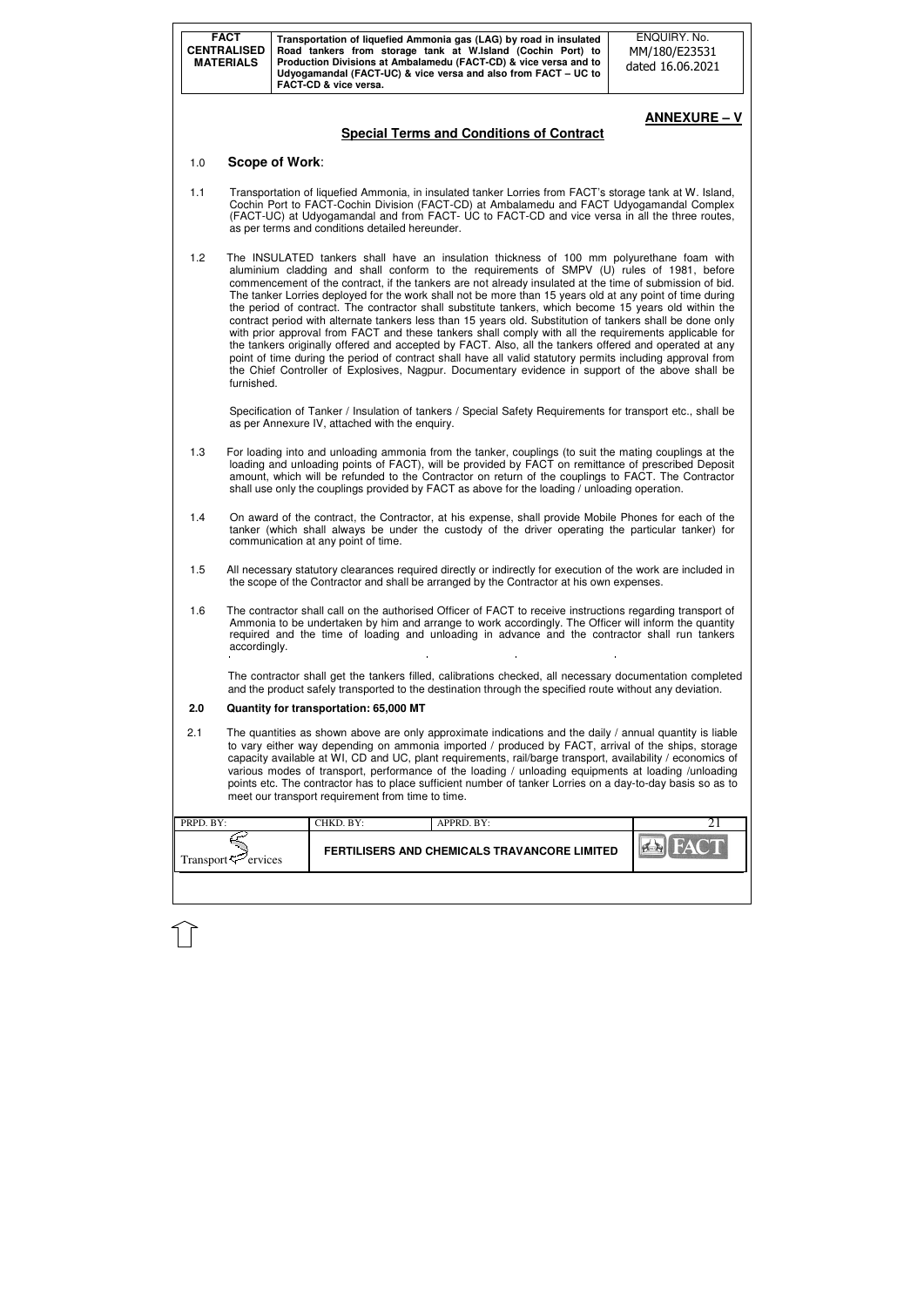| <b>FACT</b><br><b>CENTRALISED</b><br><b>MATERIALS</b> | Transportation of liquefied Ammonia gas (LAG) by road in insulated<br>Road tankers from storage tank at W.Island (Cochin Port) to<br>Production Divisions at Ambalamedu (FACT-CD) & vice versa and to<br>Udyogamandal (FACT-UC) & vice versa and also from FACT – UC to<br><b>FACT-CD &amp; vice versa.</b> | ENQUIRY. No.<br>MM/180/E23531<br>dated 16.06.2021 |
|-------------------------------------------------------|-------------------------------------------------------------------------------------------------------------------------------------------------------------------------------------------------------------------------------------------------------------------------------------------------------------|---------------------------------------------------|
|-------------------------------------------------------|-------------------------------------------------------------------------------------------------------------------------------------------------------------------------------------------------------------------------------------------------------------------------------------------------------------|---------------------------------------------------|

| PRPD. BY:           | CHKD. BY: | APPRD. BY:                                   |  |
|---------------------|-----------|----------------------------------------------|--|
| Transport ⊂ ervices |           | FERTILISERS AND CHEMICALS TRAVANCORE LIMITED |  |
|                     |           |                                              |  |

- 2.2 FACT reserves the right to reduce or increase the estimated quantity as above at any time without assigning any reason whatsoever and does not give any guarantee regarding the quantity to be transported. FACT cannot guarantee to the Contractor, either continuity of work or any definite or minimum quantity for transportation at any time or during the contract period. The Contractor shall have no right to claim damages including idle time or loss of profit on account of reduction in revenue arising out of variation in quantity made available for transport.
- 2.3 The contract is for a period of Two years and the numbers of trucks required **is Two**.
- 2.4 The quantities shown are only approx. and FACT shall have the option to re-appropriate the quantity of destinations not operated regularly to quantities of destinations operated. However, the same will be intimated to Contractors by proper amendments.
- 2.5 FACT may at its own discretion enhance the quantity, in case the quantity stipulated in the work order exhaust within the contract period of Two years.
- 3.0 Period of Contract: The contract shall be for a period of Two years from the date of commencement of work as per letter of intent /work order.
- 4.0 Special Safety Requirements for transport as per Annexure-IV shall be strictly adhered to.
- 5.0 Capacity of Contractor:

If tankers are not owned by the contractor, consent letter / lease agreement in Rs.200/-Non-Judicial Stamp paper and proof of ownership and other documents shall be produced from the lawful owners permitting the use of their tankers / equipment for transportation of Ammonia for the contract period without any liability to FACT for any damage, loss that may be incurred by the owner during operations connected with the contract with FACT. Statutory obligations with regard to transportation of Ammonia, tankers / equipment and its crew etc., shall be complied with by the Contractor.

- 6.0 Liability to move Ammonia:
- 6.1. The Contractor shall provide dedicated tankers to FACT at its disposal throughout the contract period in FIT condition to operate the contract. The contractor shall not use the vehicles deployed for this work for any other transportation purposes, including service to other organisations, during the pendency of the contract, without the consent of FACT. The Contractor shall place only totally clean and suitable tankers to transport quality Ammonia. Before commencing work, the contractor shall get clearance from FACT regarding the tankers that would be engaged for transportation.
- 6.2 The Contractor or his authorized representative shall call on the concerned Contract Administrator or their authorized representatives to receive instructions regarding the transport of Ammonia to be undertaken by him and arrange to work accordingly.
- 6.3 The tanker Lorries once cleaned and approved for transportation of quality Ammonia shall not be engaged for any other work, without written consent from FACT.
- 6.4 The contractor should use the routes stipulated vide Clause 2.5 of Contingency Plan for Transportation of Ammonia by road from W. Island to FACT CD/UC and from UC to FACT CD issued in November 2013. Alternate routes cannot be used. The distances indicated in the said clause against each route are only the approximate distances for indicative purpose and no claim shall be entertained for variation in the quoted rates due to any variation in the actual distances from those in the above clause.
- 6.4.1 The operation of the contract shall conform to the stipulations in the Contingency Plan. If there is any change in the contingency Plan at any time during the contract period, the same shall be intimated to the contractor and the subsequent operations shall be as per the modified Contingency Plan only. In case the changes in the Contingency Plan are of substantial nature, the implications of the same shall be discussed between the contractor and FACT and mutually agreed upon.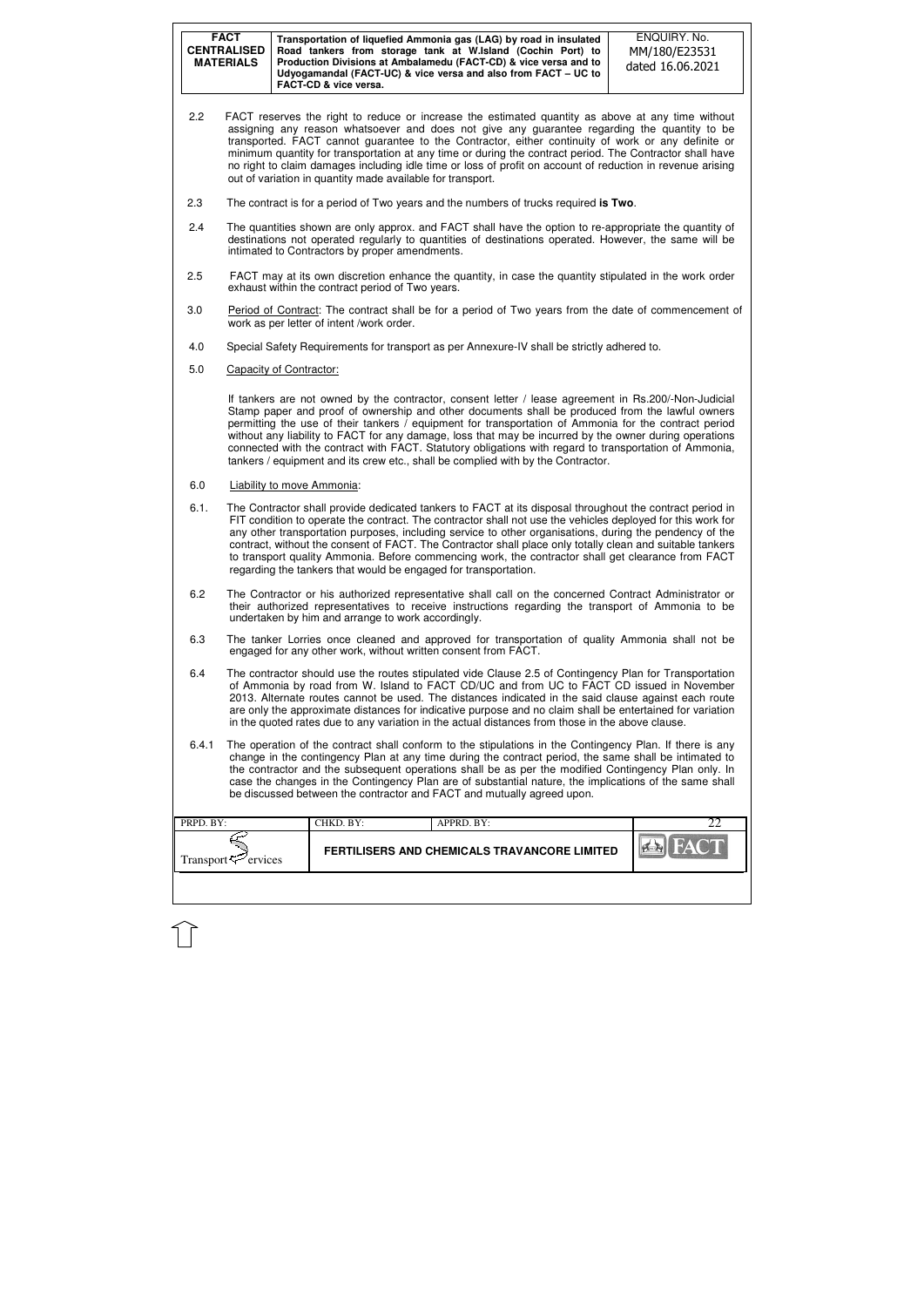|           | <b>FACT</b><br><b>CENTRALISED</b><br><b>MATERIALS</b>                                                                                                                                                                                                                                                                                                                                                                                                                                                                                         |  | FACT-CD & vice versa.                | Transportation of liquefied Ammonia gas (LAG) by road in insulated<br>Road tankers from storage tank at W.Island (Cochin Port) to<br>Production Divisions at Ambalamedu (FACT-CD) & vice versa and to<br>Udyogamandal (FACT-UC) & vice versa and also from FACT - UC to |  | ENQUIRY. No.<br>MM/180/E23531<br>dated 16.06.2021                                                                                                                                                                                                                                                                                                                                                                                                                                                                                                     |  |  |  |
|-----------|-----------------------------------------------------------------------------------------------------------------------------------------------------------------------------------------------------------------------------------------------------------------------------------------------------------------------------------------------------------------------------------------------------------------------------------------------------------------------------------------------------------------------------------------------|--|--------------------------------------|-------------------------------------------------------------------------------------------------------------------------------------------------------------------------------------------------------------------------------------------------------------------------|--|-------------------------------------------------------------------------------------------------------------------------------------------------------------------------------------------------------------------------------------------------------------------------------------------------------------------------------------------------------------------------------------------------------------------------------------------------------------------------------------------------------------------------------------------------------|--|--|--|
| 6.4.2     | No deviation is to be taken from specified route from the filling point to FACT site without prior approval<br>from FACT. Deviation without permission can lead to cancellation of contract without notice.                                                                                                                                                                                                                                                                                                                                   |  |                                      |                                                                                                                                                                                                                                                                         |  |                                                                                                                                                                                                                                                                                                                                                                                                                                                                                                                                                       |  |  |  |
| 6.5       | The contractor is expected to keep the tankers in total readiness to operate atleast for 26 days of a<br>month of 30 days during the contract period and in case the tankers are not kept in such condition or not<br>available for the work as per the requirements of FACT, prorata recovery of the rental charges<br>considering 30 days (not as calendar month) per month shall be payable by the contractor and such<br>amount shall be deducted from the contractors bills.                                                             |  |                                      |                                                                                                                                                                                                                                                                         |  |                                                                                                                                                                                                                                                                                                                                                                                                                                                                                                                                                       |  |  |  |
|           |                                                                                                                                                                                                                                                                                                                                                                                                                                                                                                                                               |  |                                      | contractor subject to Clause 11 of Standard Terms and Conditions.                                                                                                                                                                                                       |  | Considering three trips per tanker per day, the contractor shall fulfil a minimum transportation of 90 MT<br>per day for two tankers of 15 MT capacity or 114 MT per day for two tankers of 19 MT capacity. In any<br>case, if the contractor fails to transport a cumulative quantity of 2000 MT in 30 days for reasons not<br>attributable to FACT, liquidated damages at the rate of Rs.400/- per MT for the shortfall in the applicable<br>cumulative quantity shall be recovered from the bills of the contractor or from any amounts due to the |  |  |  |
| 6.6       | When tankers have to be taken out of service for statutory inspection or repairs, the Contractor shall<br>obtain prior permission of the concerned Officer of FACT and shall make alternative arrangements to<br>transport Ammonia without additional cost to FACT with the prior permission of FACT, failing which<br>FACT shall have the right to make alternate arrangements to transport Ammonia at the risk and cost of<br>the Contractor and realise from the Contractor any loss sustained by FACT on account of such<br>arrangements. |  |                                      |                                                                                                                                                                                                                                                                         |  |                                                                                                                                                                                                                                                                                                                                                                                                                                                                                                                                                       |  |  |  |
| 6.7       |                                                                                                                                                                                                                                                                                                                                                                                                                                                                                                                                               |  |                                      | and also informed in writing to Asst. General Manager [Mat]-T&S.                                                                                                                                                                                                        |  | The Contractor shall maintain his authorized representative at loading / unloading points to receive and<br>acknowledge instructions and documents. Orders given to the Contractor's representative shall be<br>considered to have the same effect as if they have been given to the Contractor himself. The<br>appointment of the authorized representative shall be got approved by the authorized Officer of FACT                                                                                                                                  |  |  |  |
| 6.8       |                                                                                                                                                                                                                                                                                                                                                                                                                                                                                                                                               |  |                                      | taking tare weight and gross weight in respect of each consignment at the weighbridges as above.                                                                                                                                                                        |  | The loaded quantity at FACT-WI shall be assessed based on the reading of the Mass Flow Meter<br>installed at WI. The loaded / unloaded quantity at UC / CD shall be assessed based on the readings of<br>the respective weighbridges at UC / CD. The Contractor shall arrange to position his tanker lorry for                                                                                                                                                                                                                                        |  |  |  |
| 6.9       |                                                                                                                                                                                                                                                                                                                                                                                                                                                                                                                                               |  |                                      | collected to avoid detention during transit or at the unloading points.                                                                                                                                                                                                 |  | The Contractor, at the time of accepting the consignment, shall ensure that all necessary documents are                                                                                                                                                                                                                                                                                                                                                                                                                                               |  |  |  |
| 6.10      |                                                                                                                                                                                                                                                                                                                                                                                                                                                                                                                                               |  | delivered at the destination points. |                                                                                                                                                                                                                                                                         |  | The Contractor or his duly authorised representative shall take delivery of material for onward movement<br>and the Contractor shall always be responsible for safety and preservation of Ammonia till it is duly                                                                                                                                                                                                                                                                                                                                     |  |  |  |
| 6.11      |                                                                                                                                                                                                                                                                                                                                                                                                                                                                                                                                               |  |                                      | acknowledgement of receipt of goods on behalf of the Contractor.                                                                                                                                                                                                        |  | Signing of FACT's transit documents by the Contractor's representative shall be deemed to be                                                                                                                                                                                                                                                                                                                                                                                                                                                          |  |  |  |
| 6.12      | The Contractor shall ensure that all the tankers carrying Ammonia carry copies of Transport Emergency<br>Card, printed and issued by FACT. The crew shall be well versed with the contents of the card and shall<br>be able to act as per instructions therein.                                                                                                                                                                                                                                                                               |  |                                      |                                                                                                                                                                                                                                                                         |  |                                                                                                                                                                                                                                                                                                                                                                                                                                                                                                                                                       |  |  |  |
| 6.13      | The contractor shall ensure that the vehicles engaged by him for transportation of Ammonia have all valid<br>statutory licenses including registration, explosive license, insurance, fitness certificate, permit, pollution<br>control certificate, etc. and shall carry copies of all such licenses / certificates while transporting the<br>material.                                                                                                                                                                                      |  |                                      |                                                                                                                                                                                                                                                                         |  |                                                                                                                                                                                                                                                                                                                                                                                                                                                                                                                                                       |  |  |  |
| 6.14      | The contractor shall ensure that the vehicles engaged by him for transportation of Ammonia shall carry<br>appropriate fire extinguishers and flame arrestors on exhaust pipes.                                                                                                                                                                                                                                                                                                                                                                |  |                                      |                                                                                                                                                                                                                                                                         |  |                                                                                                                                                                                                                                                                                                                                                                                                                                                                                                                                                       |  |  |  |
| 6.15      |                                                                                                                                                                                                                                                                                                                                                                                                                                                                                                                                               |  |                                      |                                                                                                                                                                                                                                                                         |  | The contractor shall ensure that the drivers of the tankers possess certificate of having successfully                                                                                                                                                                                                                                                                                                                                                                                                                                                |  |  |  |
| PRPD. BY: |                                                                                                                                                                                                                                                                                                                                                                                                                                                                                                                                               |  | CHKD. BY:                            | APPRD. BY:                                                                                                                                                                                                                                                              |  | 23                                                                                                                                                                                                                                                                                                                                                                                                                                                                                                                                                    |  |  |  |
|           | Transport $\leq$ ervices                                                                                                                                                                                                                                                                                                                                                                                                                                                                                                                      |  |                                      | FERTILISERS AND CHEMICALS TRAVANCORE LIMITED                                                                                                                                                                                                                            |  |                                                                                                                                                                                                                                                                                                                                                                                                                                                                                                                                                       |  |  |  |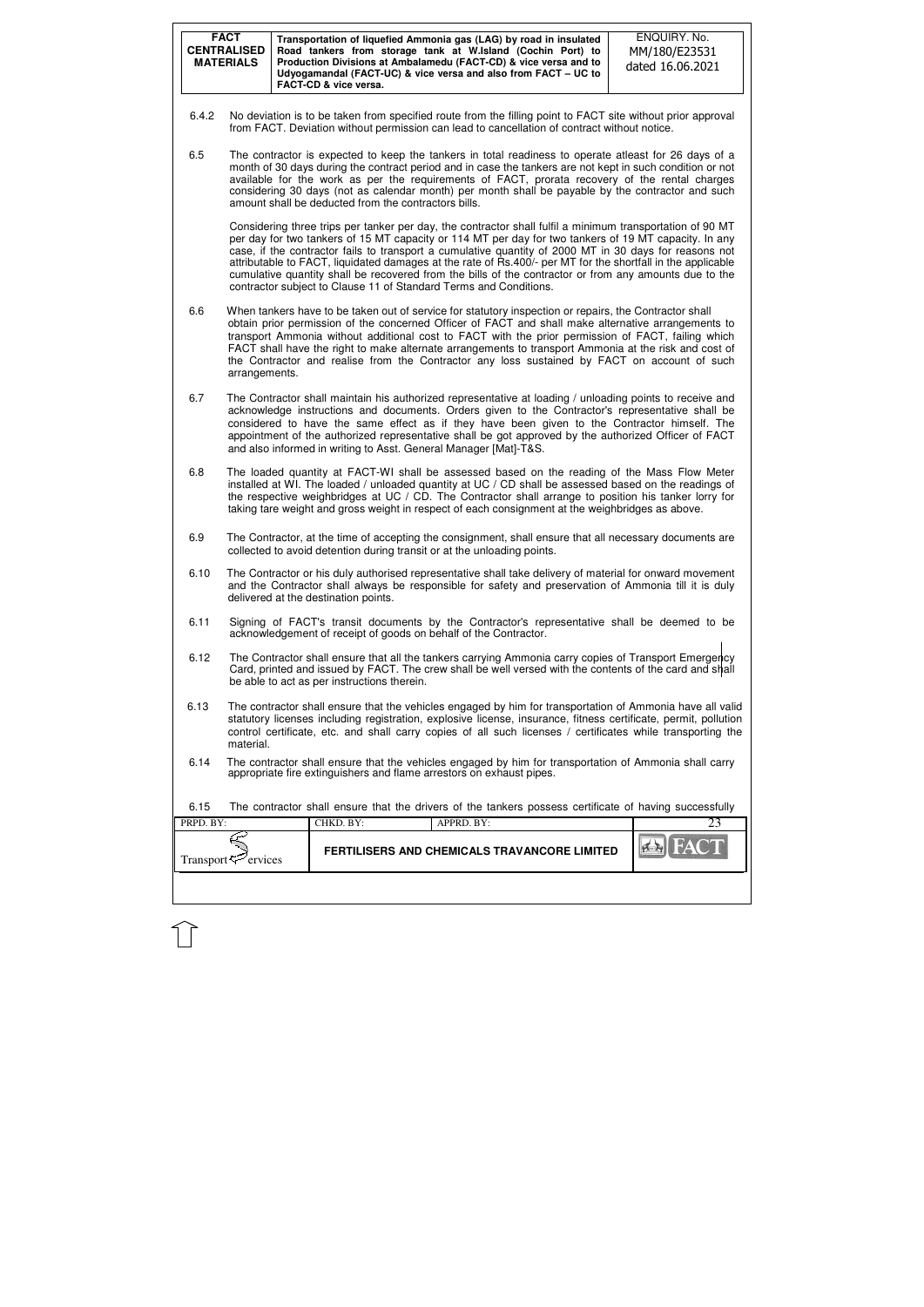|                        | <b>FACT</b><br><b>CENTRALISED</b><br><b>MATERIALS</b>                                                                                                                                                                                                                                                                                                                                                                                                                                                                                                                                                                                                                                                                                                                                                                                                                                                                                                                                                                                                                                                                                                                                                                                                                                                               |  | Transportation of liquefied Ammonia gas (LAG) by road in insulated<br>Road tankers from storage tank at W.Island (Cochin Port) to<br>Production Divisions at Ambalamedu (FACT-CD) & vice versa and to<br>Udyogamandal (FACT-UC) & vice versa and also from FACT - UC to<br><b>FACT-CD &amp; vice versa.</b> |  |                                                     |  |  | ENQUIRY. No.<br>MM/180/E23531<br>dated 16.06.2021                                                                                                                                                                                                                                                                                                                                                                                                                                                                                                                                                                                                                                                                                                                                                                                                                                                                                                                                                                                                                            |  |
|------------------------|---------------------------------------------------------------------------------------------------------------------------------------------------------------------------------------------------------------------------------------------------------------------------------------------------------------------------------------------------------------------------------------------------------------------------------------------------------------------------------------------------------------------------------------------------------------------------------------------------------------------------------------------------------------------------------------------------------------------------------------------------------------------------------------------------------------------------------------------------------------------------------------------------------------------------------------------------------------------------------------------------------------------------------------------------------------------------------------------------------------------------------------------------------------------------------------------------------------------------------------------------------------------------------------------------------------------|--|-------------------------------------------------------------------------------------------------------------------------------------------------------------------------------------------------------------------------------------------------------------------------------------------------------------|--|-----------------------------------------------------|--|--|------------------------------------------------------------------------------------------------------------------------------------------------------------------------------------------------------------------------------------------------------------------------------------------------------------------------------------------------------------------------------------------------------------------------------------------------------------------------------------------------------------------------------------------------------------------------------------------------------------------------------------------------------------------------------------------------------------------------------------------------------------------------------------------------------------------------------------------------------------------------------------------------------------------------------------------------------------------------------------------------------------------------------------------------------------------------------|--|
|                        | passed a three day course for carrying dangerous and hazardous cargo, as per the Motor Vehicle Act<br>from any of the Government recognized institutions. Copies of the certificate to be handed over to safety<br>departments of FACT-UC and CD.                                                                                                                                                                                                                                                                                                                                                                                                                                                                                                                                                                                                                                                                                                                                                                                                                                                                                                                                                                                                                                                                   |  |                                                                                                                                                                                                                                                                                                             |  |                                                     |  |  |                                                                                                                                                                                                                                                                                                                                                                                                                                                                                                                                                                                                                                                                                                                                                                                                                                                                                                                                                                                                                                                                              |  |
| 6.16                   |                                                                                                                                                                                                                                                                                                                                                                                                                                                                                                                                                                                                                                                                                                                                                                                                                                                                                                                                                                                                                                                                                                                                                                                                                                                                                                                     |  | will not be allowed for transportation of ammonia.                                                                                                                                                                                                                                                          |  |                                                     |  |  | Each tanker deployed for the work shall have dedicated driver and cleaner. Tankers without cleaners                                                                                                                                                                                                                                                                                                                                                                                                                                                                                                                                                                                                                                                                                                                                                                                                                                                                                                                                                                          |  |
| 6.17                   |                                                                                                                                                                                                                                                                                                                                                                                                                                                                                                                                                                                                                                                                                                                                                                                                                                                                                                                                                                                                                                                                                                                                                                                                                                                                                                                     |  |                                                                                                                                                                                                                                                                                                             |  |                                                     |  |  | The contract shall not mean continuous work for the Contractor. The Contractor is expected to take up<br>the work as and when required by FACT whether or not there is full day's work for his men / tankers.                                                                                                                                                                                                                                                                                                                                                                                                                                                                                                                                                                                                                                                                                                                                                                                                                                                                |  |
| 6.18                   | be that of the Contractor.                                                                                                                                                                                                                                                                                                                                                                                                                                                                                                                                                                                                                                                                                                                                                                                                                                                                                                                                                                                                                                                                                                                                                                                                                                                                                          |  |                                                                                                                                                                                                                                                                                                             |  |                                                     |  |  | FACT shall have the right to object to any unsafe practice used or resorted to by the Contractor and to<br>suspend work until such time the Contractor demonstrates to the satisfaction of FACT that he can carry<br>out the job in a manner considered safe by FACT. Notwithstanding any instruction given by FACT in this<br>respect or in any other respect, the responsibility for the safe and prompt delivery of the materials shall                                                                                                                                                                                                                                                                                                                                                                                                                                                                                                                                                                                                                                   |  |
| 6.19                   | mentioned above.                                                                                                                                                                                                                                                                                                                                                                                                                                                                                                                                                                                                                                                                                                                                                                                                                                                                                                                                                                                                                                                                                                                                                                                                                                                                                                    |  |                                                                                                                                                                                                                                                                                                             |  |                                                     |  |  | In case the goods are held up en-route due to any breakdown or accident or force majeure condition,<br>the matter shall be intimated to the authorized Officer of FACT over telephone or in person immediately<br>and confirmed in writing thereafter. Tankers shall not stop anywhere en-route other than for reasons                                                                                                                                                                                                                                                                                                                                                                                                                                                                                                                                                                                                                                                                                                                                                       |  |
| 6.20                   |                                                                                                                                                                                                                                                                                                                                                                                                                                                                                                                                                                                                                                                                                                                                                                                                                                                                                                                                                                                                                                                                                                                                                                                                                                                                                                                     |  | the obligations under the terms of the contract.                                                                                                                                                                                                                                                            |  |                                                     |  |  | FACT shall arrange insurance coverage for the product transported till the product is unloaded into the<br>storage tanks at the unloading points. FACT shall also arrange Public Liability Insurance to meet any<br>liability under the Public Liability Insurance Act 1991. However, it is made clear that the Contractor has<br>to compensate FACT for any loss sustained by FACT towards damages, shortages, losses,<br>contamination, non-delivery of products etc., for reasons that are attributable to the Contractor. FACT's<br>decision on the above shall be final and binding on the Contractor. FACT reserves the right to realise<br>such compensation at rates decided by FACT by appropriating from the Contractor's bills / security<br>deposits without prejudice to FACT's rights to claim balance amount, if any, from the Contractor. FACT<br>shall have recourse to the Contractor for any costs, claims, demands, proceedings, damages and<br>expenses whatsoever arising out of or in connection with any failure of the Contractor to perform any of |  |
| 6.21                   | contract.                                                                                                                                                                                                                                                                                                                                                                                                                                                                                                                                                                                                                                                                                                                                                                                                                                                                                                                                                                                                                                                                                                                                                                                                                                                                                                           |  |                                                                                                                                                                                                                                                                                                             |  |                                                     |  |  | Insurance coverage for the Contractor's vehicles, crew and all belongings engaged for the work shall be<br>arranged by him at his own responsibility and cost. The Contractor shall be fully responsible for all<br>damages to the tankers, personnel deployed by him, and also for liabilities on account of third party<br>claims, if any, arising on account of accidents or any other calamities during the pendency of the                                                                                                                                                                                                                                                                                                                                                                                                                                                                                                                                                                                                                                              |  |
| 6.22                   | The workers deployed by the Contractor for the work shall be covered under the PF & ESI Acts. The<br>Contractor shall ensure full compliance to the above Acts. The Contractor shall be responsible for<br>making all payments to his workmen, including ESI and Provident Fund benefits etc., as applicable.<br>Deductions towards PF & ESI contributions on behalf of the workers will be made from the Contractor's<br>bills, if applicable, and remitted to the concerned Departments by FACT based on wage roll cum<br>attendance roll to be furnished by the Contractor. If the workers are not presently registered with PF &<br>ESI, necessary applications signed by the workers shall be submitted by the Contractor for enabling<br>their registration. It is also made clear that FACT shall not make any payments to the Contractor other<br>than the rates agreed for the work. All extra payments, if any, to be made to the Contractor's workmen<br>during the course of contract period shall be borne entirely by the Contractor. In case the Contractor<br>fails to discharge his statutory obligations leading to a situation wherein FACT is to incur any<br>expenditure / loss in their capacity as the Principal Employer, such expenditure / loss shall be realised<br>from the Contractor. |  |                                                                                                                                                                                                                                                                                                             |  |                                                     |  |  |                                                                                                                                                                                                                                                                                                                                                                                                                                                                                                                                                                                                                                                                                                                                                                                                                                                                                                                                                                                                                                                                              |  |
| 6.23                   | During the pendency of the work order, if the Contractor uses tankers not owned by him, consent letters<br>shall be produced from the owners permitting the use of their tankers, without any liability to FACT for<br>any damage, loss that may be incurred by the owner / contractor during operations connected with the                                                                                                                                                                                                                                                                                                                                                                                                                                                                                                                                                                                                                                                                                                                                                                                                                                                                                                                                                                                         |  |                                                                                                                                                                                                                                                                                                             |  |                                                     |  |  |                                                                                                                                                                                                                                                                                                                                                                                                                                                                                                                                                                                                                                                                                                                                                                                                                                                                                                                                                                                                                                                                              |  |
| PRPD. BY:              |                                                                                                                                                                                                                                                                                                                                                                                                                                                                                                                                                                                                                                                                                                                                                                                                                                                                                                                                                                                                                                                                                                                                                                                                                                                                                                                     |  | CHKD. BY:                                                                                                                                                                                                                                                                                                   |  | APPRD. BY:                                          |  |  | 24                                                                                                                                                                                                                                                                                                                                                                                                                                                                                                                                                                                                                                                                                                                                                                                                                                                                                                                                                                                                                                                                           |  |
| Transport <del>V</del> | ervices                                                                                                                                                                                                                                                                                                                                                                                                                                                                                                                                                                                                                                                                                                                                                                                                                                                                                                                                                                                                                                                                                                                                                                                                                                                                                                             |  |                                                                                                                                                                                                                                                                                                             |  | <b>FERTILISERS AND CHEMICALS TRAVANCORE LIMITED</b> |  |  |                                                                                                                                                                                                                                                                                                                                                                                                                                                                                                                                                                                                                                                                                                                                                                                                                                                                                                                                                                                                                                                                              |  |
|                        |                                                                                                                                                                                                                                                                                                                                                                                                                                                                                                                                                                                                                                                                                                                                                                                                                                                                                                                                                                                                                                                                                                                                                                                                                                                                                                                     |  |                                                                                                                                                                                                                                                                                                             |  |                                                     |  |  |                                                                                                                                                                                                                                                                                                                                                                                                                                                                                                                                                                                                                                                                                                                                                                                                                                                                                                                                                                                                                                                                              |  |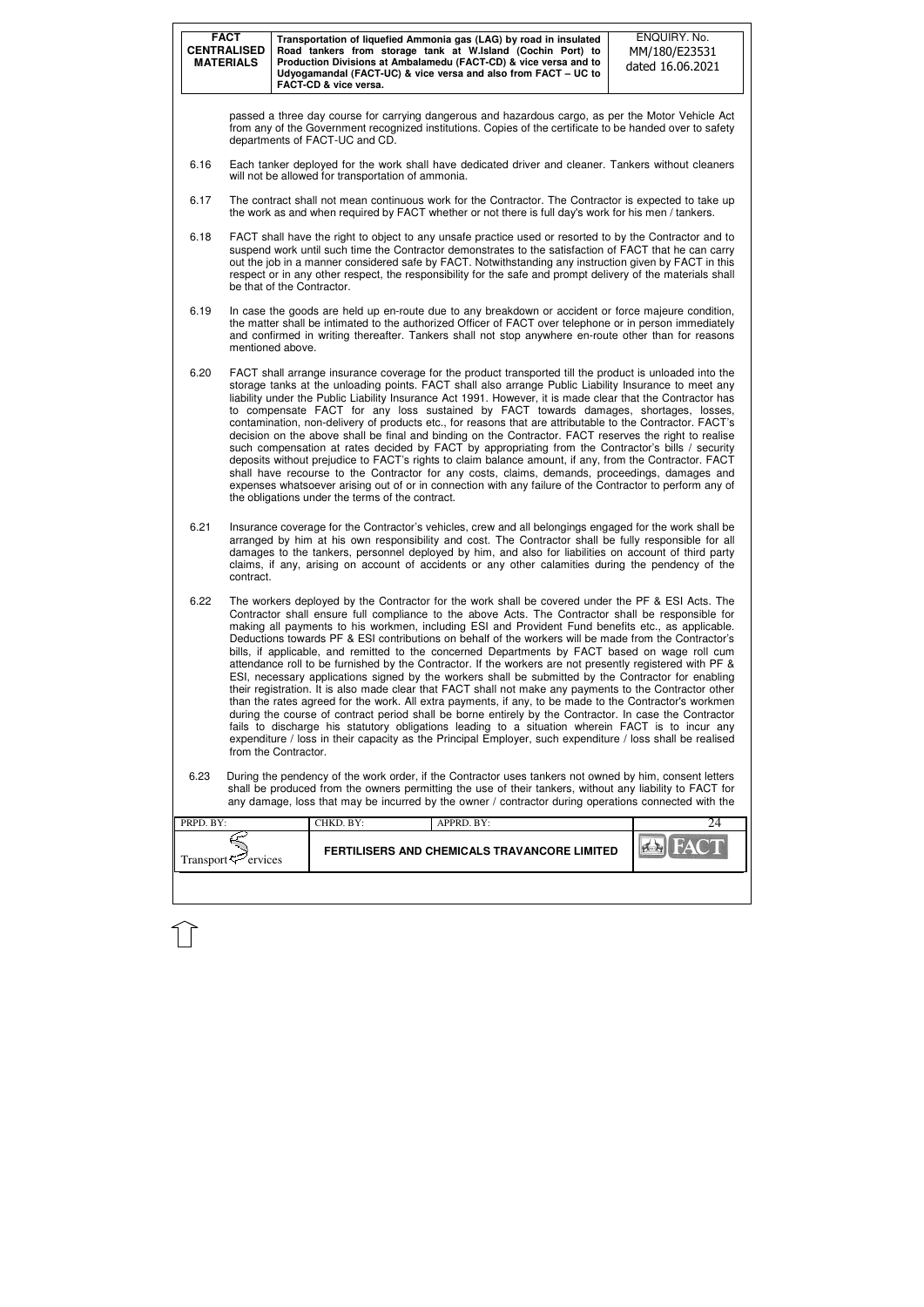| <b>FACT</b><br><b>CENTRALISED</b><br><b>MATERIALS</b> | Transportation of liquefied Ammonia gas (LAG) by road in insulated<br>Road tankers from storage tank at W.Island (Cochin Port) to<br>Production Divisions at Ambalamedu (FACT-CD) & vice versa and to<br>Udyogamandal (FACT-UC) & vice versa and also from FACT - UC to<br>FACT-CD & vice versa. | ENQUIRY, No.<br>MM/180/E23531<br>dated 16.06.2021 |
|-------------------------------------------------------|--------------------------------------------------------------------------------------------------------------------------------------------------------------------------------------------------------------------------------------------------------------------------------------------------|---------------------------------------------------|
|-------------------------------------------------------|--------------------------------------------------------------------------------------------------------------------------------------------------------------------------------------------------------------------------------------------------------------------------------------------------|---------------------------------------------------|

| PRPD. BY:                      | CHKD. BY: | APPRD. BY:                                   |     |
|--------------------------------|-----------|----------------------------------------------|-----|
| Transport <sup>7</sup> ervices |           | FERTILISERS AND CHEMICALS TRAVANCORE LIMITED | PER |
|                                |           |                                              |     |

order. Statutory obligations regarding these tankers, personnel working in it etc. shall be complied with by the contractor as if the tankers were owned by him.

6.24 The security and safety of the Contractor's belongings shall be arranged by him at his own responsibility and cost.

#### **7.0 Quantity Assessment:**

Quantity shall be assessed based on the reading of the Mass Flow Meter installed at FACT's storage tank at WI and the weighbridges installed at FACT- UC and FACT-CD. A variation up to + 0.5% of the loaded quantity shall be allowed in the weighment of Tankers. The shortage / excess will be assessed on a monthly basis and for the net shortage, if any, recovery of additional cost shall be as decided by FACT from time to time and shall be deducted from the bills of the contractor. However, no payment shall be given for net excess.

### **8.0 Shortage / loss / Damage:**

The Contractor shall be responsible for all shortages, loss or damage from the time the consignments are received to the time they are delivered at the stipulated destination. If any shortage/loss/damage etc. occurs after the products are handed over to the Contractor, he shall compensate such shortage, loss, damage etc. including non-delivery of material at rates decided by FACT. FACT reserves the right to realise such compensation by appropriating from the Contractor's bills/Security Deposit without prejudice to FACT's right to claim balance amount, if any, from the Contractor.

#### **9.0 Settlement of Bills**

- 9.1 Billing shall be based on rental charges and the quantities transported. Bills complete in all respects, shall be submitted once in a fortnight. Rate per trip shall be calculated based on rate per MT/KM applicable for total quantity unloaded at receiving point multiplied by two way distance (to and fro Kilometers applicable) for a particular trip. Distance (one way) indicated at cl.2.5 - Introduction of Contingency Plan shall be considered for calculation of two way distances pertaining to each route. Unloaded quantity shall be as recorded by the officer in-charge or his authorised nominee subject to allowable weight tolerance on the loaded quantity as per clause 7.0 above.
- 9.2 Payment will be made for the bills duly certified by the Bill Certifying Authority DGM (P)-Fert.–UC, for transportation from WI to UC and DGM (P)-CD for transportation from WI to CD and from UC to CD) based on 9.1 above, after deducting any amounts due from the contractor as per the terms and conditions of the work order.
- 9.3 Payment shall normally be made within two weeks after submission of bills, subject to compliance with terms and conditions of the order.
- 9.4 Revision in rate shall not be allowed with regard to enhancement / reduction in quantities [i.e. variation in quantity due to reasons mentioned at clauses 2.4 and 2.5 of Special Terms and Conditions of Contract (Annexure  $-$  V)] during the contract period except for diesel price revision, as provided for in clause 3 of Annexure-VI (Standard Terms & Conditions). Price variation for the billing period shall be averaged for that period and rate revisions shall be issued on completion of that period. The contractor shall not be eligible for any other charges on any account other than those specifically mentioned in the contract. For indicative one way distance refer clause 2.5 - Introduction of Contingency Plan. For rate revision, the diesel price prevailing at HPCL, Kakkanad Retail outlet as furnished by HPCL to FACT shall be considered.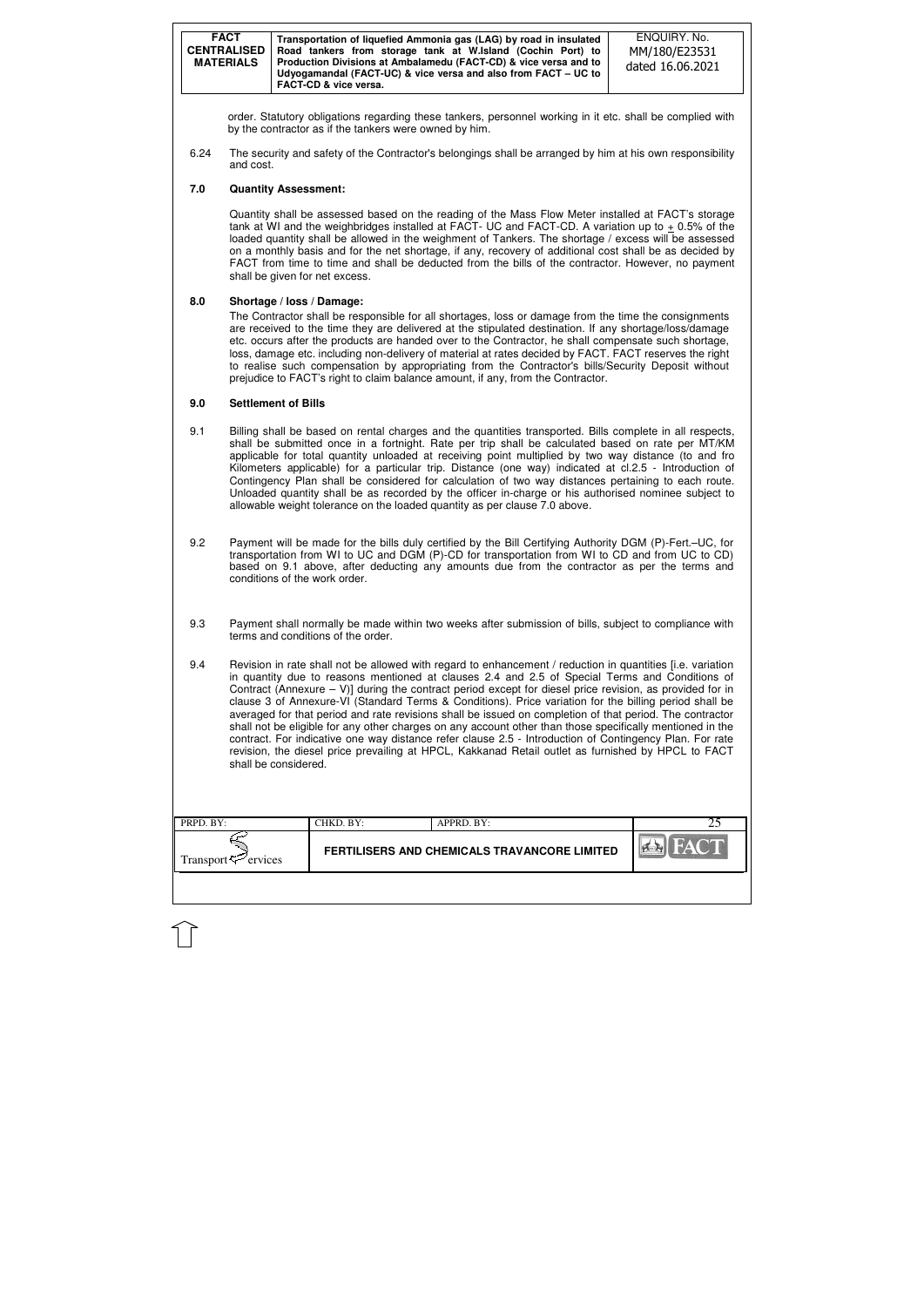| <b>FACT</b>        | Transportation of liquefied Ammonia gas (LAG) by road in insulated                                                                 | ENQUIRY, No.     |
|--------------------|------------------------------------------------------------------------------------------------------------------------------------|------------------|
| <b>CENTRALISED</b> | Road tankers from storage tank at W.Island (Cochin Port) to                                                                        | MM/180/E23531    |
| <b>MATERIALS</b>   | Production Divisions at Ambalamedu (FACT-CD) & vice versa and to<br>Udyogamandal (FACT-UC) & vice versa and also from FACT – UC to | dated 16.06.2021 |
|                    | <b>FACT-CD &amp; vice versa.</b>                                                                                                   |                  |

| $PRPD$ . $BY:$      | CHKD. BY: | $APPRD$ . $BY:$                              |  |
|---------------------|-----------|----------------------------------------------|--|
| Transport < Frances |           | FERTILISERS AND CHEMICALS TRAVANCORE LIMITED |  |

### **10. Working Hours:**

The timing shall be as per the relevant clauses in the Kerala Motor Vehicles Rules 1989. Contractor shall have to undertake transporting on all days including Sundays and Holidays. Contractor shall strictly follow the Kerala Motor Vehicles Rules & the time restrictions as applicable and as & when issued during the contract period of Two years. The presently applicable timing for transportation is from 6 PM to 8 AM and 11 AM to 4 PM on all days including Sundays and holidays.

### **11. Passes:**

The Contractor shall obtain passes for himself, his workers and representatives for entry inside the premises of FACT and where loading / unloading points are located. Passes are not transferable and shall be renewed on expiry. Passes must be surrendered to FACT's Security Department, when workers / representatives are changed or when the contract is completed / terminated, failing which amount as fixed by FACT shall be payable for every pass thus not surrendered.

- **11.1** Entry pass to the contract workers will be issued by CISF. For entry pass the contractor shall submit an application to CISF through work executing department and HR department. The following documents shall be submitted along with the request.
	- i) Copy of Age proof
	- ii) Police clearance certificate
	- iii) Copy of Bank Pass Book
	- iv) Copy of Aadhaar
	- v) Two copies of Passport size photographs
	- vi) Duly filled application for ESI & PF enrolment

The contractor shall pay the wages to the workers only through banks. Proof of bank remittance certified by banks is to be submitted along with the wage rolls to the work executing department before  $5<sup>th</sup>$  of every month. A copy of the same proof of bank remittance is also to be attached along with the bills to Finance department.

- 12. FACT shall not in any way be responsible to the Contractor for payment of compensation for hold up of work, if any, due to any situation beyond the control of FACT.
- 13. FACT reserves the right to suspend or terminate the contract partially or wholly at any time during the validity period of the contract.
- 14. The contract once awarded will not imply that the contractor will have exclusive right for the particular job. The contract is not a guarantee to the Contractor either for continuity of work on all days or any definite volume of work at any time.
- 15. There are four loading /unloading points in UC, four loading / unloading points at W. Island Ammonia tank site and eight unloading points at FACT-CD.

### **16. Termination:**

If the Contractor becomes insolvent or in the event of his going into liquidation or winding up his business as the case may be, or if in the opinion of the company if the Contractor fails to fulfill his obligations in the execution of the work to the company's satisfaction, the company may forthwith terminate the contract or take it over in whole or in part and employ any other agency or agencies to continue the work and forfeit the contractor's security deposit and retention of money without prejudice to the company's rights to claim compensation from the contractor for losses or damages suffered by the company as a result of the above arrangements. The contractor shall have no claim to compensation for any loss that may occur consequent to the above arrangements. Evaluation of the Contractor's performance by FACT and decisions taken thereon shall be final and binding on the Contractor.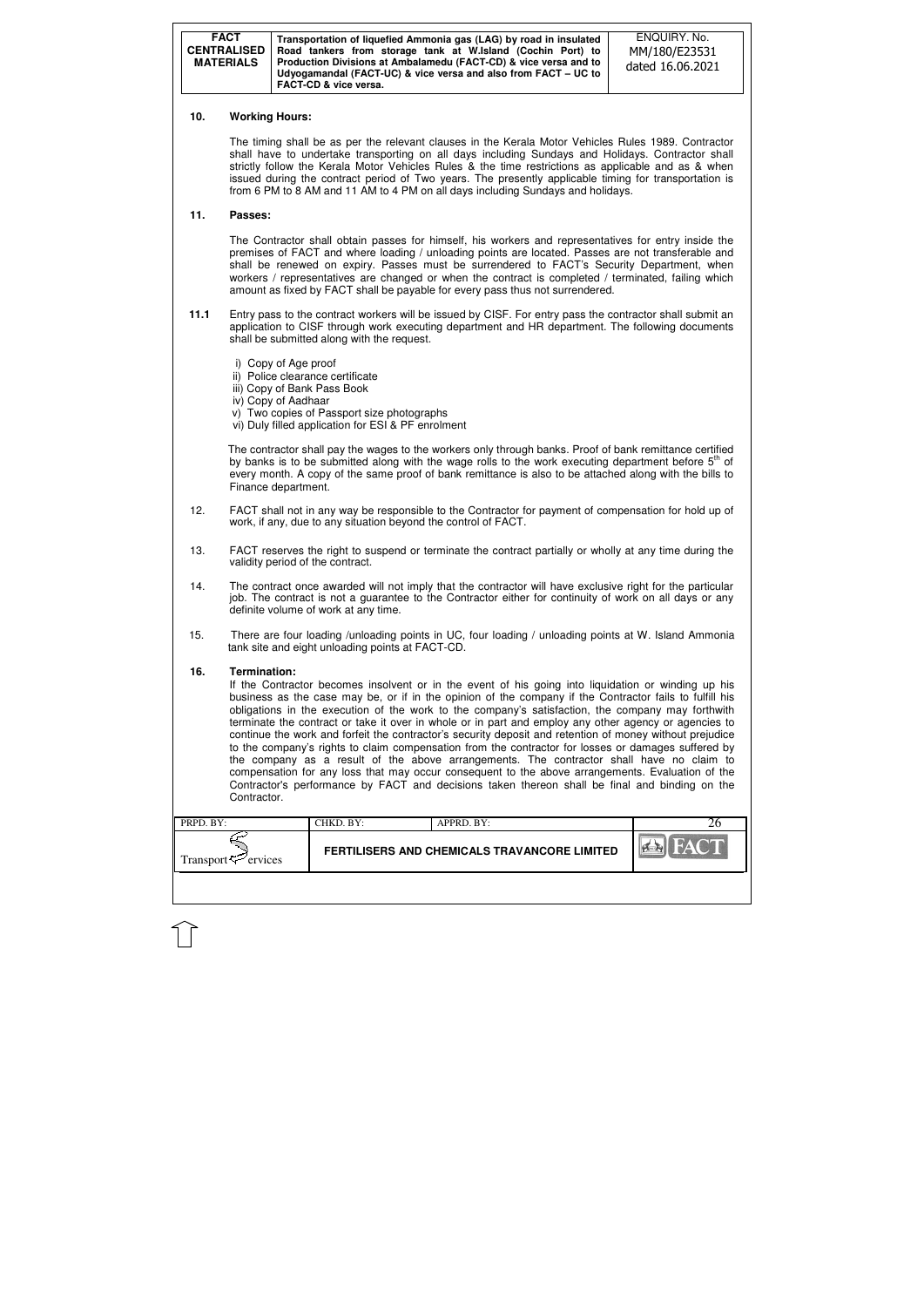|           | <b>FACT</b><br><b>CENTRALISED</b><br><b>MATERIALS</b>                                                                                                                                                                                                                                                                                                                                                                                                                                                                                                                                                                 |  | Transportation of liquefied Ammonia gas (LAG) by road in insulated<br>Road tankers from storage tank at W.Island (Cochin Port) to<br>Production Divisions at Ambalamedu (FACT-CD) & vice versa and to<br>Udyogamandal (FACT-UC) & vice versa and also from FACT - UC to<br>FACT-CD & vice versa. |  |            |                                              | ENQUIRY. No.<br>MM/180/E23531<br>dated 16.06.2021                                                                                                                                                                                                                                                                                                                                                                                                                                                                                           |    |
|-----------|-----------------------------------------------------------------------------------------------------------------------------------------------------------------------------------------------------------------------------------------------------------------------------------------------------------------------------------------------------------------------------------------------------------------------------------------------------------------------------------------------------------------------------------------------------------------------------------------------------------------------|--|--------------------------------------------------------------------------------------------------------------------------------------------------------------------------------------------------------------------------------------------------------------------------------------------------|--|------------|----------------------------------------------|---------------------------------------------------------------------------------------------------------------------------------------------------------------------------------------------------------------------------------------------------------------------------------------------------------------------------------------------------------------------------------------------------------------------------------------------------------------------------------------------------------------------------------------------|----|
| 17.       |                                                                                                                                                                                                                                                                                                                                                                                                                                                                                                                                                                                                                       |  | recovered from the contractor.                                                                                                                                                                                                                                                                   |  |            |                                              | In case, the contractor fails to carry out the works satisfactorily as per contract, FACT may give 24<br>hours notice in writing to the contractor calling him to make good the failure, neglect or contravention<br>complained of within the said time. In default of compliance of said notice, the company shall have the<br>option and be at liberty without prejudice to its rights, to arrange to complete the work by other<br>means/other agencies and the loss or damage or extra expenditure incurred in this connection shall be |    |
| 18.       | In case the Contractor failed to commence the work or continue to perform the contract as per the terms<br>and conditions of the contract, FACT shall have the power to terminate the contract and make<br>alternative arrangements to carry out the work for the remaining period at the risk and cost the<br>Contractor. In such case, the Contractor shall be liable for any expenses, loss or damage, which FACT<br>may incur or sustain by reason of or in connection with the Contractor's default. FACT will also have the<br>option to put the vendor on Enquiry Holiday for a minimum period of three years. |  |                                                                                                                                                                                                                                                                                                  |  |            |                                              |                                                                                                                                                                                                                                                                                                                                                                                                                                                                                                                                             |    |
| 19        | cost.                                                                                                                                                                                                                                                                                                                                                                                                                                                                                                                                                                                                                 |  |                                                                                                                                                                                                                                                                                                  |  |            |                                              | Giving or requesting any type of illegal gratification to/from any person / agency inside or outside FACT<br>premises will be viewed very seriously and FACT reserves the right to take suitable action against the<br>Contractor indulging in such practices, including termination of contract without notice, and the<br>remaining work in such cases will be arranged by FACT through other parties at the contractor's risk and                                                                                                        |    |
| 20        | from FACT.                                                                                                                                                                                                                                                                                                                                                                                                                                                                                                                                                                                                            |  |                                                                                                                                                                                                                                                                                                  |  |            |                                              | The contractor shall be liable for payment of all claims, compensation or expenses payable as a result of<br>any accident or injury sustained by workmen employed or hired by the contractor in the execution of the<br>contract, which the contractor is liable to pay by rule, law and order of Government. The expenses, if<br>any, incurred by FACT on the above will be realized from any amount that may be due to the contractor                                                                                                     |    |
| 21        |                                                                                                                                                                                                                                                                                                                                                                                                                                                                                                                                                                                                                       |  | deemed to be a reason beyond the control of the Contractor.                                                                                                                                                                                                                                      |  |            |                                              | Strike etc. by Contractor's labour owing to any dispute pertaining to the wages or otherwise will not be                                                                                                                                                                                                                                                                                                                                                                                                                                    |    |
| 22        | work as per this contract.                                                                                                                                                                                                                                                                                                                                                                                                                                                                                                                                                                                            |  |                                                                                                                                                                                                                                                                                                  |  |            |                                              | The Contractor shall assume all liabilities for, and keep FACT wholly indemnified against, all actions or<br>suits, costs, damages, charges and expenses arising out of or in connection with carrying out of the<br>work covered by the contract with respect to the equipments/crew deployed by the contractor for the                                                                                                                                                                                                                    |    |
| 23        | It is to be understood that FACT shall not provide any other services except as specifically defined.<br>Contractor shall render all other services / carry out all incidental works whether mentioned herein or<br>not, for executing the contract to the satisfaction of FACT. Connection and disconnection of coupling is<br>not in the scope of the contractor.                                                                                                                                                                                                                                                   |  |                                                                                                                                                                                                                                                                                                  |  |            |                                              |                                                                                                                                                                                                                                                                                                                                                                                                                                                                                                                                             |    |
| 24        |                                                                                                                                                                                                                                                                                                                                                                                                                                                                                                                                                                                                                       |  | operation as per requirement of FACT.                                                                                                                                                                                                                                                            |  |            |                                              | There may be periods where the transport contract will not be operated during which time, only the fixed<br>rental charge will be paid, in lieu of which the transporter shall retain the vehicle and crew in readiness for                                                                                                                                                                                                                                                                                                                 |    |
| 25        | <b>Contract Administration:</b>                                                                                                                                                                                                                                                                                                                                                                                                                                                                                                                                                                                       |  |                                                                                                                                                                                                                                                                                                  |  |            |                                              |                                                                                                                                                                                                                                                                                                                                                                                                                                                                                                                                             |    |
|           |                                                                                                                                                                                                                                                                                                                                                                                                                                                                                                                                                                                                                       |  | (UC) to CD and DGM (P) Fert. - UC for transportation from WI to UC.                                                                                                                                                                                                                              |  |            |                                              | This contract shall be administered by DGM (P)/CD for transportation from WI/ Udyogamandal Complex                                                                                                                                                                                                                                                                                                                                                                                                                                          |    |
| 26        |                                                                                                                                                                                                                                                                                                                                                                                                                                                                                                                                                                                                                       |  | (Annexure-V), shall prevail.                                                                                                                                                                                                                                                                     |  |            |                                              | In case of any contradiction between this Special terms & Conditions of Contract (Annexure-V), and the<br>Standard Terms & Conditions of Contract (Annexure-VI) of this enquiry, the Special terms & Conditions                                                                                                                                                                                                                                                                                                                             |    |
|           |                                                                                                                                                                                                                                                                                                                                                                                                                                                                                                                                                                                                                       |  |                                                                                                                                                                                                                                                                                                  |  |            |                                              |                                                                                                                                                                                                                                                                                                                                                                                                                                                                                                                                             |    |
| PRPD. BY: |                                                                                                                                                                                                                                                                                                                                                                                                                                                                                                                                                                                                                       |  | CHKD. BY:                                                                                                                                                                                                                                                                                        |  | APPRD. BY: |                                              |                                                                                                                                                                                                                                                                                                                                                                                                                                                                                                                                             | 27 |
|           | Transport $\approx$ ervices                                                                                                                                                                                                                                                                                                                                                                                                                                                                                                                                                                                           |  |                                                                                                                                                                                                                                                                                                  |  |            | FERTILISERS AND CHEMICALS TRAVANCORE LIMITED |                                                                                                                                                                                                                                                                                                                                                                                                                                                                                                                                             |    |
|           |                                                                                                                                                                                                                                                                                                                                                                                                                                                                                                                                                                                                                       |  |                                                                                                                                                                                                                                                                                                  |  |            |                                              |                                                                                                                                                                                                                                                                                                                                                                                                                                                                                                                                             |    |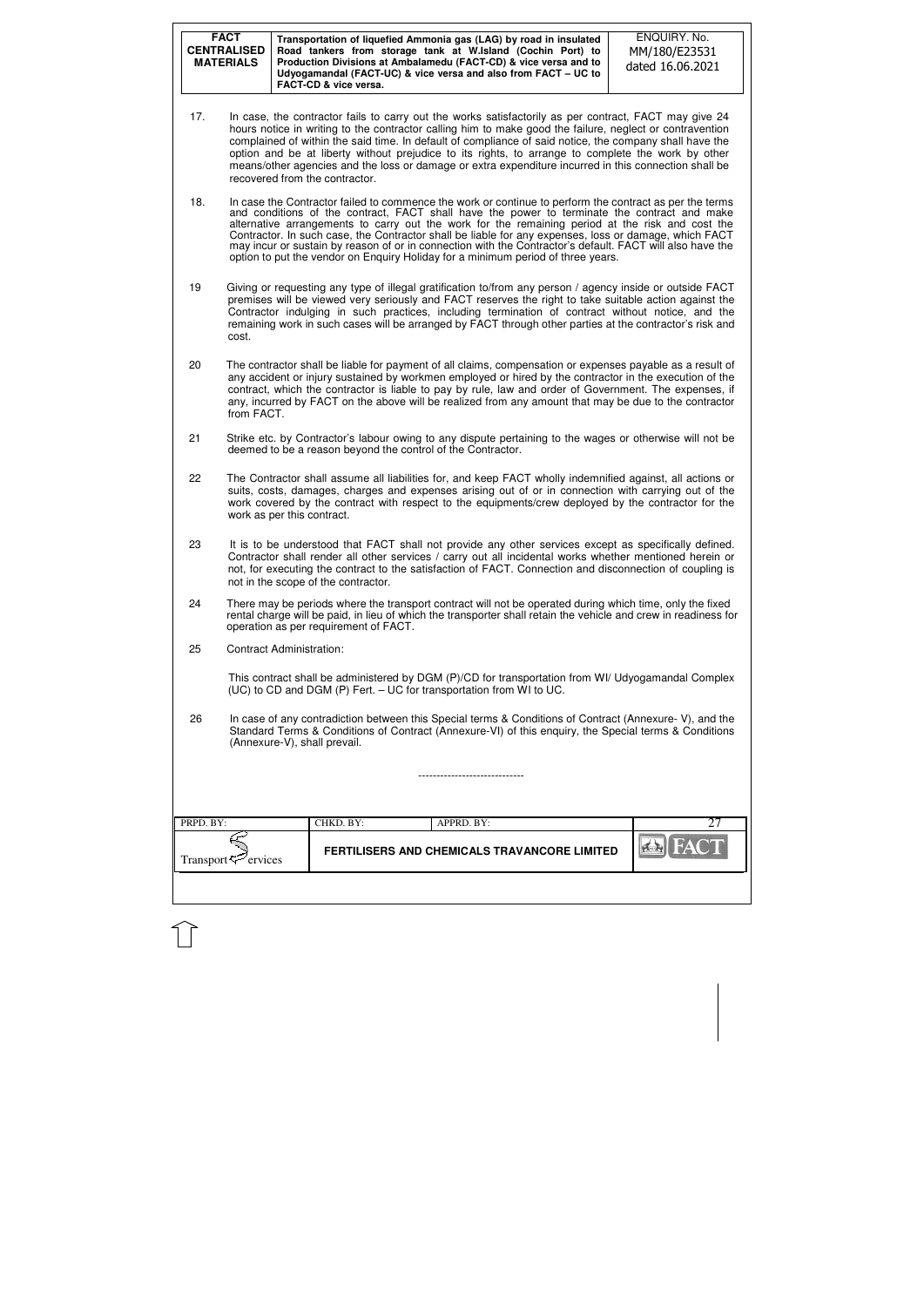| <b>FACT</b><br><b>CENTRALISED</b><br><b>MATERIALS</b> | Transportation of liquefied Ammonia gas (LAG) by road in insulated<br>Road tankers from storage tank at W.Island (Cochin Port) to<br>Production Divisions at Ambalamedu (FACT-CD) & vice versa and to<br>Udyogamandal (FACT-UC) & vice versa and also from FACT - UC to<br><b>FACT-CD &amp; vice versa.</b> | ENQUIRY. No.<br>MM/180/E23531<br>dated 16.06.2021 |
|-------------------------------------------------------|-------------------------------------------------------------------------------------------------------------------------------------------------------------------------------------------------------------------------------------------------------------------------------------------------------------|---------------------------------------------------|
|-------------------------------------------------------|-------------------------------------------------------------------------------------------------------------------------------------------------------------------------------------------------------------------------------------------------------------------------------------------------------------|---------------------------------------------------|

|                             | CHKD. BY: | APPRD. BY:                                   |  |
|-----------------------------|-----------|----------------------------------------------|--|
| <b>Transport</b><br>ervices |           | FERTILISERS AND CHEMICALS TRAVANCORE LIMITED |  |

# **ANNEXURE -VI**

## **STANDARD TERMS AND CONDITIONS OF CONTRACT**

#### **CONTENTS :**

- 1. GENERAL:
- 2. SECURITY DEPOSIT:<br>3. RATES:
- RATES:
- 4. PAYMENT:
- 5. QUANTITY:
- 6. CONTINUITY OF WORK:
- 7. RESPONSIBILITY FOR MATERIAL:
- 8. SECURITY & SAFETY REGULATIONS
- 9. STATUTORY OBLIGATIONS
- 10. CONTRACTOR's WORKMEN
- 11. DEFAULT
- 12. TERMINATION:
- 13. FORCE MAJEURE:
- 14. ASSIGNMENT:
- 15. APPLICABLE LAW & SETTLEMENT OF DISPUTES:
- 16. ENVIRONMENT MANAGEMENT SYSTEM:
- 17. FRAUD PREVENTION POLICY
- 18. ENTIRETY OF CONTRACT

#### **1. GENERAL:**

"FACT" shall mean the Fertilisers and Chemicals Travancore Limited, with registered office at Udyogamandal and its operating Divisions at Udyogamandal and Ambalamedu.

"Contractor" shall mean the firm/company/individual, who has been awarded the work order (Contract) against their bid in response to the enquiry issued by FACT.

The Contractor shall return to FACT the duplicate copy of the work order with terms and conditions duly acknowledged and signed in confirmation of having accepted the order as per terms and conditions mentioned.

The Contractor shall execute within 15days from the date of receipt of FACT's Letter of Intent, an agreement in stamp paper in the form prescribed by FACT and shall bear all expenses incidental thereto.

The contract once awarded will not imply that the Contractor has exclusive right for the particular job.

The Contractor is deemed to have carefully examined and satisfied himself on the nature and extent of work to be executed and no claims for any extra payment shall be admissible under any circumstances.

FACT shall not in any way be responsible to the Contractor for payment of compensation for hold up of work, if any, due to any situation beyond the control of FACT.

#### 2. **SECURITY DEPOSIT** :

The contractor) shall remit interest free Security Deposit (SD) equivalent to **three percent (3%) of the total contract value** by DD/NEFT/RTGS or by Bank Guarantee issued by a Nationalised / Scheduled Bank as per the Proforma prescribed within 15 days of issue of award of Letter Of Intent or contract, whichever is earlier. The Bank Guarantee shall be valid till the expiry of the contract with a claim period of six months thereafter.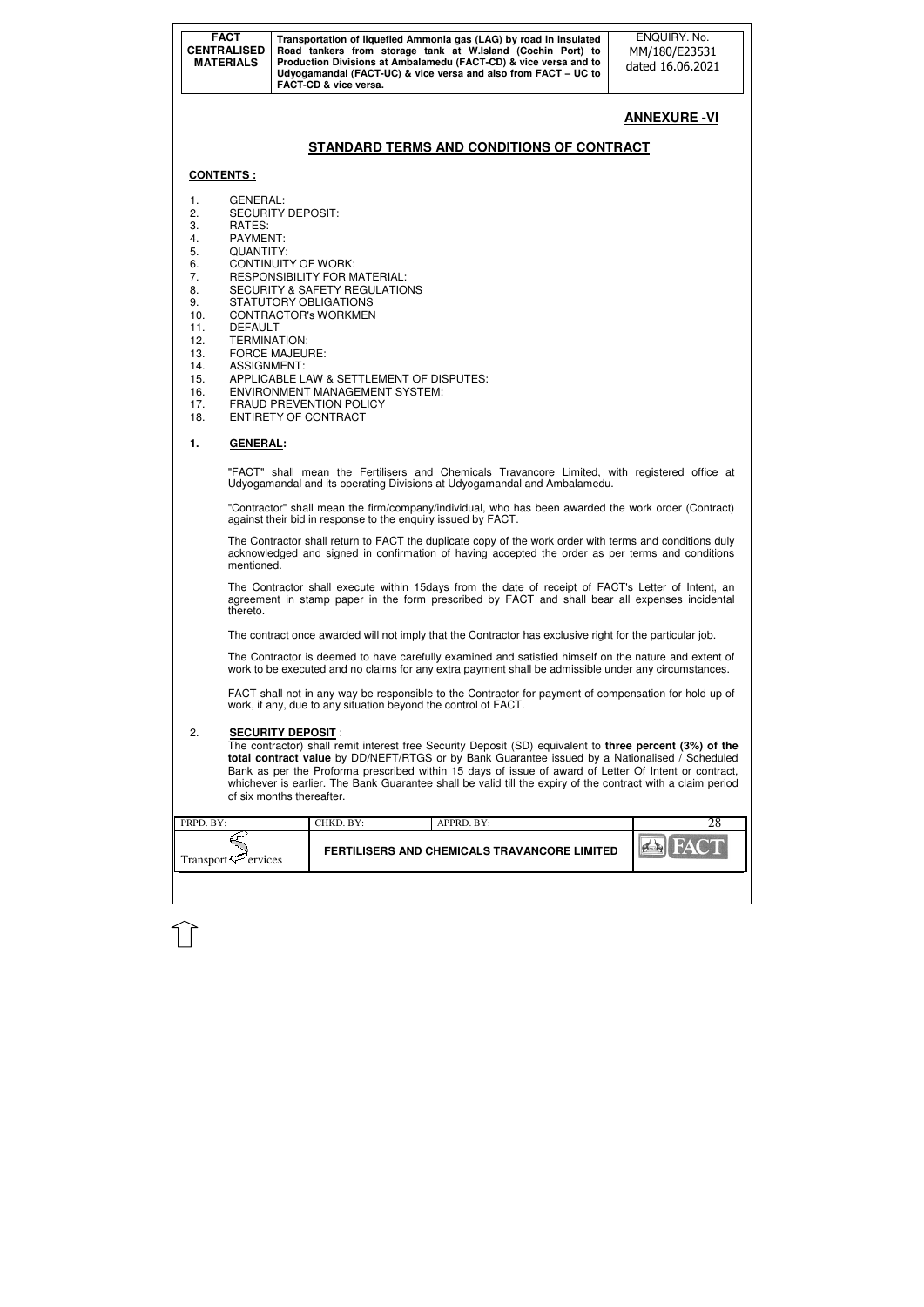| <b>FACT</b><br><b>CENTRALISED</b><br><b>MATERIALS</b> | Transportation of liquefied Ammonia gas (LAG) by road in insulated<br>Road tankers from storage tank at W.Island (Cochin Port) to<br>Production Divisions at Ambalamedu (FACT-CD) & vice versa and to<br>Udyogamandal (FACT-UC) & vice versa and also from FACT – UC to | ENQUIRY, No.<br>MM/180/E23531<br>dated 16.06.2021 |
|-------------------------------------------------------|-------------------------------------------------------------------------------------------------------------------------------------------------------------------------------------------------------------------------------------------------------------------------|---------------------------------------------------|
|                                                       | <b>FACT-CD &amp; vice versa.</b>                                                                                                                                                                                                                                        |                                                   |

| PRPD. BY:           | CHKD. BY: | $APPRD$ . BY:                                       |  |
|---------------------|-----------|-----------------------------------------------------|--|
| Transport — ervices |           | <b>FERTILISERS AND CHEMICALS TRAVANCORE LIMITED</b> |  |
|                     |           |                                                     |  |

The EMD (if applicable) remitted by the Contractor can be adjusted towards security deposit, if so desired by him. Such EMD shall be returned only on remittance of requisite Security Deposit. The Security Deposit shall not be released until the work as per the Contract is satisfactorily completed and accepted and final bills paid. Any amount due from the Contractor to FACT shall be deducted from the Security Deposit without prejudice to FACT's right to claim balance amount, if any, from the Contractor. The violation of any of the terms and conditions of Contract by the Contractor shall be liable to forfeiture of the Security Deposit and disqualification from further work with FACT without prejudice to FACT's right to avail other remedies.

### **3. RATES:**

The rates shall be inclusive of all incidental and other charges which may have to be incurred by the Contractor in execution of the work as per this contract.

The rates shall be firm for the period of contract. However, during this period increase / decrease in the transport rates shall be applicable if the price of High Speed Diesel (HSD) oil is increased/decreased. The revision formula applicable shall be at the rate of 2.5 Paise per MT per KM for 1 Rupee per Litre increase or decrease in price of HSD oil calculated for two way (double) distance. The revision in the contract rate shall be calculated in this proportion i.e. if the increase or decrease is only 50 Paise per litre, the rate shall be increased/decreased by 1.25 Paise per MT/KM calculated for two way (double) distance.

The HSD price at Cochin on the date of bid opening (Techno-Commercial Part) shall be the base rate for the above purpose. In case of revisions from the date of bid opening to the date of issue of work order, work order shall be issued after adjusting the rate as per the above formula.

### **4. PAYMENT :**

Payment shall be effected, on presentation of the bills to the Assistant General Manager (Fin)-Bills duly certified by the authorized person specified in the special conditions attached. Final settlement of contractors bill shall be made after deduction of (1) amounts due from them to FACT on account of shortage / damages / loss to the goods entrusted to them, (2) statutory levies such as PF liability, Income Tax etc. if any and (3) any other amount due from the contractor for any other reason. If the amount due from the contractor is more than the amount due to the contractor, the contractor shall arrange to pay FACT the difference without delay.

### **5. QUANTITY :**

Quantity given in the contract is only an approximate indication and FACT does not guarantee the total quantity to be transported. FACT reserves the right to reduce or increase the quantity at any time without assigning any reason whatsoever and does not give any guarantee regarding the quantity. The Contractor has no right to claim loss / loss of profit on account of reduction in revenue arising out of variation in quantity made available for transport.

### **6. CONTINUITY OF WORK :**

The contract shall not mean continuity of work for the Contractor. The Contractor shall contact the authorised representatives of FACT for obtaining instructions. The instructions given over telephone have also to be complied with.

### **7. RESPONSIBILITY FOR MATERIAL:**

The Contractor shall be responsible for the material entrusted to him and shall compensate FACT for any shortage or damage while the goods are in his custody.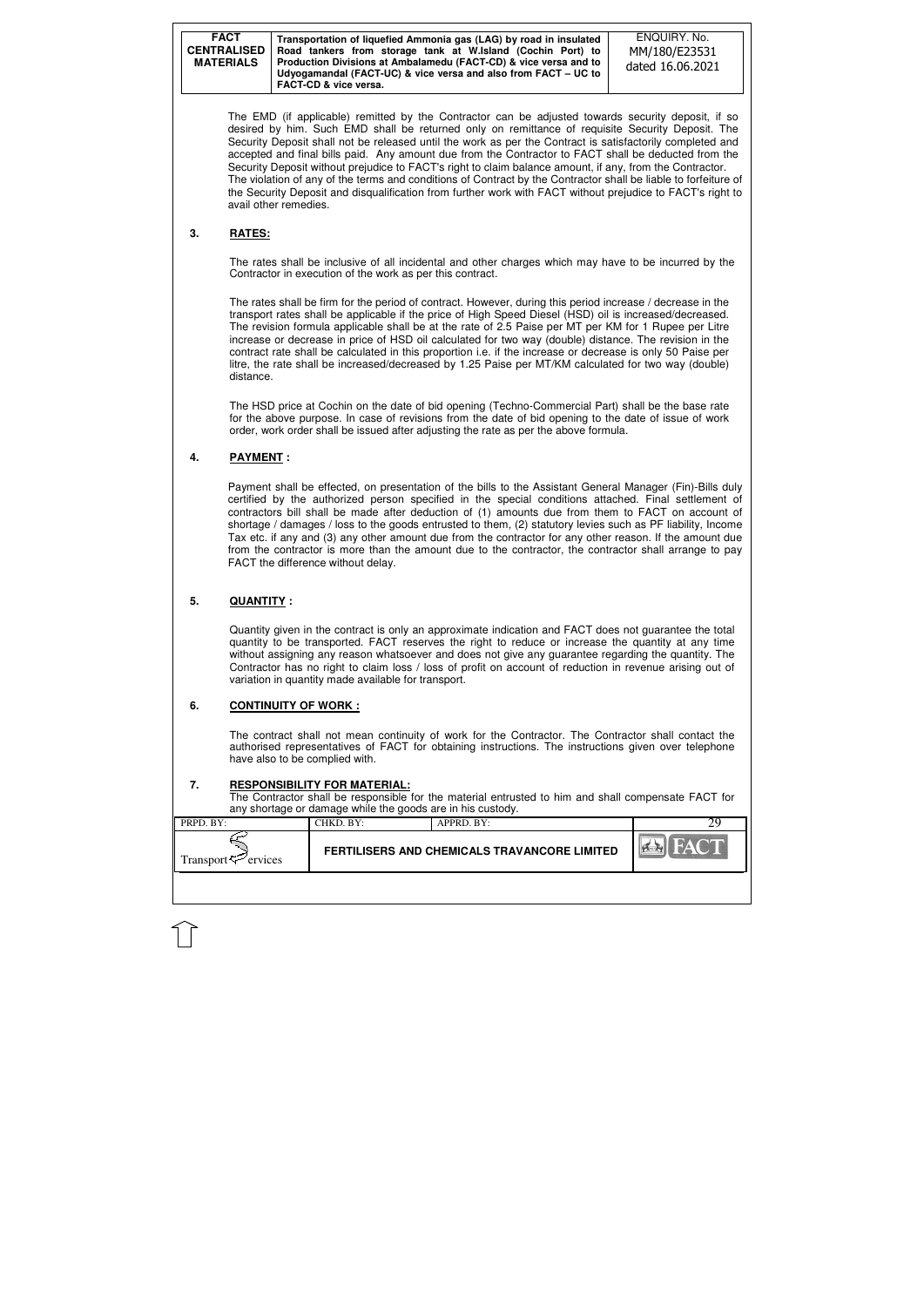| PRPD. BY:                       | CHKD. BY:- | APPRD. BY:                                          |  |
|---------------------------------|------------|-----------------------------------------------------|--|
| Transport <sup>-C</sup> ervices |            | <b>FERTILISERS AND CHEMICALS TRAVANCORE LIMITED</b> |  |
|                                 |            |                                                     |  |

Smoking and carrying smoking material (including matches) inside FACT premises is prohibited due to safety reasons and the Contractor shall ensure that his employees, representatives and crew comply with this.

### 8. **SECURITY & SAFETY REGULATIONS** :

The Contractor shall strictly observe the Security and Safety Regulations of FACT. Any loss or damage incurred by FACT, on account of the neglect or failure of the Contractor or the Contractor's employees, representatives including the crew of the vehicles/tankers to observe the security and safety regulations shall be to the Contractor's account.

Any damage caused to any of FACT's buildings, equipment, vehicles, crafts etc. and that of any other contractor/s due to the negligence of the Contractor, his employees, his representatives and crew shall be to the account of the Contractor and FACT shall be indemnified and compensated in all such respects by the Contractor.

All precautions in transporting and handling whether stipulated or not shall be adhered to by the Contractor. The Contractor shall exercise care, diligence and promptness in the work and adhere to transport Rules and regulations, statutory obligations and all other Rules and Laws that have a bearing on the work. Any damages/shortages/penalties or any action legal or otherwise arising out of the Contractor's delay or failure or negligence or breach of statutory obligations shall be to the Contractor's account. If any loss/expenditure arising from the breach thereof is not met satisfactorily by the Contractor, FACT reserves the right to withhold payment of bills/Security Deposit and discharge the obligations of the Contractor without prejudice to FACT claiming from the Contractor full value of damages/compensation. The account rendered by FACT in this connection shall be treated as final.

 The vehicles/tankers, if any, employed during the course of the execution of the Contract, shall have valid permits for carrying out the intended task.

Due safety requirements in handling and transporting hazardous chemicals like liquid Sulphuric Acid, Sulphuric Acid etc. filled in tankers, as provided vide Motor Vehicles Act 1988 and the Central Motor Vehicle Rules 1989 and regulations formulated from time to time by the proper authority, shall be adhered to by the Contractor at his own expense. The vehicles shall be legibly and conspicuously marked with an emergency information panel, as applicable, in each of the three places as per Rule 134 of the Central Motor Vehicle Rules 1989. Further any person driving the vehicle employed in the work as per the Contract shall have the ability to read and write at least one Indian language as per rule 9 of the Central Motor Vehicle Rules 1989 and Rules 4 of the Central Motor Vehicles (amended) Rules 1993

The vehicles shall be equipped with all the necessary safety appliances/equipment for emergency and rescue purpose as stipulated in Motor Vehicles Act 1988 and rules thereto.

### **9. STATUTORY OBLIGATIONS**

The Contractor shall comply with the requirements of all Local, State and Central Govt. Acts, Rules Regulations, By-Laws, Orders etc, in force from time to time and in particular Indian Factories Act, Workmen's Compensations Act, Contract Labour (regulations and abolition) Act 1970, Minimum Wages Act 1936, The Mines Act 1952, The Explosives Act 1884 and all other relevant Acts and Laws as amended from time to time in so far as they are or may be applicable to the execution of works as per this contract.

The Contractor shall obtain at his cost all permits, license and other authorisation, as required for his work, from Govt. authorities. The Contractor shall maintain proper records & registers as required by the concerned statutes and submit them to FACT as and when required.

Proper records of payment of wages to workers/labourers/crew etc. engaged in the work shall be maintained by the Contractor and produced for inspection when required by FACT.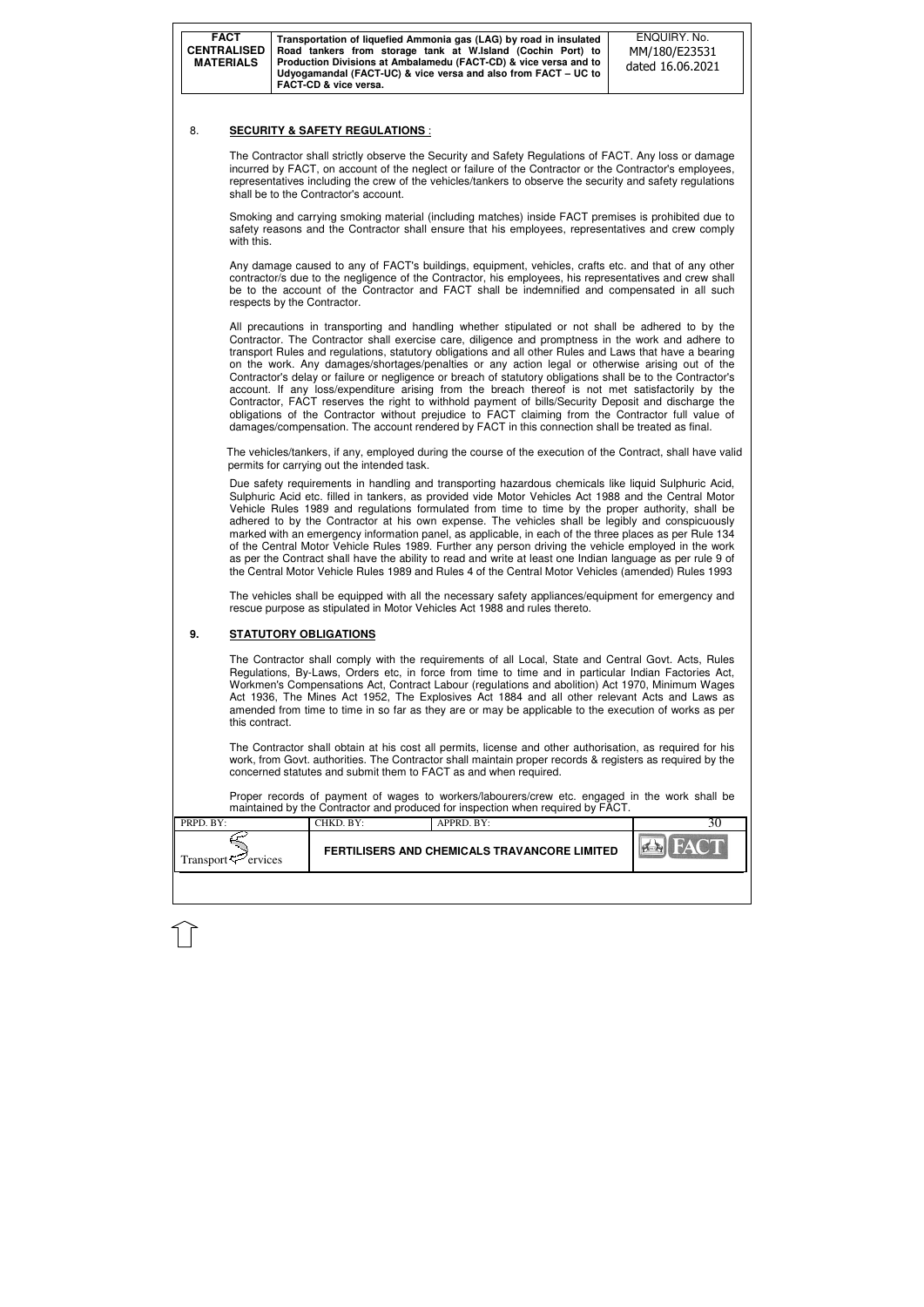| <b>FACT</b><br><b>CENTRALISED</b><br><b>MATERIALS</b> | Transportation of liquefied Ammonia gas (LAG) by road in insulated<br>Road tankers from storage tank at W.Island (Cochin Port) to<br>Production Divisions at Ambalamedu (FACT-CD) & vice versa and to<br>Udyogamandal (FACT-UC) & vice versa and also from FACT - UC to<br><b>FACT-CD &amp; vice versa.</b> | ENQUIRY, No.<br>MM/180/E23531<br>dated 16.06.2021 |
|-------------------------------------------------------|-------------------------------------------------------------------------------------------------------------------------------------------------------------------------------------------------------------------------------------------------------------------------------------------------------------|---------------------------------------------------|
|-------------------------------------------------------|-------------------------------------------------------------------------------------------------------------------------------------------------------------------------------------------------------------------------------------------------------------------------------------------------------------|---------------------------------------------------|

| FERTILISERS AND CHEMICALS TRAVANCORE LIMITED<br>Transport $\approx$ ervices | $\blacksquare$ PRPD. BY: | CHKD. BY: | APPRD. BY: |  |
|-----------------------------------------------------------------------------|--------------------------|-----------|------------|--|
|                                                                             |                          |           |            |  |

The Contractor shall be responsible for all payments to his workmen including Employees State Insurance and Provident Fund benefits etc., if any, i.e. FACT shall not make any payments to the Contractor other than the rates agreed for the work. Contractor shall furnish a list of personnel employed for this contract with their ESI / PF details. FACT shall verify the list before certifying the bills of the Contractor. All extra payments, if any, to be made to the Contractor's workmen during the course of contract period shall be borne entirely by the Contractor.

In the event of failure on the part of the Contractor to execute the Contract to FACT's satisfaction, FACT may, at their option, either recover from the Contractor liquidated damages as prescribed in the "Special Conditions", if any, or at the risk and cost of the Contractor and without prejudice to FACT's other rights as per the Contract, terminate the Contract wholly or partially and carry out the work through other contractors or by themselves.

In case the Contractor fails to discharge his statutory obligations leading to a situation wherein FACT is to incur any expenditure/loss in their capacity as the Principal Employer such expenditure/loss shall be realised from the Contractor.

### **10. CONTRACTOR's WORKMEN:**

FACT shall have no dealing with the Contractor's workmen or their Union. FACT reserves the right to debar any of the contractor's employees/workmen/crew from entering FACT premises for whatever reason FACT deems fit.

### **11. DEFAULT:**

### **12. TERMINATION :**

If any work entrusted with other contractors by FACT is obstructed by, interfered with or caused to be interfered with by the Contractor, his employees, his representatives or crew, the contract shall be terminated without notice and the remaining work for the unexpired portion of the contract arranged by FACT through others at the Contractor's risk and cost.

The contract can be terminated by FACT with one month's notice at any time during the pendency of the contract.

## **13. FORCE MAJEURE:**

Neither the Contractor nor FACT shall be considered in default in the performance of their obligations under the Work Order so long as the performance is prevented or delayed because of Force Majeure conditions like war or hostilities, riots or civil commotion, earth quake, flood or tempest, drought, accident, fire or explosion, labour strike or lock-out or Act-of-God or because of any law and order proclamation, regulation or ordinance of Government or subdivision thereof and situation arising out of our plant break downs. Notice of a Force Majeure situation shall be given by the affected party to the other party within one week of its occurrence. Should such a delay be for more than three months, FACT shall have the right to cancel the Work Order at no charge to FACT and FACT shall be entitled to reimbursement of any amount due from the Contractor.

## **14. ASSIGNMENT :**

The Contractor shall not assign, transfer or sub-let this work order without the prior written approval of FACT.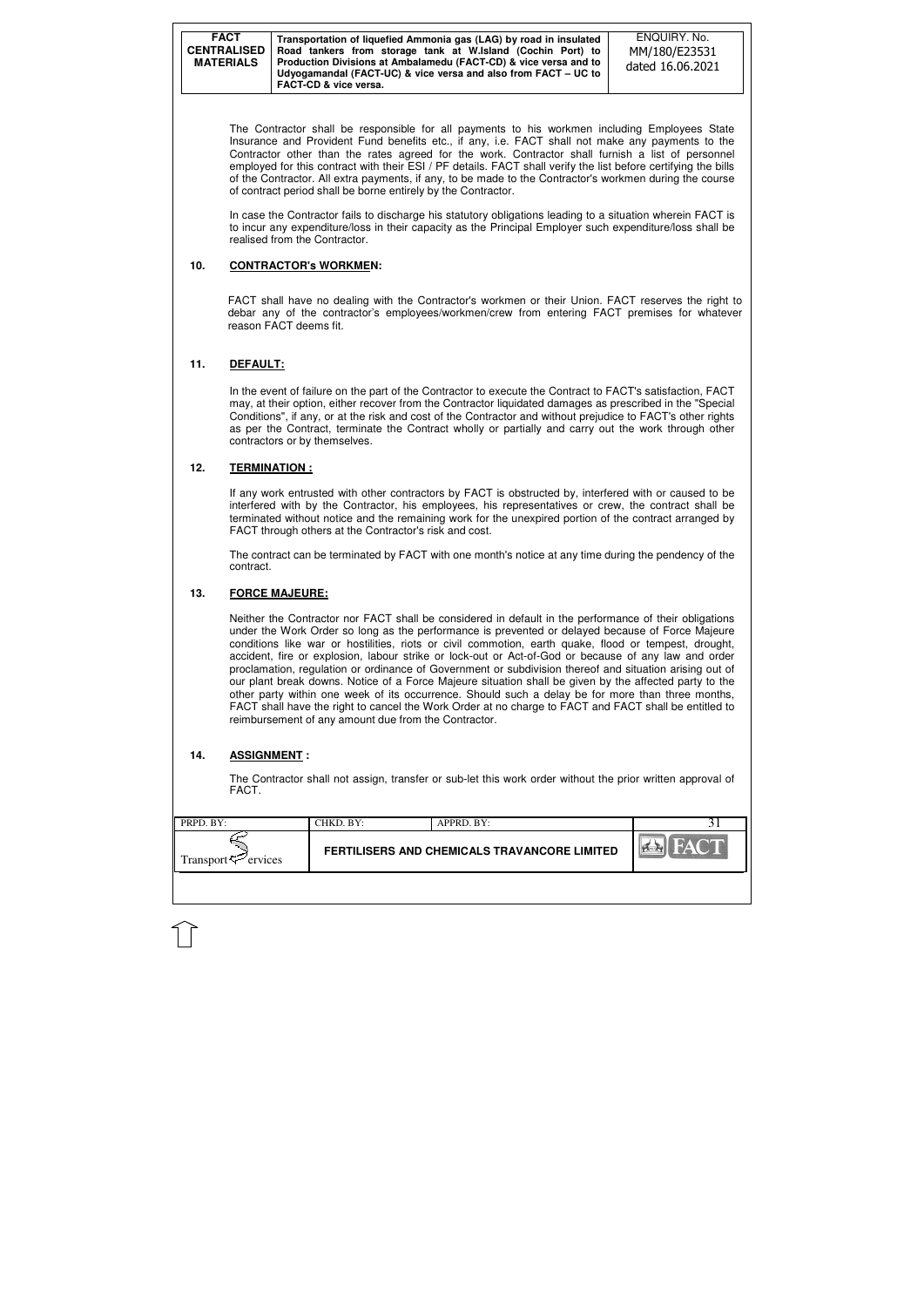| <b>FACT</b><br>Transportation of liquefied Ammonia gas (LAG) by road in insulated<br><b>CENTRALISED</b><br>Road tankers from storage tank at W.Island (Cochin Port) to<br>Production Divisions at Ambalamedu (FACT-CD) & vice versa and to<br><b>MATERIALS</b><br>Udyogamandal (FACT-UC) & vice versa and also from FACT – UC to<br><b>FACT-CD &amp; vice versa.</b> | ENQUIRY, No.<br>MM/180/E23531<br>dated 16.06.2021 |
|----------------------------------------------------------------------------------------------------------------------------------------------------------------------------------------------------------------------------------------------------------------------------------------------------------------------------------------------------------------------|---------------------------------------------------|
|----------------------------------------------------------------------------------------------------------------------------------------------------------------------------------------------------------------------------------------------------------------------------------------------------------------------------------------------------------------------|---------------------------------------------------|

| PRPD. BY:                       | CHKD. BY:                                    | APPRD. BY:     | 32 |
|---------------------------------|----------------------------------------------|----------------|----|
| Transport <sup>ry</sup> ervices | FERTILISERS AND CHEMICALS TRAVANCORE LIMITED | <b>EX</b> FACT |    |

### **15. APPLICABLE LAW & SETTLEMENT OF DISPUTES:**

This contract shall be subject to and shall in all respects be governed by Indian law.

If any dispute arises out of or relating to or in connection with this contract, between the contractor and the owner/FACT, the same shall be amicably settled through mutual discussions, failing which, the unresolved dispute (s) shall be referred to arbitration in accordance with the provisions of the Arbitration and Conciliation Act, 1996, as amended from time to time and number of Arbitrator shall be one. The Venue of the Arbitration shall be at Ernakulam and the proceeding shall be in English.

Any legal proceedings relating to or in connection with this contract shall be limited to the exclusive jurisdiction of the High Court of Kerala.

#### 16. **ENVIRONMENT MANAGEMENT SYSTEM** :

FACT is a company having Environmental Management System according to ISO 14001 standard. The Contractor shall ensure that none of their activities cause damage to the environment.

17. **FRAUD PREVENTION POLICY OF FACT**: FACT a Central Public Sector Undertaking (PSU) follows

Corporate Governance principles proactively and has formulated a Fraud Prevention Policy. Details of Fraud Prevention Policy of FACT-2012 can be viewed in FACT's Website www.fact.co.in. Contractors shall make themselves aware and also ensure compliance of the same

### 18. **ENTIRETY OF CONTRACT** :

All of the terms agreed to between the Contractor and FACT are included in the Work Order and no other communication, written, oral, or implied shall be considered to be included in the Work Order or form part of the Work Order, unless specifically agreed to in writing by FACT.

-----------------------------------------------------------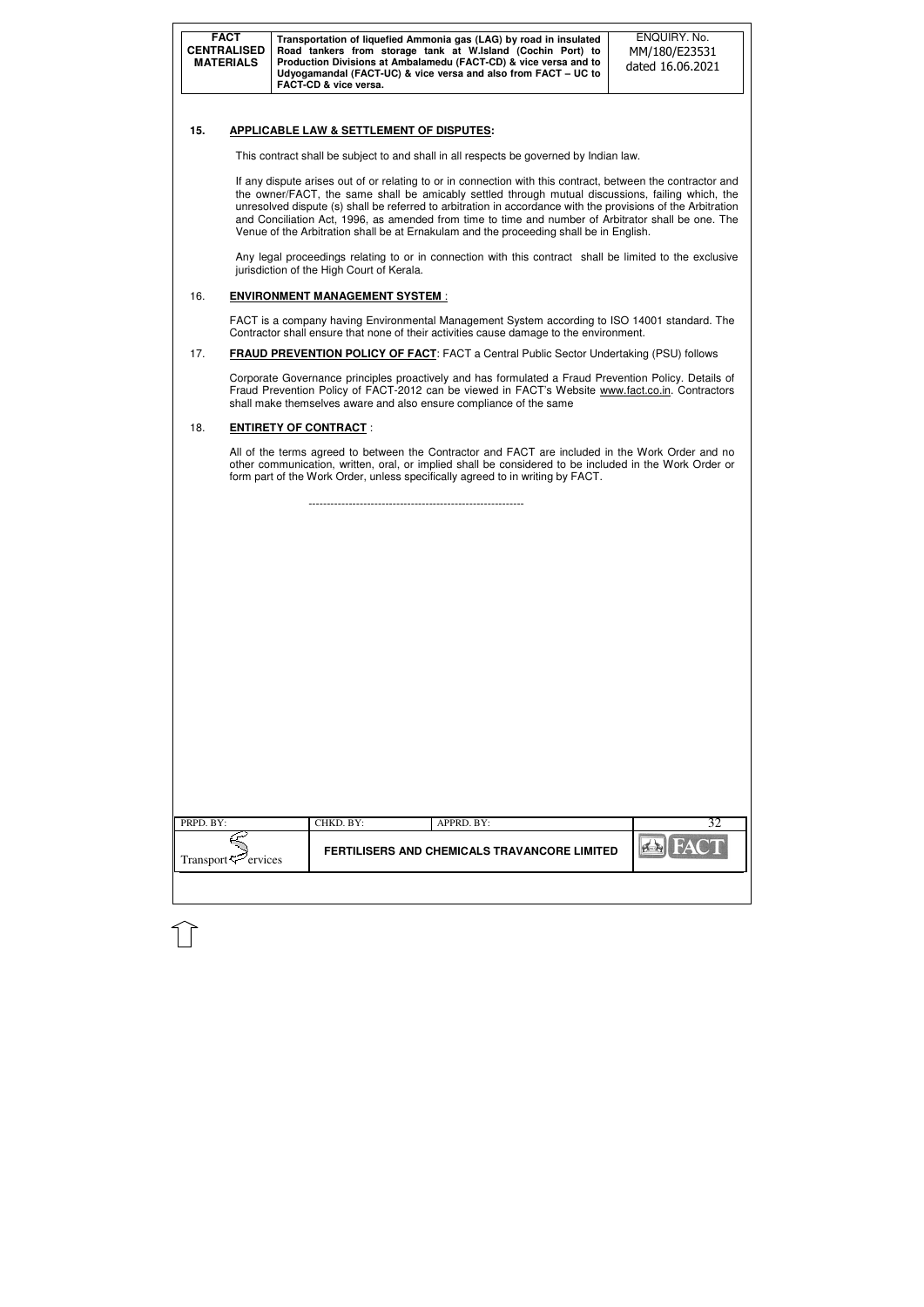| <b>FACT</b><br><b>CENTRALISED</b><br><b>MATERIALS</b> | Transportation of liquefied Ammonia gas (LAG) by road in insulated<br>Road tankers from storage tank at W.Island (Cochin Port) to<br>Production Divisions at Ambalamedu (FACT-CD) & vice versa and to<br>Udyogamandal (FACT-UC) & vice versa and also from FACT – UC to<br><b>FACT-CD &amp; vice versa.</b> | ENQUIRY. No.<br>MM/180/E23531<br>dated 16.06.2021 |
|-------------------------------------------------------|-------------------------------------------------------------------------------------------------------------------------------------------------------------------------------------------------------------------------------------------------------------------------------------------------------------|---------------------------------------------------|
|-------------------------------------------------------|-------------------------------------------------------------------------------------------------------------------------------------------------------------------------------------------------------------------------------------------------------------------------------------------------------------|---------------------------------------------------|

| PRPD. BY:                                        | CHKD. BY: | APPRD. BY:                                          |  |
|--------------------------------------------------|-----------|-----------------------------------------------------|--|
| Transport $\mathbb{Z}^{\mathbb{Z}}$ .<br>ervices |           | <b>FERTILISERS AND CHEMICALS TRAVANCORE LIMITED</b> |  |

# **ANNEXURE-VII**

## **COMPLIANCE STATEMENT**

We state that our offer against Enquiry No. MM/180/E23531 dated. 16.06.2021 is in full compliance with the documents issued against the Enquiry No: MM/180/E23531 dated. 16.06.2021 without any deviations and we have read and understood the Notice Inviting Tender, Scope of Work, Instructions to Bidders, Special Terms and Conditions and Standard terms and conditions of Contract attached with this enquiry referred above and hereby confirm our acceptance to the same.

Name of bidder:

Signature of the Bidder:

Place: (Seal)

Date: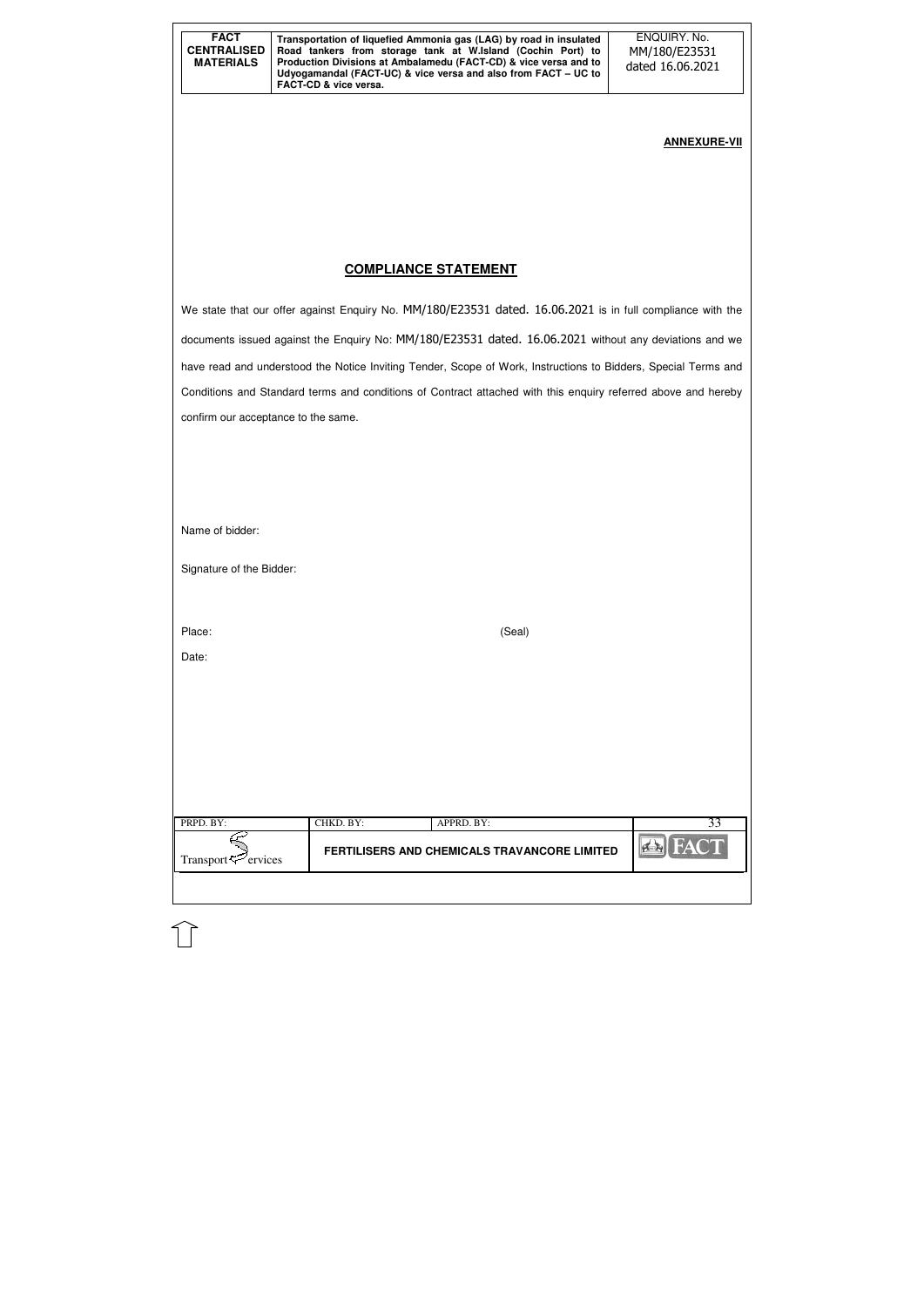|                | <b>FACT</b><br><b>CENTRALISED</b><br><b>MATERIALS</b>      |                                                                                                    | Transportation of liquefied Ammonia gas (LAG) by road in insulated<br>Road tankers from storage tank at W.Island (Cochin Port) to<br>Production Divisions at Ambalamedu (FACT-CD) & vice versa and to<br>Udyogamandal (FACT-UC) & vice versa and also from FACT - UC to                                                                                                                                                                                                                                                                                                                                                                                                                                                                                                                    |          |     | ENQUIRY. No.<br>MM/180/E23531<br>dated 16.06.2021 |
|----------------|------------------------------------------------------------|----------------------------------------------------------------------------------------------------|--------------------------------------------------------------------------------------------------------------------------------------------------------------------------------------------------------------------------------------------------------------------------------------------------------------------------------------------------------------------------------------------------------------------------------------------------------------------------------------------------------------------------------------------------------------------------------------------------------------------------------------------------------------------------------------------------------------------------------------------------------------------------------------------|----------|-----|---------------------------------------------------|
|                |                                                            | FACT-CD & vice versa.                                                                              |                                                                                                                                                                                                                                                                                                                                                                                                                                                                                                                                                                                                                                                                                                                                                                                            |          |     |                                                   |
|                |                                                            |                                                                                                    |                                                                                                                                                                                                                                                                                                                                                                                                                                                                                                                                                                                                                                                                                                                                                                                            |          |     | <b>ANNEXURE-VIII</b>                              |
|                |                                                            |                                                                                                    | PROFORMA OF UNPRICED COPY OF PRICE BID                                                                                                                                                                                                                                                                                                                                                                                                                                                                                                                                                                                                                                                                                                                                                     |          |     |                                                   |
|                |                                                            |                                                                                                    | (To be submitted with Part-A Bid)                                                                                                                                                                                                                                                                                                                                                                                                                                                                                                                                                                                                                                                                                                                                                          |          |     |                                                   |
| Sub:           | dated.16.06.2021                                           |                                                                                                    | Transportation of Ammonia by road in Insulated tanker Lorries, as per tender MM/180/E23531                                                                                                                                                                                                                                                                                                                                                                                                                                                                                                                                                                                                                                                                                                 |          |     |                                                   |
|                |                                                            |                                                                                                    | Note 1.: Please do not fill in Rates in this format. Please fill in "Quoted" in the blank column provided against each.                                                                                                                                                                                                                                                                                                                                                                                                                                                                                                                                                                                                                                                                    |          |     |                                                   |
|                | documents without any deviation.                           |                                                                                                    | We here by quote our competitive rate as below for all the items of work cited above in compliance with the enquiry                                                                                                                                                                                                                                                                                                                                                                                                                                                                                                                                                                                                                                                                        |          |     |                                                   |
|                | <b>INSULATED TANKERS</b>                                   |                                                                                                    |                                                                                                                                                                                                                                                                                                                                                                                                                                                                                                                                                                                                                                                                                                                                                                                            |          |     |                                                   |
|                | Item                                                       |                                                                                                    | Unit                                                                                                                                                                                                                                                                                                                                                                                                                                                                                                                                                                                                                                                                                                                                                                                       | quantity |     | UNIT rate Quoted (in Rs.)                         |
| $\mathbf{1}$   | Rental charges per tanker                                  |                                                                                                    | month                                                                                                                                                                                                                                                                                                                                                                                                                                                                                                                                                                                                                                                                                                                                                                                      | 24       | (a) |                                                   |
| $\overline{2}$ | <b>Running Kilometer</b>                                   |                                                                                                    | Per MT per KM                                                                                                                                                                                                                                                                                                                                                                                                                                                                                                                                                                                                                                                                                                                                                                              | one      | (b) |                                                   |
|                |                                                            | Please tick whichever is applicable below:<br>a) We have quoted for 2 Tankers of 15 MT capacity. [ | requirement from time to time during the contract period.<br>GST shall be paid extra by FACT as per statutory notifications.                                                                                                                                                                                                                                                                                                                                                                                                                                                                                                                                                                                                                                                               |          |     |                                                   |
|                | <b>IMPORTANT:</b><br>a.<br>b.                              | Example of Price Evaluation :-<br>Monthly Rent(Rs. / Month)                                        | b) We have quoted for 2 Tankers of 19 MT capacity. [<br>i. Evaluation of price bids (BoQ) bids and determination of the <b>lowest bidder</b> (L1) shall be worked out by<br>computing the combined total value of all the items of work after (a) considering the rate per unit of Rental<br>charges quoted & calculated for 24 months for Two tankers of 15 MT capacity or 19 MT capacity and (b)<br>considering the rate per unit quoted by the bidder for the running kilometre for a quantity of 65,000 MT (for 2<br>years) for a distance of 56 KMs (to & fro distance from FACT UC to CD movement – for evaluation purpose).<br>Rate per running KM per MT(Rs. / MT / KM)<br>Evaluated Price : $a \times 24$ months $x \times 2$ tankers + b $x \times 65,000$ MT $x \times 56$ KMs. |          |     |                                                   |
|                | (Signed by)                                                |                                                                                                    | Authorised Signatory:Name and address of the Bidder:                                                                                                                                                                                                                                                                                                                                                                                                                                                                                                                                                                                                                                                                                                                                       |          |     |                                                   |
|                |                                                            |                                                                                                    |                                                                                                                                                                                                                                                                                                                                                                                                                                                                                                                                                                                                                                                                                                                                                                                            |          |     |                                                   |
|                | Date: $\ldots$ , $\ldots$ , $\ldots$ , $\ldots$ , $\ldots$ |                                                                                                    |                                                                                                                                                                                                                                                                                                                                                                                                                                                                                                                                                                                                                                                                                                                                                                                            |          |     | (Stamp)                                           |
|                | PRPD. BY:                                                  | CHKD. BY:                                                                                          | APPRD. BY:                                                                                                                                                                                                                                                                                                                                                                                                                                                                                                                                                                                                                                                                                                                                                                                 |          |     | 34                                                |

 $\begin{picture}(150,10) \put(0,0){\line(1,0){10}} \put(15,0){\line(1,0){10}} \put(15,0){\line(1,0){10}} \put(15,0){\line(1,0){10}} \put(15,0){\line(1,0){10}} \put(15,0){\line(1,0){10}} \put(15,0){\line(1,0){10}} \put(15,0){\line(1,0){10}} \put(15,0){\line(1,0){10}} \put(15,0){\line(1,0){10}} \put(15,0){\line(1,0){10}} \put(15,0){\line($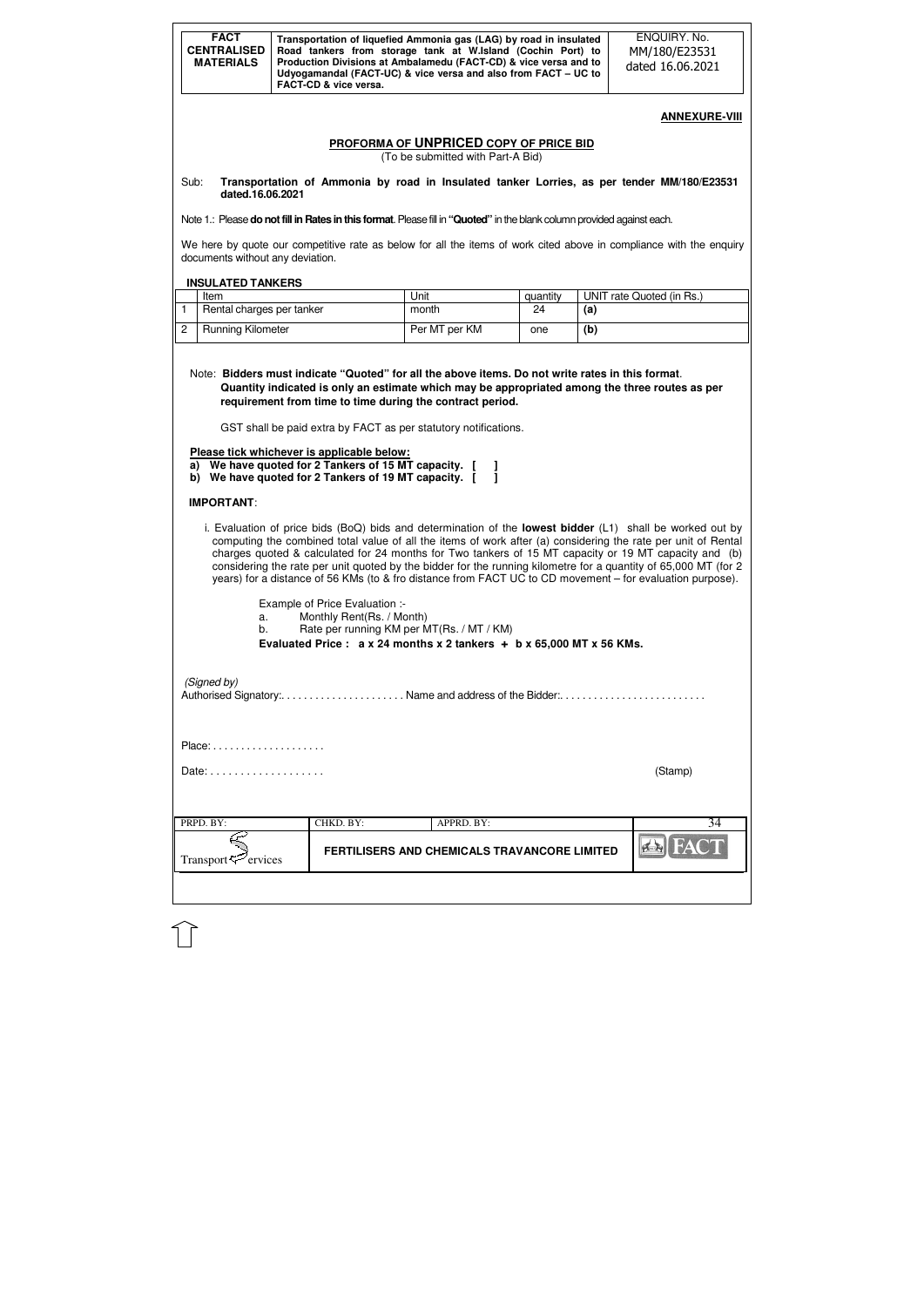| <b>FACT</b><br><b>CENTRALISED</b><br><b>MATERIALS</b> | Transportation of liquefied Ammonia gas (LAG) by road in insulated<br>Road tankers from storage tank at W.Island (Cochin Port) to<br>Production Divisions at Ambalamedu (FACT-CD) & vice versa and to<br>Udyogamandal (FACT-UC) & vice versa and also from FACT - UC to<br>FACT-CD & vice versa. | ENQUIRY. No.<br>MM/180/E23531<br>dated 16.06.2021 |
|-------------------------------------------------------|--------------------------------------------------------------------------------------------------------------------------------------------------------------------------------------------------------------------------------------------------------------------------------------------------|---------------------------------------------------|
|                                                       |                                                                                                                                                                                                                                                                                                  | <b>Annexure-IX</b>                                |
|                                                       | Tender No. MM/180/E23531 dated. 16.06.2021                                                                                                                                                                                                                                                       |                                                   |
|                                                       | <b>BoQ (Price Bid) in CPP portal</b>                                                                                                                                                                                                                                                             |                                                   |
|                                                       |                                                                                                                                                                                                                                                                                                  |                                                   |
|                                                       | Please mention the rates and number of tankers only in the BoQ that uploaded separately along<br>with tender documents                                                                                                                                                                           |                                                   |
|                                                       |                                                                                                                                                                                                                                                                                                  |                                                   |
|                                                       |                                                                                                                                                                                                                                                                                                  |                                                   |
|                                                       |                                                                                                                                                                                                                                                                                                  |                                                   |
|                                                       |                                                                                                                                                                                                                                                                                                  |                                                   |
|                                                       |                                                                                                                                                                                                                                                                                                  |                                                   |
| PRPD. BY:                                             | CHKD. BY:<br>APPRD. BY:                                                                                                                                                                                                                                                                          | 35                                                |
| Transport <sup>7</sup> ervices                        | FERTILISERS AND CHEMICALS TRAVANCORE LIMITED                                                                                                                                                                                                                                                     | BA                                                |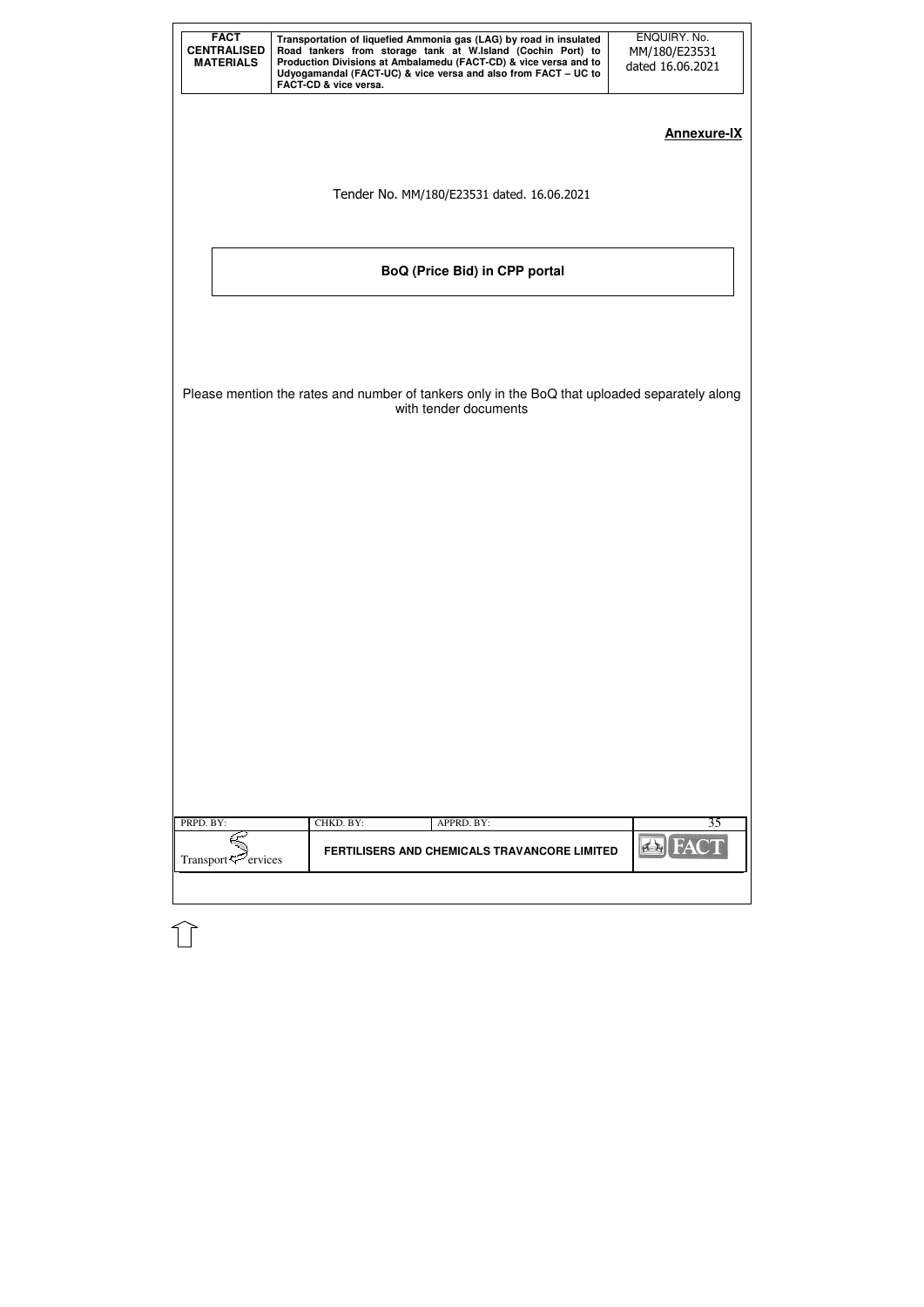| <b>FACT</b><br><b>CENTRALISED</b><br><b>MATERIALS</b> | Transportation of liquefied Ammonia gas (LAG) by road in insulated<br>Road tankers from storage tank at W.Island (Cochin Port) to<br>Production Divisions at Ambalamedu (FACT-CD) & vice versa and to<br>Udyogamandal (FACT-UC) & vice versa and also from FACT – UC to<br><b>FACT-CD &amp; vice versa.</b> | ENQUIRY, No.<br>MM/180/E23531<br>dated 16.06.2021 |
|-------------------------------------------------------|-------------------------------------------------------------------------------------------------------------------------------------------------------------------------------------------------------------------------------------------------------------------------------------------------------------|---------------------------------------------------|
|-------------------------------------------------------|-------------------------------------------------------------------------------------------------------------------------------------------------------------------------------------------------------------------------------------------------------------------------------------------------------------|---------------------------------------------------|

| PRPD. BY:                      | CHKD. BY: | APPRD. BY:                                   |  |
|--------------------------------|-----------|----------------------------------------------|--|
| Transport <sup>7</sup> ervices |           | FERTILISERS AND CHEMICALS TRAVANCORE LIMITED |  |
|                                |           |                                              |  |

**Whereas** FACT, Udyogamandal P.O., Kerala (hereinafter called referred to as the Company) has placed a work order no. ............... dated ............ with M/S.........................(hereinafter called the Contractor) for the work of .......................and whereas it is one of the conditions of the said work order that the Contractor shall either remit a sum of Rs............... (Rupees.............................only) or furnish a Bank Guarantee for Rs........... (Rupees...........................only) as security deposit for the due fulfillment of the said work order by the said **Contractor** 

# **ANNEXURE-X**

### **PROFORMA OF BANK GUARANTEE FOR FURNISHING SECURITY DEPOSIT**

(TO BE OBTAINED FROM A INDIAN NATIONALISED/SCHEDULED BANK ON STAMP PAPER WORTH Rs.500/-)

The Fertilisers and Chemicals Travancore Ltd., Udyogamandal, Kochi - 683 501.

We undertake to pay to the Company any money so demanded not withstanding any dispute or disputes raised by the said Contractor in any suit or proceeding pending before any court or Tribunal relating thereto our liability under this present being absolute and unequivocal.

**In consideration** of the Company having agreed to accept a Bank Guarantee from us towards such security deposit in lieu of the cash deposit in accordance with the terms and conditions of the above work order, we................. the Bank (hereinafter referred to as the Bank) do hereby undertake to paythe Company merely on demand any sum or sums from time to time demanded by the Company up to a maximum of Rs.................. (Rupees.......................only) being the amount of the security deposit against any loss or damage caused to or suffered by or would be caused to or suffered by the Company by reason of any breach by the said Contractor of any of the terms and conditions contained in the said work order.

**We,** the said Bank, do hereby undertake to pay the amount so demanded by the Company without any demur merely on a demand from the Company stating that the amount claimed is due by way of loss or damage caused to or suffered or would be caused to or suffered by the Company by reason of breach by the said Contractor of any of the terms and conditions contained in the said contract. Any such demand made on the Bank shall be conclusive as regards the amount due and payable by the Bank under this guarantee.

**The payment** so made by us under this Guarantee shall be a valid discharge of our liability for payment thereunder and the said Contractor shall have no claim against us for making such payment.

**We..........................** further agree that the guarantee herein contained shall remain in full force and effect during the period that would be take for the performance of the said contract and that it shall continue to be enforceable till all the dues of the Company under or by virtue of the said contract have been fully paid and its claim satisfied or discharged or till the Company certifies that the terms and conditions of the said contract have been fully and properly carried out by the said contractor and accordingly discharges this guarantee.

**We.............................** further agree with the said company that they shall have the fullest liberty without our consent and without affecting in any manner our obligations hereunder to vary any of the terms and conditions of the said contract or to extend time of performance by the said Contractor or to postpone for any time and from time to time any of the powers exercisable by it against the said Contractor and either to enforce or forebear from enforcing any of the terms and conditions governing the said contract or securities available to the Company and the said Bank shall not be released from its liability under these presents by any exercise by the Company of the liberty with reference to the matters aforesaid or by reason of time being given to the said Contractor or any other forbearance, act or omission on the part of the Company or any indulgence by the Company to the said Contractor or any other matter of thing whatsoever which under the law relating to sureties, but for this provision, have the effect of so relieving us.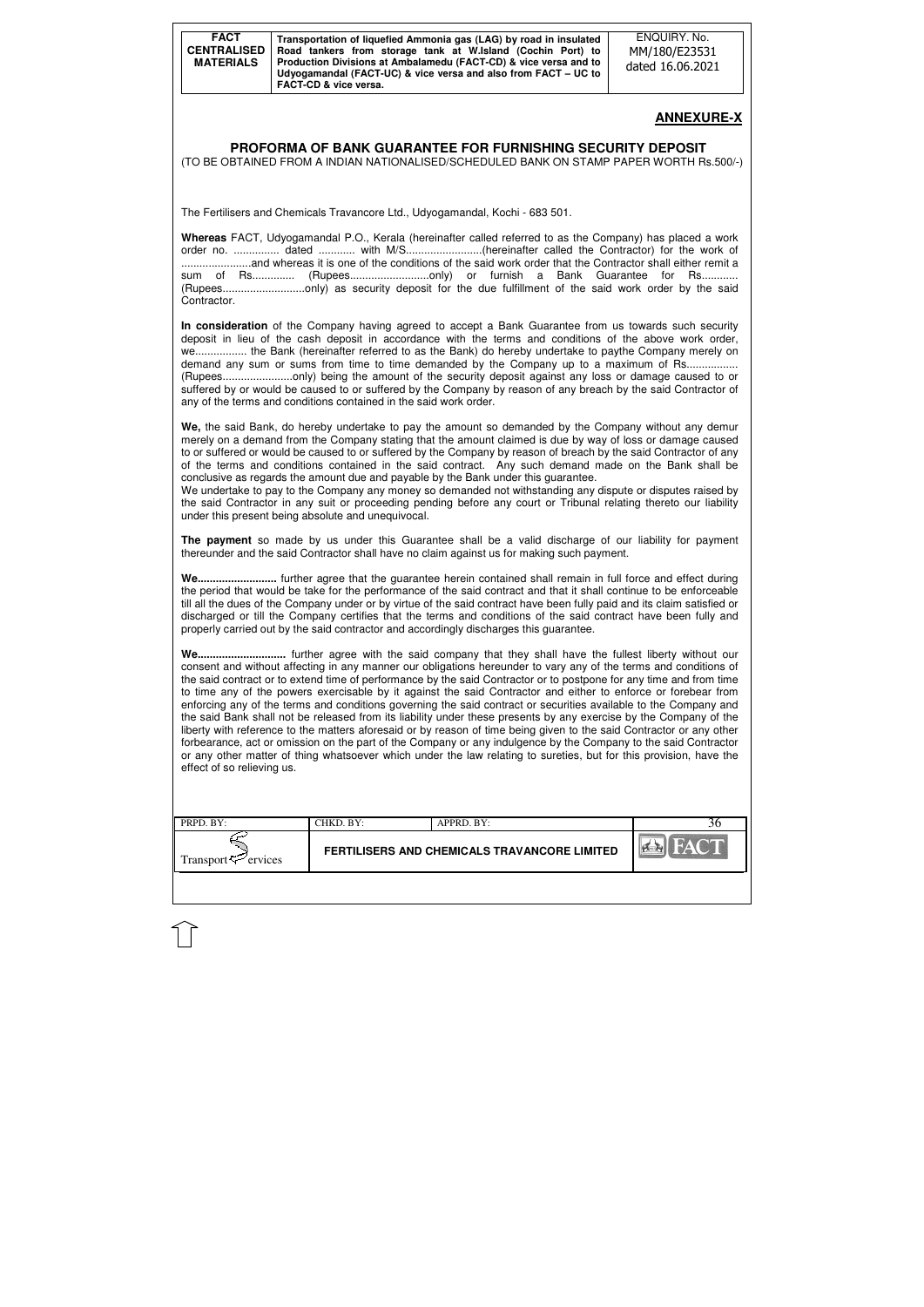| <b>FACT</b><br><b>CENTRALISED</b><br><b>MATERIALS</b> | FACT-CD & vice versa.                                                   | Transportation of liquefied Ammonia gas (LAG) by road in insulated<br>Road tankers from storage tank at W.Island (Cochin Port) to<br>Production Divisions at Ambalamedu (FACT-CD) & vice versa and to<br>Udyogamandal (FACT-UC) & vice versa and also from FACT - UC to                                                                                                                                                                                            | ENQUIRY. No.<br>MM/180/E23531<br>dated 16.06.2021 |
|-------------------------------------------------------|-------------------------------------------------------------------------|--------------------------------------------------------------------------------------------------------------------------------------------------------------------------------------------------------------------------------------------------------------------------------------------------------------------------------------------------------------------------------------------------------------------------------------------------------------------|---------------------------------------------------|
| by such body or corporation.                          |                                                                         | This guarantee shall not be affected by any change in the constitution of the Bank or the Company or the said<br>Contractor nor shall this guarantee be affected by any change in the constitution of the Company or the said<br>Contractor by absorption with any other body or corporation and this guarantee shall be available to or enforceable                                                                                                               |                                                   |
| (Rupees only).                                        |                                                                         | <b>Our guarantee</b> shall remain in force until Unless a claim or demand is made within six months after the<br>expiry of the above date, all the Company's rights under the guarantee shall be deemed as waived/forfeited and<br>we shall be relieved and discharged from all liabilities there under. Notwithstanding anything contained<br>hereinbefore, our liability under this guarantee shall be limited to an amount not exceeding Rs                     |                                                   |
| posted shall be conclusive.                           |                                                                         | Any notice by way of request, demand or otherwise hereunder may be sent by post to the Bank addressed as<br>aforesaid and if sent by post, it shall be deemed to have been given at the time when it would be delivered in due<br>course of post and in proving such notice when given by post, it shall be sufficient to prove that the envelope<br>containing the notice was posted and certificate signed by an officer of the Company that the envelope was so |                                                   |
|                                                       | other court shall have jurisdiction in the matter.                      | Disputes/differences, if any, relating to or arising out of this Bank Guarantee, shall be settled by courts having<br>jurisdiction over Udyogamandal, in Kerala State, where the registered office of the company is situated and no                                                                                                                                                                                                                               |                                                   |
|                                                       | the previous consent of the Company in writing.                         |                                                                                                                                                                                                                                                                                                                                                                                                                                                                    |                                                   |
|                                                       |                                                                         |                                                                                                                                                                                                                                                                                                                                                                                                                                                                    |                                                   |
|                                                       | For (Name of Bank)<br><b>Authorised Official</b><br>Name<br>Designation |                                                                                                                                                                                                                                                                                                                                                                                                                                                                    |                                                   |
| Place:                                                |                                                                         |                                                                                                                                                                                                                                                                                                                                                                                                                                                                    |                                                   |
|                                                       | Full address of the Branch issuing this guarantee:                      |                                                                                                                                                                                                                                                                                                                                                                                                                                                                    |                                                   |
|                                                       |                                                                         | (Seal)                                                                                                                                                                                                                                                                                                                                                                                                                                                             |                                                   |
|                                                       |                                                                         |                                                                                                                                                                                                                                                                                                                                                                                                                                                                    |                                                   |
|                                                       |                                                                         |                                                                                                                                                                                                                                                                                                                                                                                                                                                                    |                                                   |
|                                                       |                                                                         |                                                                                                                                                                                                                                                                                                                                                                                                                                                                    |                                                   |
|                                                       |                                                                         |                                                                                                                                                                                                                                                                                                                                                                                                                                                                    |                                                   |
|                                                       |                                                                         |                                                                                                                                                                                                                                                                                                                                                                                                                                                                    |                                                   |
|                                                       |                                                                         |                                                                                                                                                                                                                                                                                                                                                                                                                                                                    |                                                   |
|                                                       |                                                                         |                                                                                                                                                                                                                                                                                                                                                                                                                                                                    |                                                   |
| PRPD. BY:                                             | CHKD. BY:                                                               | APPRD. BY:                                                                                                                                                                                                                                                                                                                                                                                                                                                         | 37                                                |
| Transport <sup>7</sup> ervices                        |                                                                         | <b>FERTILISERS AND CHEMICALS TRAVANCORE LIMITED</b>                                                                                                                                                                                                                                                                                                                                                                                                                |                                                   |
|                                                       |                                                                         |                                                                                                                                                                                                                                                                                                                                                                                                                                                                    |                                                   |
|                                                       |                                                                         |                                                                                                                                                                                                                                                                                                                                                                                                                                                                    |                                                   |
|                                                       |                                                                         |                                                                                                                                                                                                                                                                                                                                                                                                                                                                    |                                                   |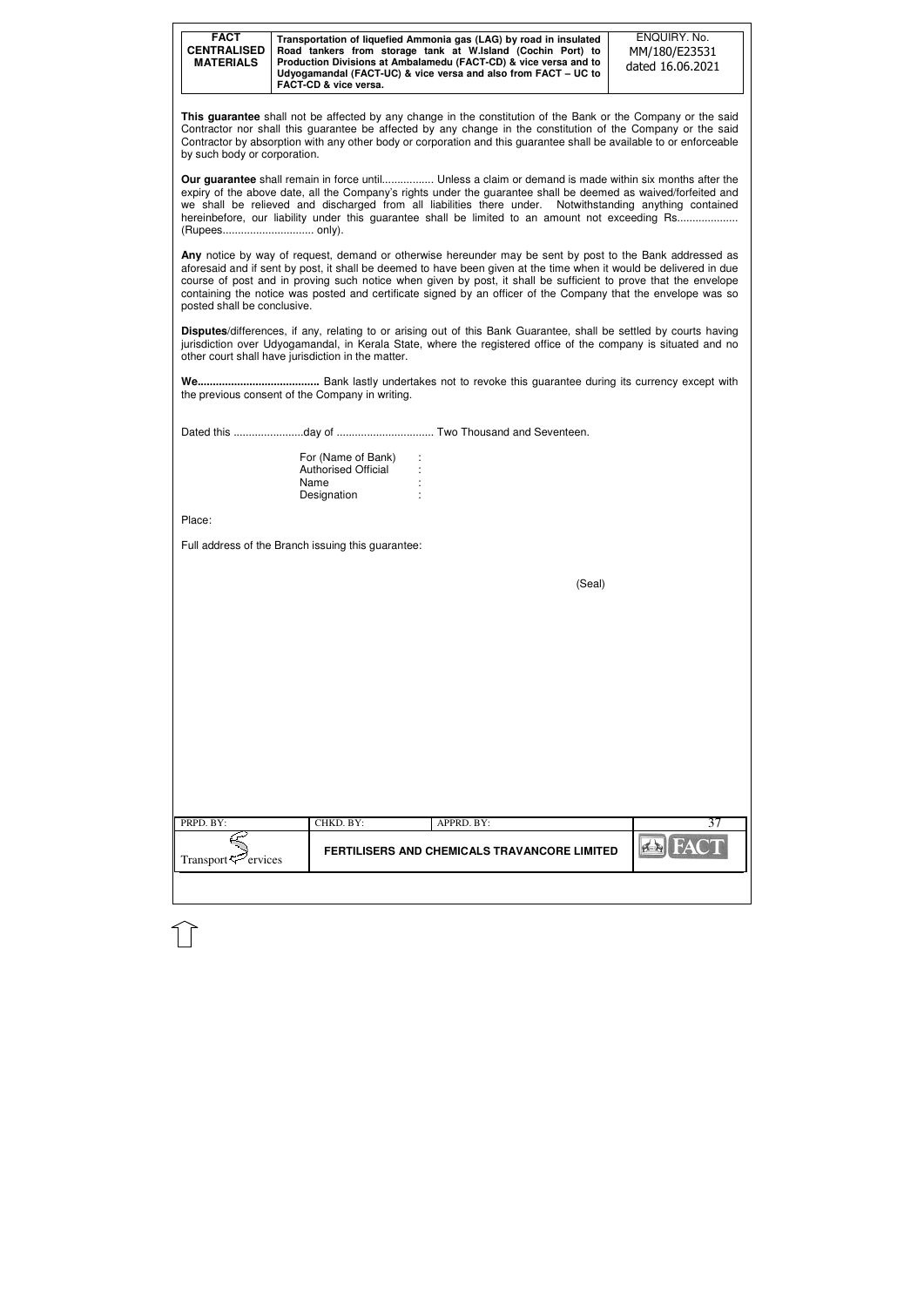| <b>FACT</b><br><b>CENTRALISED</b><br><b>MATERIALS</b> | Transportation of liquefied Ammonia gas (LAG) by road in insulated<br>Road tankers from storage tank at W.Island (Cochin Port) to<br>Production Divisions at Ambalamedu (FACT-CD) & vice versa and to<br>Udyogamandal (FACT-UC) & vice versa and also from FACT - UC to |
|-------------------------------------------------------|-------------------------------------------------------------------------------------------------------------------------------------------------------------------------------------------------------------------------------------------------------------------------|
|                                                       | FACT-CD & vice versa.                                                                                                                                                                                                                                                   |

## **ANNEXURE-XI**

## **AGREEMENT**

### (Proforma of Agreement to be executed in Rs 200/- Non Judicial stamp paper)

ARTICLES OF AGREEMENT made this day the …. Between THE FERTILISERS AND CHEMICALS TRAVANCORE LIMITED, a Company registered under the Travancore Companies ACT IV of 1114(Malayalam Era) and having its registered office at Eloor, Udyogamandal P O, Ernakulam District, Kerala State(hereinafter called the FACT) on the one part and M/s…. (hereinafter called the Contractor) which expression shall where the context so admits or applies be deemed to include their heirs, executors, administrators, successors interest and legal representatives as well) on the other part.

**WHEREAS** the Contractor has agreed with M/s FACT for the due performance of work as set forth in the Work Order No…… dt… and accompaniments upon the terms and conditions therein mentioned as accepted vide their endorsements in the aforesaid work order.

| In the presence of witnesses:   |           | For                                          |                      |
|---------------------------------|-----------|----------------------------------------------|----------------------|
| $\mathbf{1}$ .                  |           |                                              |                      |
| 2.                              |           |                                              |                      |
| In the presence of witnesses:   |           | for and on behalf of the Company.            |                      |
| 1.                              |           |                                              |                      |
| 2.                              |           |                                              |                      |
|                                 |           |                                              |                      |
|                                 |           |                                              |                      |
| PRPD. BY:                       | CHKD. BY: | APPRD. BY:                                   | 38                   |
| Transport <sup>52</sup> ervices |           | FERTILISERS AND CHEMICALS TRAVANCORE LIMITED | <b>FACT</b><br>$H_1$ |
|                                 |           |                                              |                      |

**NOW THESE PRESENT WITNESS** THAT in consideration of the payments to be made by M/s FACT mentioned in the aforesaid Work Order no…. dt… and accompaniments thereunto the Contractor shall duly perform the said works, fulfill and keep all conditions in the work order which will be deemed and taken to be part of this contracts as if the same had been fully set-out herein and FACT hereby agree that if the Contractor shall duly perform the said works in the manner aforesaid and observe and keep the said terms and conditions, FACT will pay to the Contractor at the time and in the manner set forth in the aforesaid work order and in the Annexure thereunto as accepted by Contractor vide his endorsement in the aforesaid work order, the amount or amounts calculated at the rate mentioned and as per terms stipulated therein as payment for the work. This agreement shall be in force up to …

**THE SAID CONDITIONS** shall be read and construed as forming part of this Agreement and the parties thereto will respectively abide by and submit themselves to the conditions and stipulations and perform the agreement on their parts respectively.

**UPON THE TERMS AND CONDITIONS** of this Agreements being fulfilled and performed to the satisfaction of Officer of the Company empowered by the Company in this behalf, the Security Deposit remitted by the Contractor or such position thereof as he may be entitled to under the said condition shall be returned to the contractor.

IN WITNESS thereof the Contractor, M/s…. and The Manager Purchase(TS) of M/s The Fertilisers and Chemicals Travancore Ltd, For and on behalf of the Company have hereunto set their hands this day and year first above written.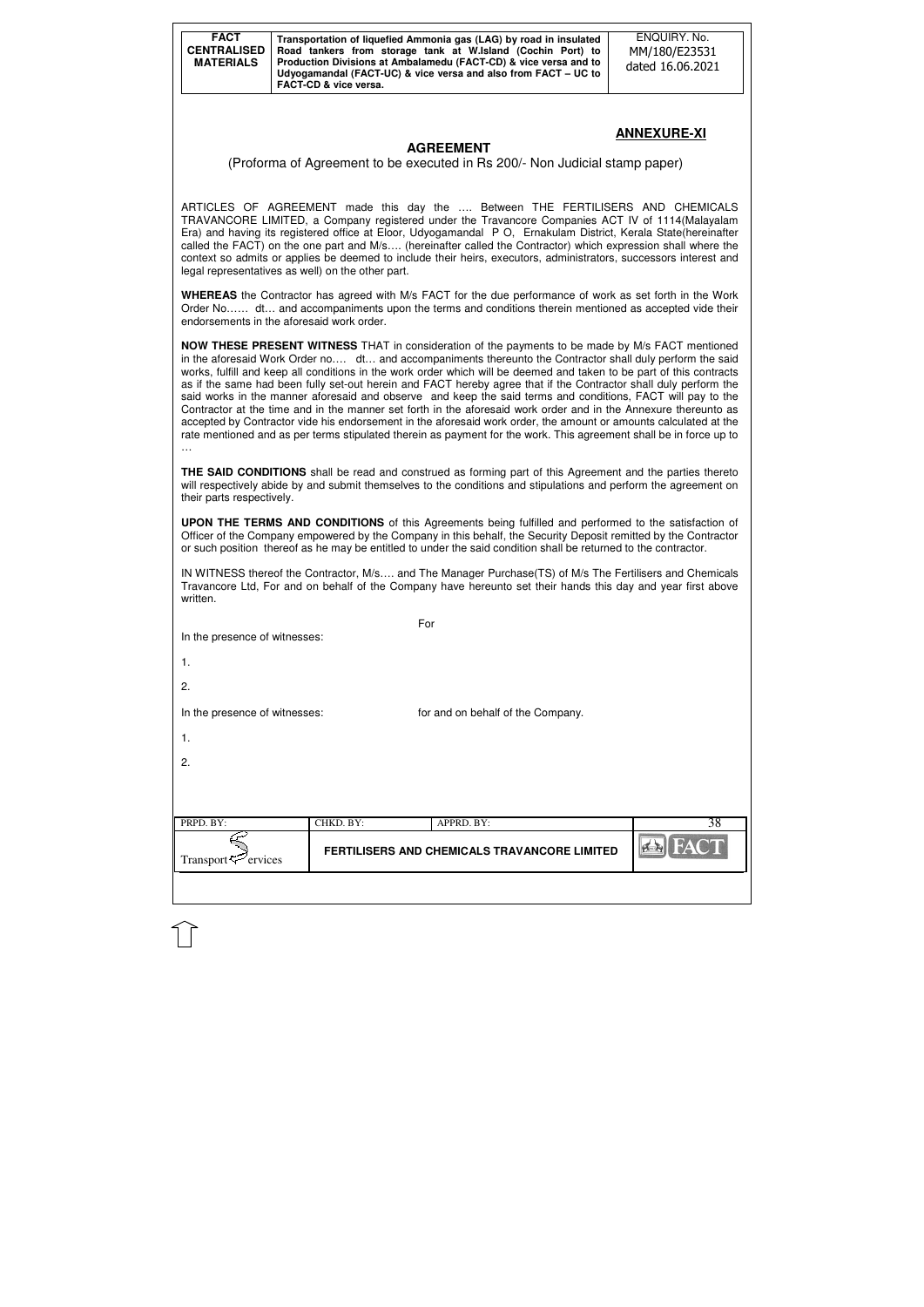| <b>FACT</b><br><b>CENTRALISED</b><br><b>MATERIALS</b> | Transportation of liquefied Ammonia gas (LAG) by road in insulated<br>Road tankers from storage tank at W.Island (Cochin Port) to<br>Production Divisions at Ambalamedu (FACT-CD) & vice versa and to<br>Udyogamandal (FACT-UC) & vice versa and also from FACT – UC to | ENQUIRY, No.<br>MM/180/E23531<br>dated 16.06.2021 |
|-------------------------------------------------------|-------------------------------------------------------------------------------------------------------------------------------------------------------------------------------------------------------------------------------------------------------------------------|---------------------------------------------------|
|                                                       | FACT-CD & vice versa.                                                                                                                                                                                                                                                   |                                                   |

| $\sim$ $\sim$ $\sim$ $\sim$ $\sim$<br>FERTILISERS AND CHEMICALS TRAVANCORE LIMITED<br>Fransport <f<br>ervices</f<br> | $PRPD$ $RY$ | ™KD. BY: | $APPRD$ $BY:$ |  |
|----------------------------------------------------------------------------------------------------------------------|-------------|----------|---------------|--|
|                                                                                                                      |             |          |               |  |

# **ANNEXURE-XII**

The Principal intends to award, under laid down organization procedures, contract/s for .......................... The Principal values full compliance with all relevant laws and regulations, and the principles of economic use of resources, and of fairness / transparency in its relations with its Bidder(s) and or/Contractor(s).

**(To be executed on** ₹ 500**/- Non-judicial Stamp Paper)** 

# **INTEGRITY PACT**

## **Between**

The Fetilizers and Chemicals Travancore Limited (FACT), a company formed and registered under the Travancore Companies Act IX to 1114 (Companies Act, 2013) and having its registered office at Eloor, Udyogamandal-683501, Kochi, Ernakulam District, Kerala, hereinafter referred to as "The Principal".

## **And**

.................................. hereinafter referred to as "The Bidder/ Contractor".

## **Preamble**

In order to achieve these goals, the Principal will appoint an Internal External Monitor (EIM), who will monitor the tender process and execution of the contact for compliance with the principle mentioned above.

# **Section 1 - Commitments of the Principal**

(1) The Principal commits itself to take all measures necessary to prevent corruption and to observe the following principles:

a) No employee of the Principal, personally or through family members, will in connection with the tender, or the execution of the contract, demand, take a promise for or accept, for self or third person, any material or immaterial benefit which the person is not legally entitled to.

b) The Principal will, during the tender process, treat all Bidder(s) with equity and reason. The Principal will in particular, before and during the tender process, provide to all Bidder(s) the same information and will not provide to any Bidder(s) confidential / additional information through which the Bidder(s) could obtain an advantage in relation to the tender process or the contract execution.

c) The Principal will exclude from the process all known prejudiced/interested persons.

(2) If the Principal obtains information on the conduct of any of its employees which is a criminal offence under the India Penal Code / Prevention of Corruption Act, or if there be a substantive suspicion in this regard, the Principal will inform the Vigilance Officer and in addition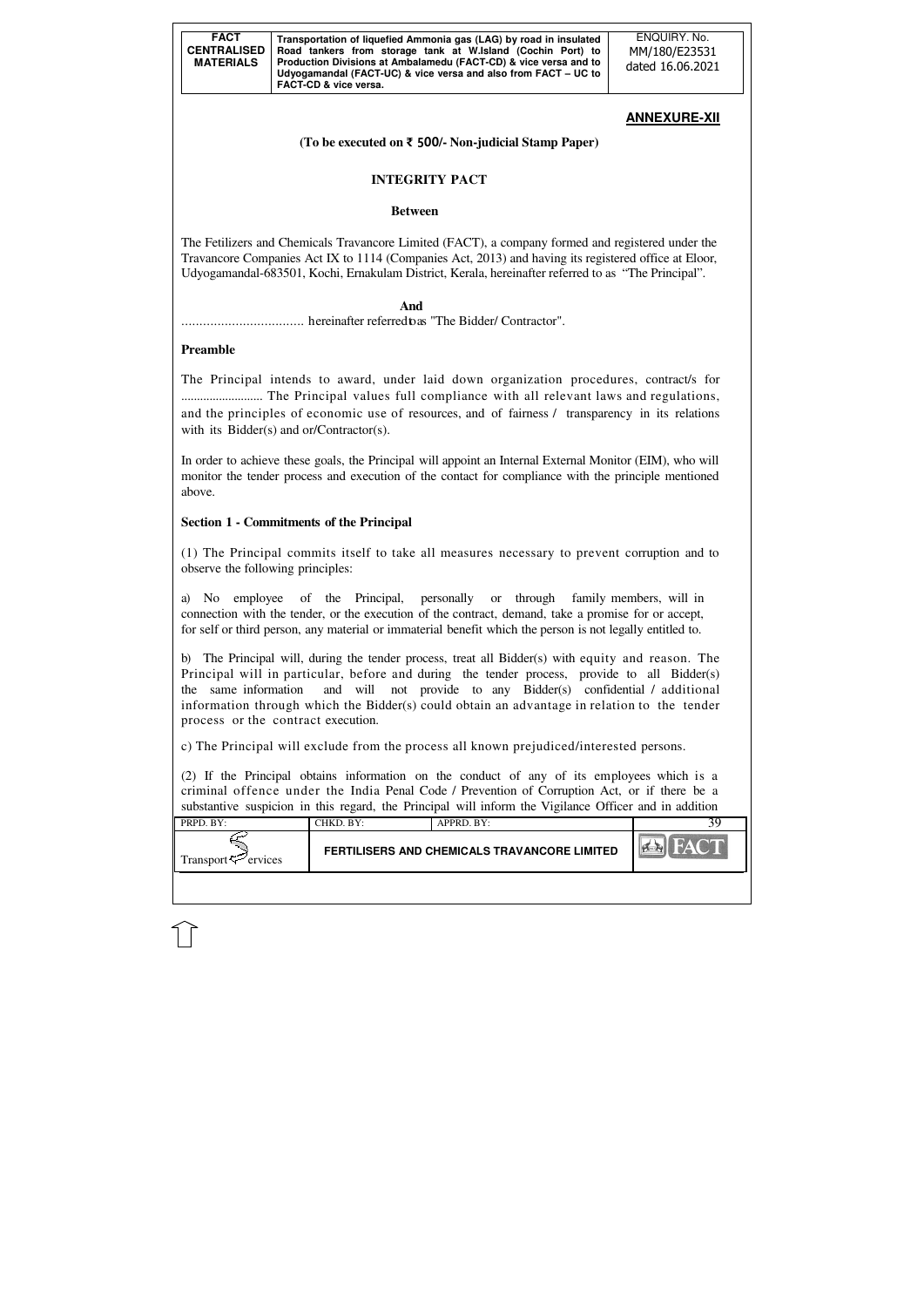| <b>FACT</b><br>Transportation of liquefied Ammonia gas (LAG) by road in insulated<br><b>CENTRALISED</b><br>Road tankers from storage tank at W.Island (Cochin Port) to<br>Production Divisions at Ambalamedu (FACT-CD) & vice versa and to<br><b>MATERIALS</b><br>Udyogamandal (FACT-UC) & vice versa and also from FACT – UC to<br><b>FACT-CD &amp; vice versa.</b> | ENQUIRY, No.<br>MM/180/E23531<br>dated 16.06.2021 |
|----------------------------------------------------------------------------------------------------------------------------------------------------------------------------------------------------------------------------------------------------------------------------------------------------------------------------------------------------------------------|---------------------------------------------------|
|----------------------------------------------------------------------------------------------------------------------------------------------------------------------------------------------------------------------------------------------------------------------------------------------------------------------------------------------------------------------|---------------------------------------------------|

| $\blacksquare$ PRPD, BY:    | CHKD. BY: | $APPRD$ . BY:                                |  |
|-----------------------------|-----------|----------------------------------------------|--|
| Transport $\approx$ ervices |           | FERTILISERS AND CHEMICALS TRAVANCORE LIMITED |  |
|                             |           |                                              |  |

can initiate disciplinary actions.

## **Section 2 - Commitments of the Bidder(s) / Contractor(s)**

(1)The Bidder(s) / Contractor(s) commits themselves to take all measures necessary to prevent corruption. He commits himself to observe the following principles during his participation in the tender process and during the contract execution.

a) The Bidder(s) / Contractor(s) will not, directly or through any other person or firm, offer, promise or give to any of the Principal's employees involved in the tender process or the execution of the contract or to any third person, any material or immaterial benefit which he/she is not legally entitled to, in order to obtain in exchange, any advantage of any kind whatsoever during the tender process or during the execution of the contract.

b) The Bidder(s) / Contractor(s) will not enter with other Bidders into any undisclosed agreement or understanding, whether formal or informal. This applies in particular to prices, specifications, certifications, subsidiary contracts, submission or non-submission of bids or any other actions to restrict competitiveness or to introduce cartelisation in the bidding process.

c) The Bidder(s) / Contractor(s) will not commit any offence under the relevant IPC/PC Act; further the Bidder(s)/C ontractor(s) will not use improperly, for purposes of competition or personal gain, or pass on to others, any information or document provided by the Principal as part of the business relationship, regarding plans, technical proposals and business details, including information contained or transmitted electronically.

d) The Bidder(s) / Contractor(s) of foreign origin shall disclose the name and address of the Agents / Representatives in India, if any. Similarly, The Bidder(s) / Contractor(s) of Indian Nationality shall furnish the name and address of the foreign principals, if any. All the payments made to the India agent/representative have to be in Indian rupees only.

e) The Bidder(s) / Contractor(s) will, when presenting his bid, disclose any and all payments he has made, is committed to, or intends to make to agents, brokers or any other intermediaries in connection with the award of the contract.

(2) The Bidder(s) / Contractor(s) will not instigate third persons to commit offences outlined above or be an accessory to such offences.

## **Section 3 - Disqualification from tender process and exclusion from future contracts**

If the Bidder(s)/Contractor(s), before award or during the execution of has committed a transgression through a violation of Section 2 above or in any other form such as to put his reliability or credibility in question, the Principal is entitled to disqualify the Bidder(s)/ Contractor(s) from the tender process or to terminate the contract, if already signed, for such reason.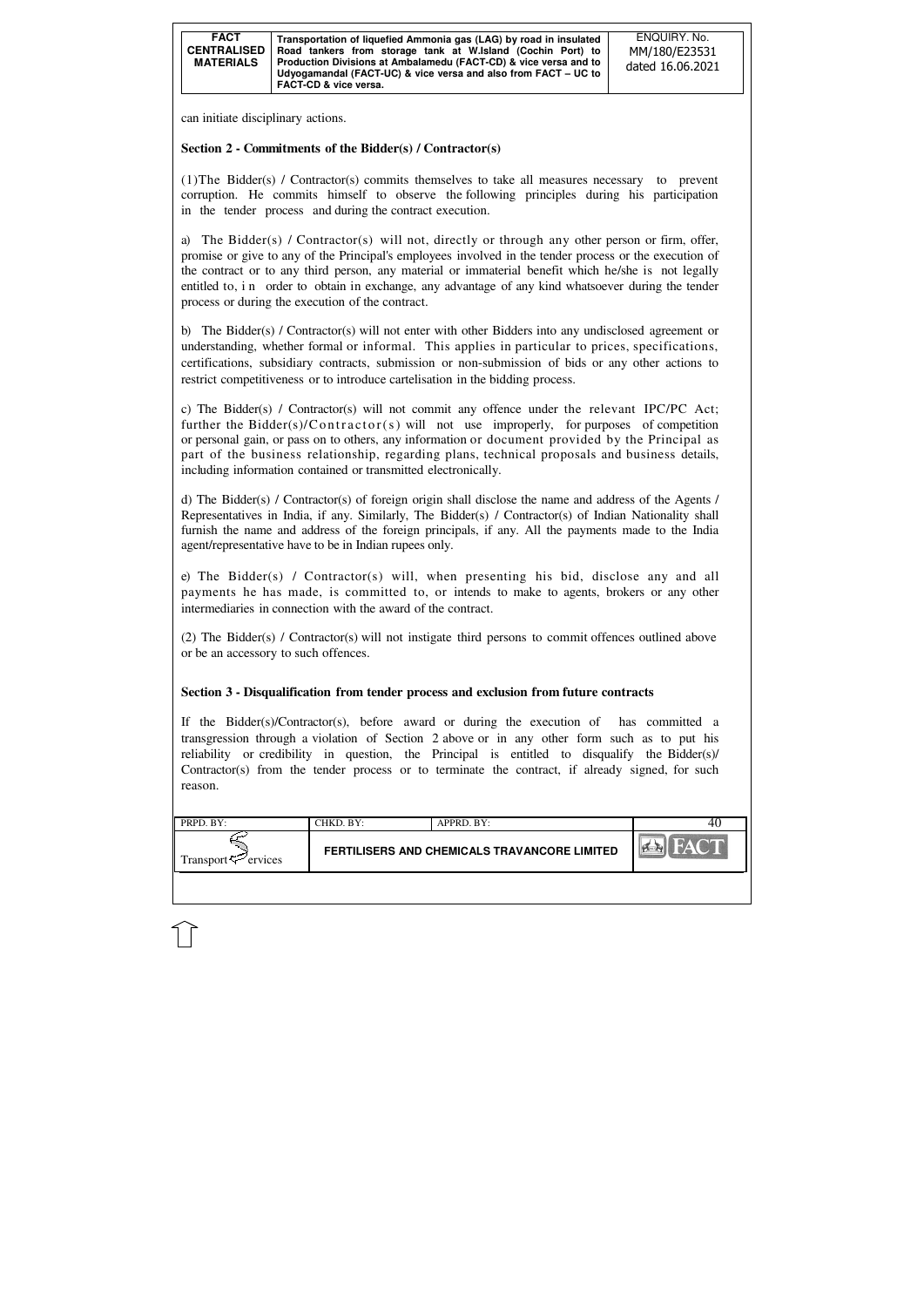| <b>FACT</b><br><b>CENTRALISED</b><br><b>MATERIALS</b> | Transportation of liquefied Ammonia gas (LAG) by road in insulated<br>Road tankers from storage tank at W.Island (Cochin Port) to<br>Production Divisions at Ambalamedu (FACT-CD) & vice versa and to<br>Udyogamandal (FACT-UC) & vice versa and also from FACT - UC to<br><b>FACT-CD &amp; vice versa.</b> | ENQUIRY, No.<br>MM/180/E23531<br>dated 16.06.2021 |
|-------------------------------------------------------|-------------------------------------------------------------------------------------------------------------------------------------------------------------------------------------------------------------------------------------------------------------------------------------------------------------|---------------------------------------------------|
|-------------------------------------------------------|-------------------------------------------------------------------------------------------------------------------------------------------------------------------------------------------------------------------------------------------------------------------------------------------------------------|---------------------------------------------------|

| PRPD. BY:                | $CHKD$ . $BY:$ | $APPRD$ . $BY:$                                     |            |
|--------------------------|----------------|-----------------------------------------------------|------------|
| Transport $\div$ ervices |                | <b>FERTILISERS AND CHEMICALS TRAVANCORE LIMITED</b> | <b>PER</b> |
|                          |                |                                                     |            |

## **Section 4 - Compensation for Damages**

(1) If the Principal has disqualified the Bidder(s) from the tender process prior to the award according to Section 3, the Principal is entitled to demand and recover the damages equivalent to Earnest Money Deposit/Bid Security.

(1)The Bidder(s)/Contractor(s) undertakes(s) to demand from all subcontractors a commitment in conformity with this Integrity Pact, and to submit it to the Principal before contract signing.

(2) If the Principal has terminated the contract according to Section 3, or if the Principal is entitled to terminate the contract according to Section 3, the Principal shall be entitled to demand and recover from the Contractor liquidated damages of the contract value or the amount equivalent to Performance Bank Guarantee.

## **Section 5 - Previous Transgression**

(1) The Bidder declares that no previous transgression occurred in the last 3 years with any other Company in India conforming to the anti-corruption approach including Public Sector Enterprise in India that could justify his exclusion from the tender process.

(2) If the Bidder makes incorrect statement on this subject, he can be disqualified from the tender process and appropriate action can be taken including termination of contract, if already awarded, for such reason.

## **Section 6 - Equal treatment of all Bidders / Contractors / Subcontractors**

(2) The Principal will enter into agreements with identical conditions as this one with all Bidders, Contractors/Suppliers and Subcontractors.

(3) The Principal will disqualify from the tender process all Bidders who do not sign this Pact or violate its provisions.

## **Section 7 – Criminal charges against violating Bidder(s) / Contractor(s) /Subcontractor(s)**

If the Principal obtains knowledge of conduct of a Bidder, Contractor or Subcontractor, or of an employee or a representative or an associate of a Bidder, Contractor, or Subcontractor which constitutes corruption, or if the Principal has substantive suspicion in this regard, the Principal will inform the same to the Chief Vigilance Officer.

## **Section 8 - Independent External Monitor/Monitors**

(1)The Principal appoints competent and credible Independent External Monitor for this Pact. The task of the Monitor is to review independently and objectively, whether and to what extent the parties comply with the obligations under this agreement.

(2) The Monitor is not subject to instructions by the representatives of the parties and performs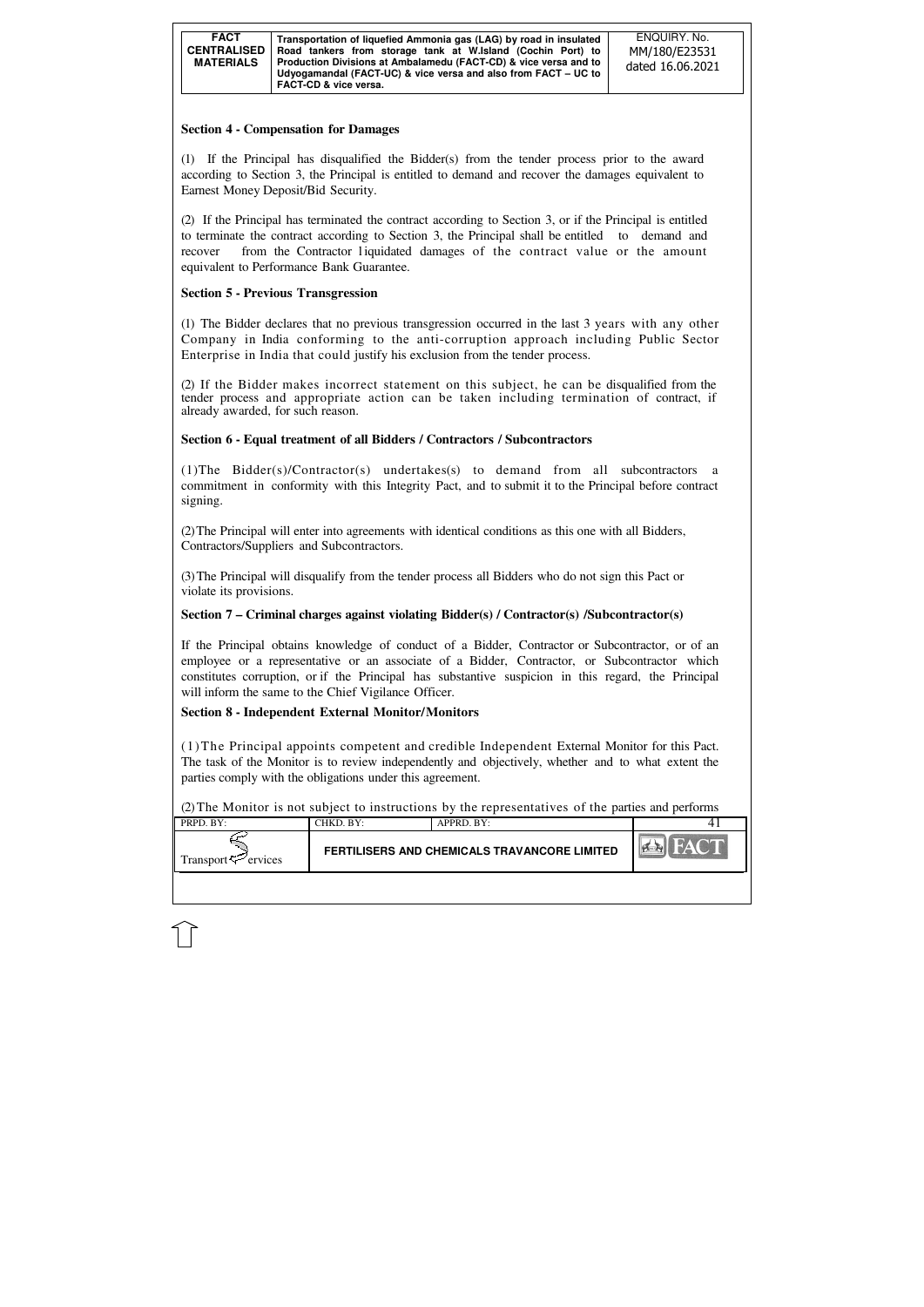| <b>FACT</b><br><b>CENTRALISED</b><br><b>MATERIALS</b> | Transportation of liquefied Ammonia gas (LAG) by road in insulated<br>Road tankers from storage tank at W.Island (Cochin Port) to<br>Production Divisions at Ambalamedu (FACT-CD) & vice versa and to<br>Udyogamandal (FACT-UC) & vice versa and also from FACT - UC to<br><b>FACT-CD &amp; vice versa.</b> | ENQUIRY, No.<br>MM/180/E23531<br>dated 16.06.2021 |
|-------------------------------------------------------|-------------------------------------------------------------------------------------------------------------------------------------------------------------------------------------------------------------------------------------------------------------------------------------------------------------|---------------------------------------------------|
|-------------------------------------------------------|-------------------------------------------------------------------------------------------------------------------------------------------------------------------------------------------------------------------------------------------------------------------------------------------------------------|---------------------------------------------------|

| <b>FERTILISERS AND CHEMICALS TRAVANCORE LIMITED</b><br>Transport < Fervices | PRPD. BY: | CHKD. BY: | APPRD. BY: |  |
|-----------------------------------------------------------------------------|-----------|-----------|------------|--|
|                                                                             |           |           |            |  |

his functions neutrally and independently. It will be obligatory for him to treat the obligations and document of the Bidder(s)/Contractor(s) as confidential. He reports to the Chairperson and managing Director, FACT.

(3) The Bidder(s)/Contractor(s) accepts that the Monitor has the right to access without restriction to all Project documentation of the Principal including that provided by the Contractor. The Contractor will also grant the Monitor, upon his request and demonstration of a valid interest, unrestricted and unconditional access to this project documentation. The same is applicable to Subcontractors. The Monitor is under contractual obligation to treat the information and documents of the Bidder(s)/Contractor(s)/ Subcontractor(s) with confidentially.

(4) The Principal will provide to the Monitor sufficient information about all meetings among the parties related to the Project provided such meetings could have an impact on the contractual relations between the Principal and the Contractor. The parties offer to the Monitor the option to participate in such meetings.

(8) If the M o n i t o r has reported to the Chairman and Managing Director, FACT, a substantiated suspicion of an offence under relevant IPC/PC Act, and the Chairman and Managing Director, FACT has not, within reasonable time, taken visible action to proceed against such offence or reported it to the Chief Vigilance Officer, the Monitor may also transmit this information directly to the Central Vigilance Commissioner.

(5) As soon as the Monitor notices, or believes to notice, a violation of this agreement, he will so inform the Management of the Principal and request the Management to discontinue or to take corrective action, or to take other relevant action. The Monitor can in this regard submit non-binding recommendation. Beyond this, the Monitor has no right to demand from the parties that they act in a specific manner, refrain from action or tolerate action.

(6) The Monitor will submit a written report to the Chairman and Managing Director, FACT within 8 to 10 weeks from the date of reference or intimation to him by the Principal and, should the occasion arise, submit proposals for correcting problematic situations.

(7) Monitor shall be entitled to compensation on the same terms as being extended to / provided to Independent Director on FACT Board.

(9) The word 'Monitor' would include both singular and plural.

# **Section 9 - Pact Duration**

This Pact begins when both parties have legally signed it. It expires for the Contractor 12 months after the last payment under the contract, and for all other Bidders 6 months after the contract has been awarded.

If any claim is made / lodged during this time, the same shall be binding and continue to be valid despite the lapse of this pact as specified above, unless it is discharged / determined by the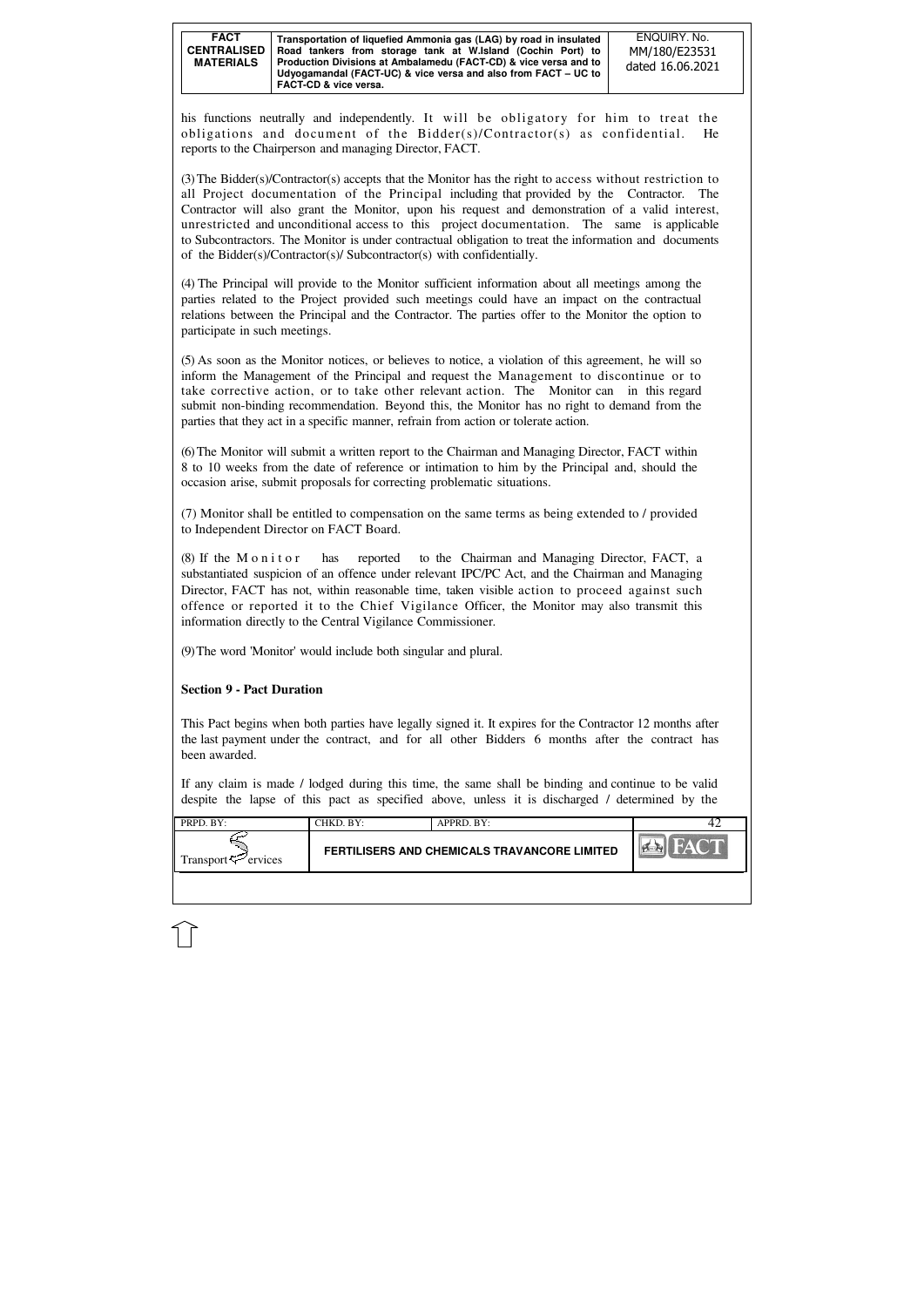| <b>FACT</b><br><b>CENTRALISED</b><br><b>MATERIALS</b> | Transportation of liquefied Ammonia gas (LAG) by road in insulated<br>Road tankers from storage tank at W.Island (Cochin Port) to<br>Production Divisions at Ambalamedu (FACT-CD) & vice versa and to<br>Udyogamandal (FACT-UC) & vice versa and also from FACT – UC to<br><b>FACT-CD &amp; vice versa.</b> | ENQUIRY, No.<br>MM/180/E23531<br>dated 16.06.2021 |
|-------------------------------------------------------|-------------------------------------------------------------------------------------------------------------------------------------------------------------------------------------------------------------------------------------------------------------------------------------------------------------|---------------------------------------------------|
|-------------------------------------------------------|-------------------------------------------------------------------------------------------------------------------------------------------------------------------------------------------------------------------------------------------------------------------------------------------------------------|---------------------------------------------------|

| PRPD. BY:                      | CHKD. BY: | APPRD. BY:                                   |  |
|--------------------------------|-----------|----------------------------------------------|--|
| Transport <sup>5</sup> ervices |           | FERTILISERS AND CHEMICALS TRAVANCORE LIMITED |  |
|                                |           |                                              |  |

Chairman and Managing Director, FACT

### **Section 10** - **Other provisions**

**(1)**This agreement is subject to Indian Law. Place of performance and jurisdiction is the Registered Office of the Principal, i.e. Udyogamandal, Kerala.

> For  $&$  On behalf of Bidder(s)/Contractor(s) (Office Seal) (Office Seal)

(2)Changes and supplements as well as termination notices need to be made in writing. Side agreements have not been made.

(3) If the Contractor is a partnership or a consortium, this agreement must be signed by all partners or consortium members.

(4) Should one or several provisions of this agreement turn out to be invalid, the remainder of this agreement remains valid. In this case, the parties will strive to come to an agreement to their original intentions.

(5) The Bidder / Contractor signing this "Integrity Pact" shall not approach the court while representing the matters to IEMs and he/she shall wait their decisions in this matter.

| (For $\&$ On behalf of the Principal) |  |
|---------------------------------------|--|
| (Office Seal)                         |  |

Place: Date:

Witness 1: Witness 2:

(Name & Address)…................. (Name & Address)…................